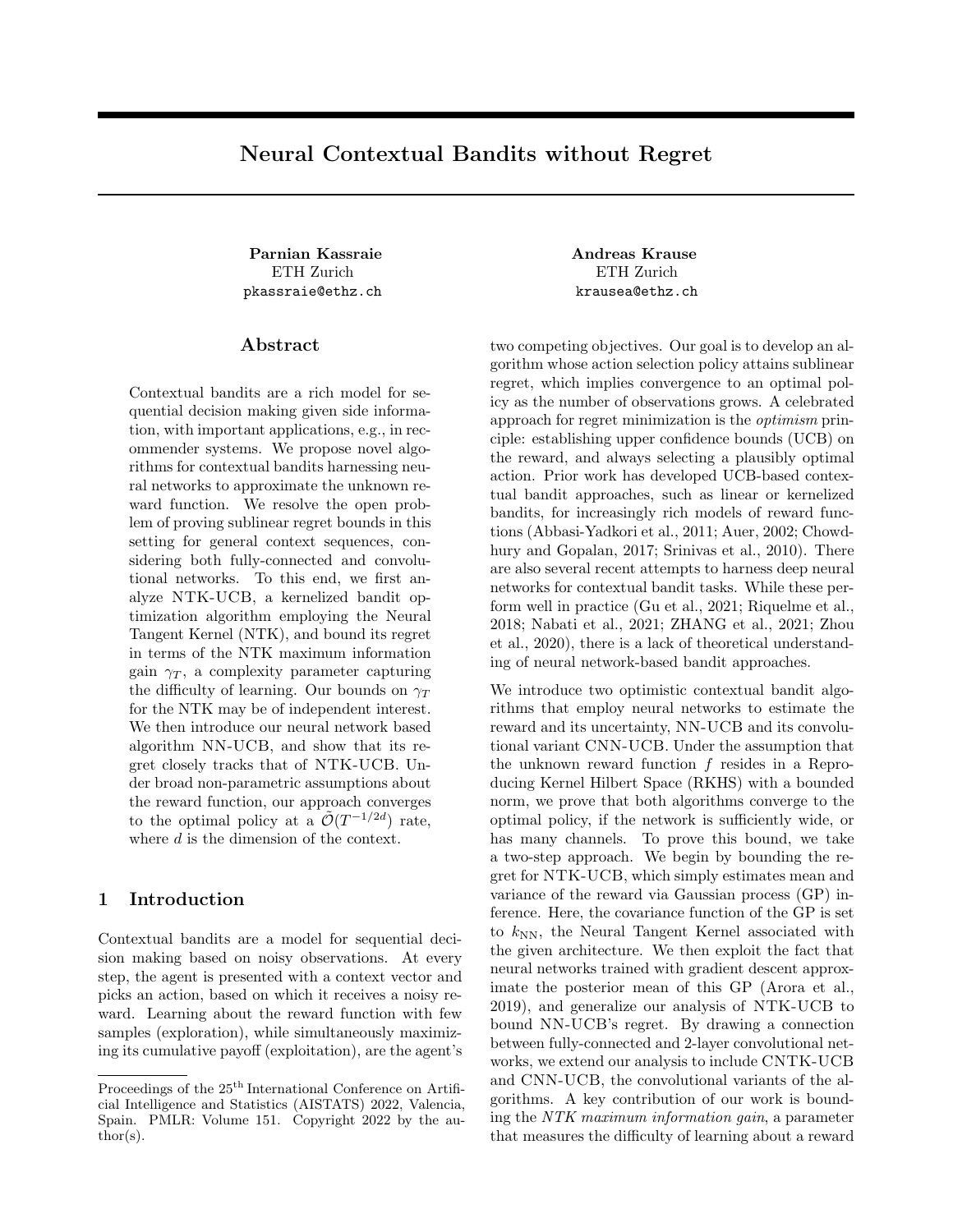function when it is a sample from  $\text{GP}(0, k_{NN})$ . This result may be of independent interest, as this quantity is integral to sequential decision making approaches.

Related Work This work is inspired by Zhou et al. (2020) who introduce the idea of training a neural network within a UCB style algorithm. They analyze Neural-UCB, which bears many similarities to NN-UCB. Relevant treatments of the regret are given by Gu et al. (2021); Yang et al. (2020), ZHANG et al. (2021), and Ban and He (2021) for other neural contextual bandit algorithms. However, as discussed in Section 4, these approaches do not generally guarantee sublinear regret, unless further restrictive assumptions about the context are made. In addition, there is a large literature on kernelized contextual bandits. Closely related to our work are Krause and Ong (2011) and Valko et al. (2013) who provide regret bounds for kernelized UCB methods, with Bayesian and Frequentist perspectives respectively. Srinivas et al. (2010) are the first to tackle the kernelized bandit problem with a UCB based method. Many have then proposed variants of this algorithm, or improved its convergence guarantees under a variety of settings (Berkenkamp et al., 2021; Bogunovic et al., 2020; Calandriello et al., 2019; Chowdhury and Gopalan, 2017; Djolonga et al., 2013; Kandasamy et al., 2019; Mutnỳ and Krause, 2019; Scarlett, 2018). The majority of the bounds in this field are expressed in terms of the maximum information gain, and Srinivas et al.  $(2010)$ establish a priori bounds on this parameter. Their analysis only holds for smooth kernel classes, but has since been extended to cover more complex kernels (Janz et al., 2020; Scarlett et al., 2017; Shekhar et al., 2018; Vakili et al., 2021a). In particular, Vakili et al. (2021a) introduce a technique that applies to smooth Mercer kernels, which we use as a basis for our analysis of the NTK's maximum information gain. In parallel to UCB methods, online decision making via Thompson Sampling is also extensively studied following Russo and Van Roy (2016).

Our work further builds on the literature linking wide neural networks and Neural Tangent Kernels. Cao and Gu (2019) provide important results on training wide fully-connected networks with gradient descent, which we extend to 2-layer convolutional neural networks (CNNs). Through a non-asymptotic bound, Arora et al. (2019) approximate a trained neural network by the posterior mean of a GP with the NTK as its covariance function. Bietti and Bach (2021) study the Mercer decomposition of the NTK and calculate the decay rate of its eigenvalues, which plays an integral role in our analysis. Little is known about the properties of the Convolutional Neural Tangent Kernel (CNTK), and the extent to which it can be used for

approximating trained CNNs. Bietti (2022) and Mei et al. (2021) are among the first to study this kernel by investigating its invariance towards certain groups of transformations, which we draw inspiration from.

Contributions Our main contributions are:

- To our knowledge, we are the first to give an explicit sublinear regret bound for a neural network based UCB algorithm. We show that NN-UCB's cumulative regret after a total of T steps is  $\tilde{\mathcal{O}}(T^{(2d-1)/2d})$ , for any arbitrary context sequence on the d-dimensional hyper-sphere. (Theorem 4.2)
- We introduce CNN-UCB, and prove that when the number of channels is large enough, it converges to the optimal policy at the same rate as NN-UCB. (Theorem 5.4)

The  $\tilde{\mathcal{O}}$  notation omits the terms of order log T or slower. Along the way, we present intermediate results that may be of independent interest. In Theorem 3.1 we prove that  $\gamma_T$ , the maximum information gain for the NTK after T observations, is  $\tilde{\mathcal{O}}(T^{(d-1)/d})$ . We introduce and analyze NTK-UCB and CNTK-UCB, two kernelized methods with sublinear regret (Theorems  $3.2 \& 3.3$  that can be used in practice or as a theoretical tool. Theorems 3.1 through 3.3 may provide an avenue for extending other kernelized algorithms to neural network based methods.

# 2 Problem Statement

Contextual bandits are a model of sequential decision making over  $T$  rounds, where, at step  $t$ , the learner observes a context matrix  $z_t$ , and picks an action  $a_t$ from A, the finite set of actions. The context matrix consists of a set of vectors, one for each action, i.e.,  $z_t = (z_{t,1}, \dots, z_{t,|\mathcal{A}|}) \in \mathbb{R}^{d \times |\mathcal{A}|}$ . The learner then receives a noisy reward  $y_t = f(\mathbf{x}_t) + \epsilon_t$ . Here, the input to the reward function is the context vector associated with the chosen action, i.e.,  $\boldsymbol{x}_t = \boldsymbol{z}_t \boldsymbol{a}_t \in \mathbb{R}^d$ , where  $\boldsymbol{a}_t$ is represented as a one-hot vector of length  $|\mathcal{A}|$ . Then the reward function is defined as  $f : \mathcal{X} \to \mathbb{R}$ , where  $\mathcal{X} \subseteq \mathbb{R}^d$  denotes the input space. Observation noise is modeled with  $\epsilon_t$ , an i.i.d. sample from a zero-mean sub-Gaussian distribution with variance proxy  $\sigma^2 > 0$ . The goal is to choose actions that maximize the cumulative reward over  $T$  time steps. This is analogous to minimizing the cumulative regret, the difference between the maximum possible (context-dependent)  $\sum_{t=1}^{T} f(x_t^*) - f(x_t)$ , where  $x_t$  is the learner's pick and reward and the actual reward received,  $R_T =$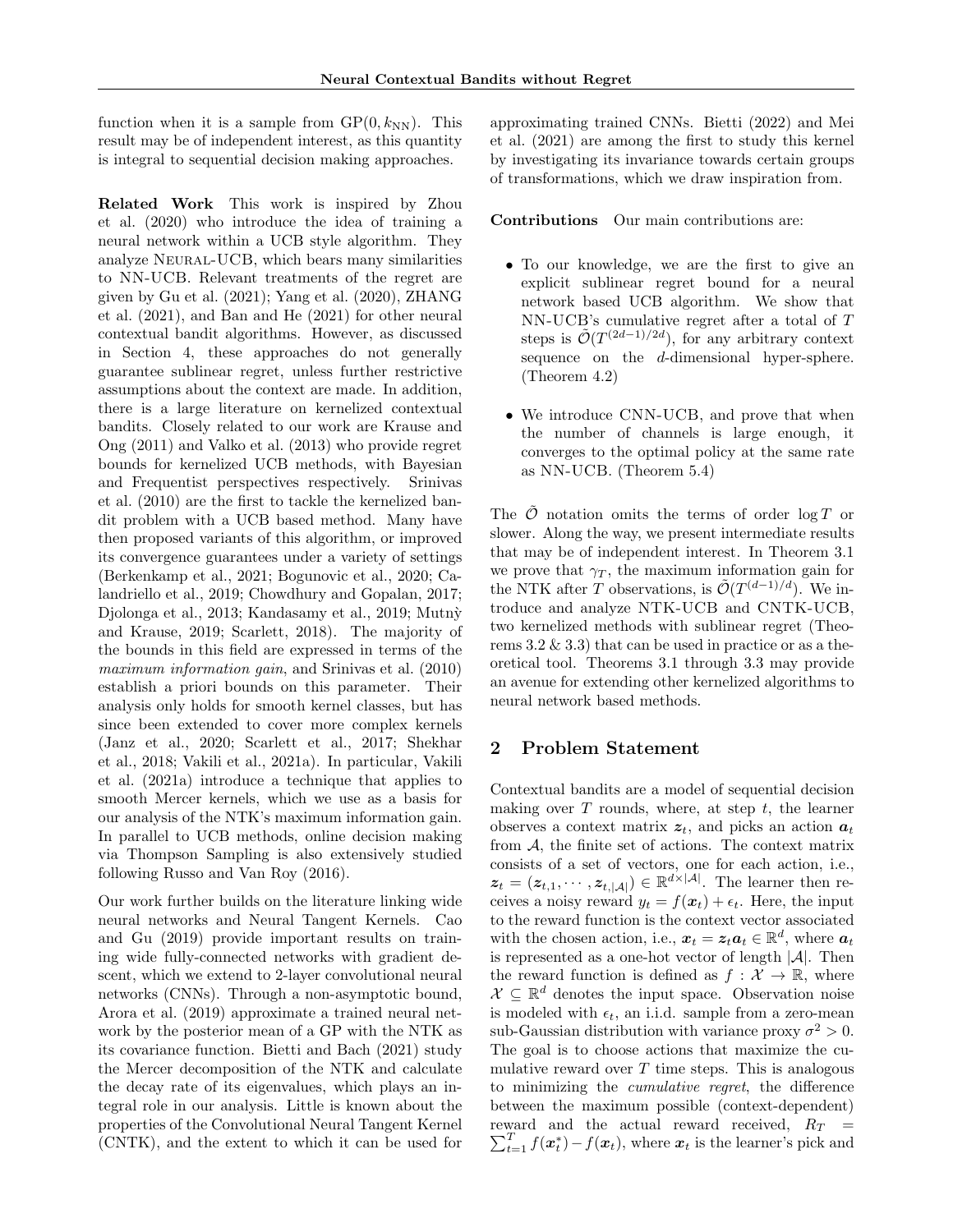$\boldsymbol{x}_t^*$  is the maximizer of the reward function at step  $t$ 

$$
\boldsymbol{x}_t^* = \argmax_{\boldsymbol{x} = \boldsymbol{z}_t \boldsymbol{a}, \boldsymbol{a} \in \mathcal{A}} f(\boldsymbol{x}).
$$

The learner's goal is to select actions such that  $R_T/T \to 0$  as  $T \to \infty$ . This property implies that the learner's policy will converge to the optimal policy.

### 2.1 Assumptions

Our regret bounds require some assumptions on the reward function f and the input space  $\mathcal{X}$ . Throughout this work, we assume that  $A$  is finite and  $X$  is a subset of  $\mathbb{S}^{d-1}$  the d-dimensional unit hyper-sphere. We consider two sets of assumptions on  $f$ ,

- Frequentist Setting: We assume that  $f$  is an arbitrary function residing in  $\mathcal{H}_{k_{NN}}$  the RKHS that is reproducing for the NTK, and has a bounded kernel norm,  $||f||_{k_{NN}} \leq B$ .
- Bayesian Setting: We assume that  $f$  is a sample from a zero-mean Gaussian process, that uses the NTK as its covariance function,  $\text{GP}(0, k_{\text{NN}})$ .

These assumptions are broad, non-parametric and imply that f is continuous on the hyper-sphere. Both the Bayesian and the Frequentist setting impose certain smoothness properties on  $f$  via  $k_{NN}$ . Technically, the function class addressed by each assumption has an empty intersection with the other. Appendix B.1 provides more insight into the connection between the two assumptions. We require a mild Sufficient Exploration assumption on the kernel matrix, exclusive to the results in Sections 4 and 5. This is presented later, under Assumption 4.1.

### 2.2 The Neural Tangent Kernel

We review important properties of the NTK as relied upon in this work. Training very wide neural networks has similarities to estimation with kernel methods using the NTK. For now, we will focus on fully-connected feed-forward ReLU networks and their corresponding NTK. In Section 5, we extend our result to networks with one convolutional layer. Let  $f(\boldsymbol{x}; \boldsymbol{\theta}) : \mathbb{R}^d \to \mathbb{R}$  be a fully-connected network, with  $L$  hidden layers of equal width  $m$ , and ReLU activations, recursively defined as follows,

$$
f^{(1)}(\boldsymbol{x}) = \boldsymbol{W}^{(1)}\boldsymbol{x},
$$
  
\n
$$
f^{(l)}(\boldsymbol{x}) = \sqrt{\frac{2}{m}} \boldsymbol{W}^{(l)} \sigma_{\text{relu}}(f^{(l-1)}(\boldsymbol{x})) \in \mathbb{R}^m, \ 1 < l \leq L
$$
  
\n
$$
f(\boldsymbol{x}; \boldsymbol{\theta}) = \sqrt{2} \boldsymbol{W}^{(L+1)} \sigma_{\text{relu}}(f^{(L)}(\boldsymbol{x})) \in \mathbb{R}.
$$

The weights  $W^{(i)}$  are initialized to random matrices with standard normal i.i.d. entries, and

 $\bm{\theta}$  =  $(\bm{W}^{(i)})_{i\leq L+1}$ . Let  $\bm{g}(\bm{x};\bm{\theta})$  =  $\nabla_{\bm{\theta}}f(\bm{x};\bm{\theta})$  be the gradient of f. Assume that given a fixed dataset, the network is trained with gradient descent using an infinitesimally small learning rate. For networks with large width  $m$ , training causes little change in the parameters and, respectively, the gradient vector. For any  $x, x' \in \mathcal{X}$ , and as m tends to infinity, a limiting behavior emerges:  $\langle g(x; \theta), g(x'; \theta) \rangle/m$ , the inner product of the gradients, remains constant during training and converges to  $k_{NN}(\boldsymbol{x}; \boldsymbol{x}')$ , a deterministic kernel function (Arora et al., 2019; Jacot et al., 2018). This kernel satisfies the conditions of Mercer's Theorem over  $\mathbb{S}^{d-1}$  with the uniform measure (Cao et al., 2021) and has the following Mercer decomposition,

$$
k_{NN}(\boldsymbol{x}, \boldsymbol{x}') = \sum_{k=0}^{\infty} \mu_k \sum_{j=1}^{N(d,k)} Y_{j,k}(\boldsymbol{x}) Y_{j,k}(\boldsymbol{x}'), \quad (1)
$$

where  $Y_{j,k}$  is the j-th spherical harmonic polynomial of degree k, and  $N(d, k)$  denotes the algebraic multiplicity of  $\mu_k$ . In other words, each  $\mu_k$  corresponds to a  $N(d, k)$  dimensional eigenspace, where  $N(d, k)$ grows with  $k^{d-2}$ . Without loss of generality, assume that the distinct eigenvalues  $\mu_k$  are in descending order. Bietti and Bach (2021) show that there exists an absolute constant  $C(d, L)$  such that

$$
\mu_k \simeq C(d, L)k^{-d}.\tag{2}
$$

Taking the algebraic multiplicity into account, we obtain that the decay rate for the complete spectrum of eigenvalues is of polynomial rate  $k^{-1-1/(d-1)}$ . This decay is slower than that of the kernels commonly used for kernel methods. The eigen-decay for the squared exponential kernel is  $O(\exp(-k^{1/d}))$  (Belkin, 2018), and Matérn kernels with smoothness  $\nu > 1/2$  have a  $O(k^{-1-2\nu/d})$  decay rate (Santin and Schaback, 2016). The RKHS associated with  $k_{NN}$  is then given by

$$
\mathcal{H}_{k_{\rm NN}} = \left\{ f : f = \sum_{k \ge 0} \sum_{j=1}^{N(d,k)} \beta_{j,k} Y_{j,k}, \sum_{k \ge 0} \sum_{j=1}^{N(d,k)} \frac{\beta_{j,k}^2}{\mu_k} < \infty \right\}.
$$
\n(3)

Equation 3 explains how the eigen-decay of  $k$  controls the complexity of  $\mathcal{H}_k$ . Only functions whose coefficients  $\beta_{i,k}$  decay at a faster rate than the kernel's eigenvalues are contained in the RKHS. Therefore, if the eigenvalues of k decay rapidly,  $\mathcal{H}_k$  is more limited. The slow decay of the NTK's eigenvalues implies that the assumptions on the reward function given in Section 2.1 are less restrictive compared to what is often studied in the kernelized contextual bandit literature.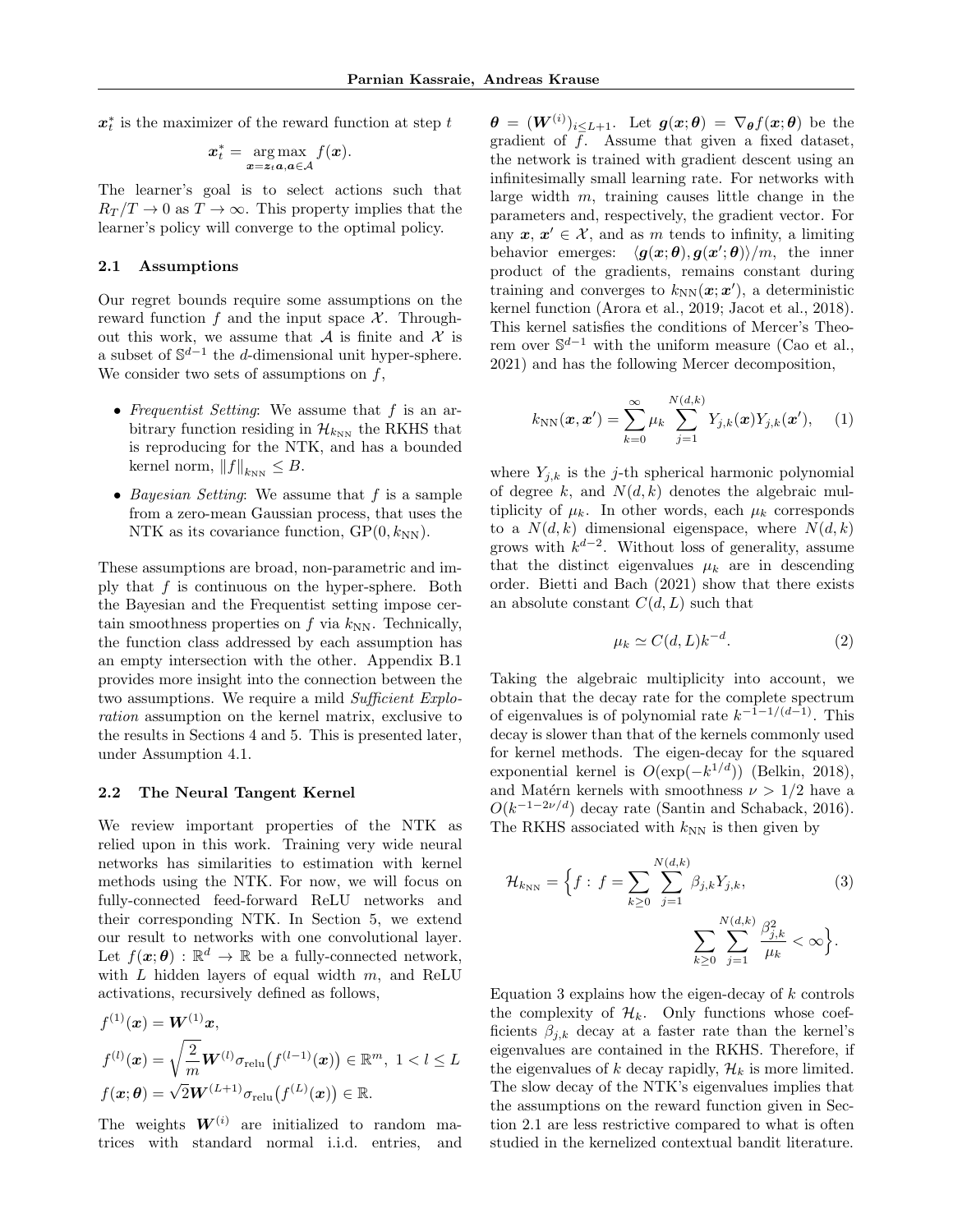# 3 Warm-up: NTK-UCB – Kernelized Contextual Bandits with the NTK

Our first step will be to analyze kernelized bandit algorithms that employ the NTK as the kernel. In particular, we focus on the Upper Confidence Bound (UCB) exploration policy (Srinivas et al., 2010). Kernelized bandits can be interpreted as modeling the reward function  $f$  via a Bayesian prior, namely a Gaussian process  $\text{GP}(0, k)$  with covariance function given by k. At each step  $t$ , we calculate the posterior mean and variance  $\mu_{t-1}(\cdot)$  and  $\sigma_{t-1}(\cdot)$ , using the samples observed at previous steps. For i.i.d.  $\mathcal{N}(0, \sigma^2)$  noise, the posterior GP has a closed form expression,

$$
\mu_{t-1}(\mathbf{x}) = \mathbf{k}_{t-1}^T(\mathbf{x}) (\mathbf{K}_{t-1} + \sigma^2 \mathbf{I})^{-1} \mathbf{y}_{t-1} \tag{4}
$$

$$
\sigma_{t-1}^2(\mathbf{x}) = k(\mathbf{x}, \mathbf{x}) - \mathbf{k}_{t-1}^T(\mathbf{x}) (\mathbf{K}_{t-1} + \sigma^2 \mathbf{I})^{-1} \mathbf{k}_{t-1}(\mathbf{x})
$$

where  $y_{t-1} = [y_i]_{i \leq t}$  is the vector of received rewards,  $\bm{k}_{t-1}(\bm{x})\, =\, [k(\bm{x},\bm{x}_i)]_{i < t}, \text{ and } \bm{K}_{t-1}\, =\, [k(\bm{x}_i,\bm{x}_j)]_{i,j < t}$ is the kernel matrix. We then select the action by maximizing the UCB,

$$
\boldsymbol{x}_t = \underset{\boldsymbol{x} = \boldsymbol{z}_t \boldsymbol{a}, \, \boldsymbol{a} \in \mathcal{A}}{\arg \max} \mu_{t-1}(\boldsymbol{x}) + \sqrt{\beta_t} \sigma_{t-1}(\boldsymbol{x}). \qquad (5)
$$

The acquisition function balances exploring uncertain actions and exploiting the gained information via parameter  $\beta_t$  which will be detailed later. Our method NTK-UCB, adopts the UCB approach, and uses  $k_{NN}$ as the covariance kernel function of the GP for calculating the posteriors in Equation 4.

## 3.1 Information Gain

The UCB policy seeks to learn about  $f$  quickly, while picking actions that also give big rewards. The speed at which we learn about  $f$  is quantified by the maximum information gain. Assume that for a sequence of inputs  $X_T = (\mathbf{x}_1, \cdots, \mathbf{x}_T)$ , the learner observes noisy rewards  $y_T = (y_1, \ldots, y_T)$ , and let  $f_T = (f(\boldsymbol{x}_1), \dots, f(\boldsymbol{x}_T))$  be the corresponding true rewards. Then the information gain is defined as the mutual information between these random vectors,  $I(\mathbf{y}_T; \mathbf{f}_T) := H(\mathbf{y}_T) - H(\mathbf{y}_T | \mathbf{f}_T)$ , where H denotes the entropy. Assuming the GP prior  $f \sim GP(0, k_{NN})$ , and in the presence of i.i.d. Gaussian noise,

$$
I(\boldsymbol{y}_T; \boldsymbol{f}_T) = \frac{1}{2} \log \det(\boldsymbol{I} + \sigma^{-2} \boldsymbol{K}_T)
$$

with the kernel matrix  $\mathbf{K}_T = [k_{NN}(\boldsymbol{x}_i, \boldsymbol{x}_j)]_{i,j \leq T}$ . Following Srinivas et al. (2010), we will express our regret bounds in terms of the information gain. The information gain depends on the sequence of points observed. To obtain bounds for arbitrary context sequences, we work with the *maximum information gain* defined as

 $\gamma_T := \max_{X_T} I(\boldsymbol{y}_T; \boldsymbol{f}_T)$ . By bounding  $I(\boldsymbol{y}_T; \boldsymbol{f}_T)$  with  $\gamma_T$ , we obtain regret bounds that are *independent* of the input sequence.

Many regret bounds in this literature, including ours, are of the form  $\tilde{\mathcal{O}}(\sqrt{T\gamma_T})$  or  $\tilde{\mathcal{O}}(\sqrt{T}\gamma_T)$ . For such a bound not to be vacuous, i.e., for it to guarantee convergence to an optimal policy,  $\gamma_T$  must grow strictly sub-linearly with  $T$ . Our first main result is an a priori bound on  $\gamma_T$  for Neural Tangent Kernels corresponding to fully-connected networks of depth L.

Theorem 3.1. Suppose the observation noise is i.i.d., zero-mean and a Gaussian of variance  $\sigma^2$  > 0, and the input domain  $\mathcal{X} \subset \mathbb{S}^{d-1}$ . Then the maximum information gain associated with the NTK of a fully-connected ReLU network is bounded by  $\gamma_T = \mathcal{O}\Biggl(\Bigl(\frac{C(d,L)T}{\log\left(1+\frac{T}{\sigma^2}\right)}\Bigr)^{\frac{d-1}{d}}\log\Big(1+\frac{T}{\sigma^2}\Bigl(\frac{C(d,L)T}{\log(1+\frac{T}{\sigma^2})}\Bigr)^{\frac{d-1}{d}}\Biggr)\Biggr)$ 

The parameter  $\gamma_T$  arises not only in the bandit setting, but in a broad range of related sequential decision making tasks (Berkenkamp et al., 2021; Kandasamy et al., 2016; Kirschner et al., 2020; Kirschner and Krause, 2019; Sessa et al., 2019, 2020; Sui et al., 2018). Theorem 3.1 might therefore be of independent interest and facilitate the extension of other kernelized algorithms to neural network based methods. When restricted to  $\mathbb{S}^{d-1}$ , the growth rate of  $\gamma_T$  for the NTK matches the rate for a Matérn kernel with smoothness coefficient of  $\nu = 1/2$ , since both kernels have the same rate of eigen-decay (Chen and Xu, 2021). Srinivas et al. (2010) bound  $\gamma_T$  for smooth Matérn kernels with  $\nu \geq 1$ , and Vakili et al. (2021a) extend this result to  $\nu > 1/2$ . From this perspective, Theorem 3.1 pushes the previous literature one step further by bounding the information gain of a kernel with the same eigen-decay as a Matérn kernel with  $\nu = 1/2$ .<sup>1</sup>

**Proof Idea** Beyond classical analyses of  $\gamma_T$ , additional challenges arise when working with the NTK, since it does not have the smoothness properties required in prior works. As a consequence, we directly use the Mercer decomposition of the NTK (Eq. 1) and break it into two terms, one corresponding to a kernel with a finite-dimensional feature map, and a tail sum. We separately bound the information gain caused by each term. From the Matérn perspective, we are able to extend the previous results, in particular due to our treatment of the Mercer decomposition tail sum. An integral element of our approach is a fine-grained analysis of the NTK's eigenspectrum over the hyper-

<sup>&</sup>lt;sup>1</sup>Under the assumption that  $f \sim GP(0, k)$  with the covariance function a Matérn  $\nu = 1/2$ , Shekhar et al. (2018) give a dimension-type regret bound for a tree-based bandit algorithm. Their analysis however, is not in terms of the information gain, due to the structure of this algorithm.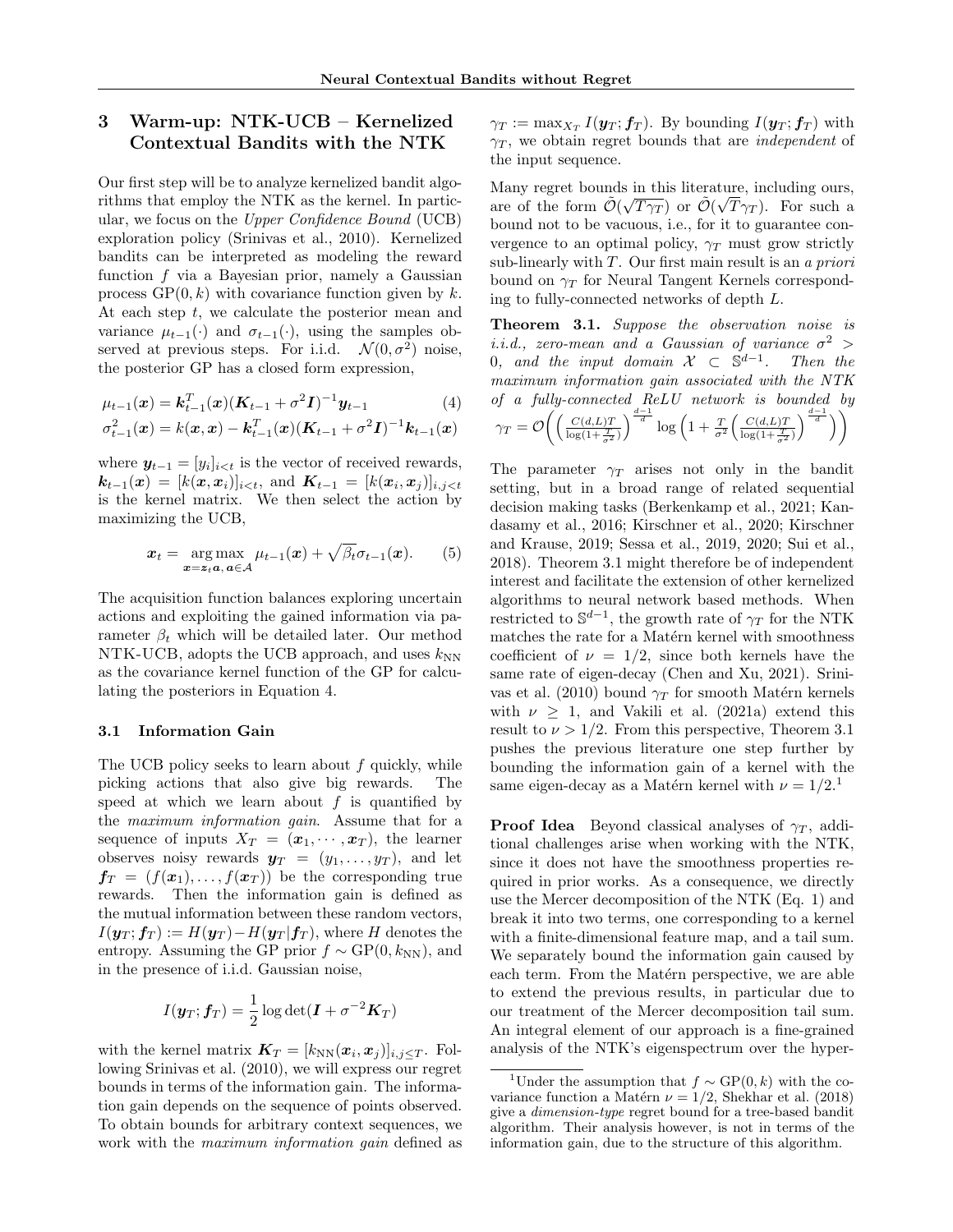sphere, given by Bietti and Bach (2021). The complete proof is given in Appendix C.1.

### 3.2 Regret Bounds

We now proceed with bounding the regret for NTK-UCB, under both Bayesian and Frequentist assumptions, as explained in Section 2.1. Following Krause and Ong (2011), and making adjustments where needed, we obtain a bound for the Bayesian setting.

**Theorem 3.2.** Let  $\delta \in (0,1)$  and suppose f is sampled from  $\text{GP}(0, k_{\text{NN}})$ . Values of f are observed with a zero-mean Gaussian noise of variance  $\sigma^2$ , and the exploration parameter is set to  $\beta_t = 2 \log(|\mathcal{A}| t^2 \pi^2/6\delta)$ . Then with probability greater than  $1 - \delta$ , the regret of NTK-UCB satisfies

$$
R_T \le C\sqrt{T\beta_T\gamma_T}
$$
  
for any  $T \ge 1$ , where  $C := \sqrt{8\sigma^{-2}/\log(1 + \sigma^{-2})}$ .

Crucially, this bound holds for any sequence of observed contexts, since  $\gamma_T$  is deterministic and only depends on  $\sigma$ , T, the kernel function  $k_{NN}$ , and the input domain  $X$ . A key ingredient in the proofs of regret bounds, including Theorem 3.2, is a concentration inequality of the form

$$
|f(\boldsymbol{x}_t) - \mu_{t-1}(\boldsymbol{x}_t)| \leq \sqrt{\beta_t} \sigma_{t-1}(\boldsymbol{x}_t), \quad (6)
$$

which holds with high probability for every  $x_t$  and t, conditioned on context-reward pairs from the previous steps. This inequality holds naturally under the GP assumption, since  $f(x)$  is obtained directly from Bayesian inference. Setting  $\beta_t$  to grow with  $\log t$  satisfies the inequality and results in a  $\tilde{\mathcal{O}}(\sqrt{T\gamma_T})$  regret bound. However, additional challenges arise under the RKHS assumption. For Equation 6 to hold in this setting, we need  $\beta_t$  to grow with  $\gamma_t \log t$ . The regret would then be  $\tilde{\mathcal{O}}(\sqrt{T}\gamma_T)$  (Chowdhury and Gopalan, 2017). then be  $\mathcal{O}(\sqrt{I}\gamma_T)$  (Chowdnury and Gopalan, 2017)<br>For NTK-UCB,  $\gamma_T$  is  $\mathcal{O}(T^{(d-1)/d})$ , and the  $\gamma_T\sqrt{I}$ T rate would no longer imply convergence to the optimal policy for  $d > 2$ . To overcome this open problem (Vakili et al., 2021b), we analyze a variant of our algorithm – called the  $Sup$  variant – that has been successfully applied in the kernelized bandit literature (Auer, 2002; Chu et al., 2011; Li et al., 2010; Valko et al., 2013). A detailed description of the SupNTK-UCB, along with its pseudo-code and properties is given in Appendix C.3. Here we give a high-level overview of the Sup variant, and how it resolves the large  $\beta_t$  problem. This variant combines NTK-UCB policy with Random Exploration (RE). At NTK-UCB steps, the UCB is calculated only using the context-reward pairs observed in the previous RE steps. Moreover, the rewards received during the RE steps are *statistically* independent conditioned on the input for those steps. Together with other properties, this allows a choice of  $\beta_t$  that grows with log T. We obtain the following:

**Theorem 3.3.** Let  $\delta \in [0,1]$ . Suppose f lies in the RKHS of  $k_{NN}$ , with  $||f||_{k_{NN}} \leq B$ . Samples of f are observed with a zero-mean sub-Gaussian noise with variance proxy  $\sigma^2$ . Then for a constant  $\beta_t =$  $2\log\left(2T|\mathcal{A}|/\delta\right)$ , with probability greater than  $1-\delta$ , SupNTK-UCB algorithm satisfies

$$
R(T) = \mathcal{O}\left(\sqrt{T}\left(\sqrt{\gamma_T \sigma^{-2} (\log T)^3 \log(T \log T |\mathcal{A}|/\delta)} + \sigma B\right)\right).
$$

The first term corresponds to regret of the random exploration steps, and the second term results from the steps at which the actions were taken by the NTK-UCB policy. Proofs of Theorems 3.2 and 3.3 are given in Appendices C.2 and C.4 respectively. We finish our analysis of the NTK-UCB with the following conclusion, employing our bound on  $\gamma_T$  from Theorem 3.1 in Theorems 3.2 and 3.3.

Corollary 3.4. Suppose f satisfies either the GP or RKHS assumption. Then the NTK-UCB (resp. its Sup variant) has sublinear regret  $R(T) = \tilde{\mathcal{O}}(C_{\text{NN}}(d,L)T^{\frac{2d-1}{2d}})$  with high probability. Hereby,  $C_{NN}(d, L)$  is a coefficient depending on the eigen-decay of the NTK.

# 4 Main Result: NN-UCB – Neural Contextual Bandits without Regret

Having analyzed NTK-UCB, we now present our neural net based algorithm NN-UCB, which leverages the connections between NN training and GP regression with the NTK. By design, NN-UCB benefits from the favorable properties of the kernel method which helps us with establishing our regret bound. NN-UCB results from approximating the posterior mean and variance functions appearing in the UCB criterion (Equation 5). First, we approximate the posterior mean  $\mu_{t-1}$ with  $f^{(J)} = f(\mathbf{x}; \boldsymbol{\theta}^{(J)})$ , the neural network trained for  $J$  steps of gradient descent with some learning rate  $\eta$ with respect to the regularized LSE loss

$$
\mathcal{L}(\boldsymbol{\theta}) = \sum_{i=1}^{t-1} (f(\boldsymbol{x}_i; \boldsymbol{\theta}) - y_i)^2 + m\sigma^2 ||\boldsymbol{\theta} - \boldsymbol{\theta}^0||_2^2, \quad (7)
$$

where m is the width of the network and  $\theta^0$  denotes the network parameters at initialization. This choice is motivated by Arora et al. (2019), who show pointwise convergence of the solution of gradient descent on the unregularized LSE loss, to the GP posterior mean when there is no observation noise. We adapt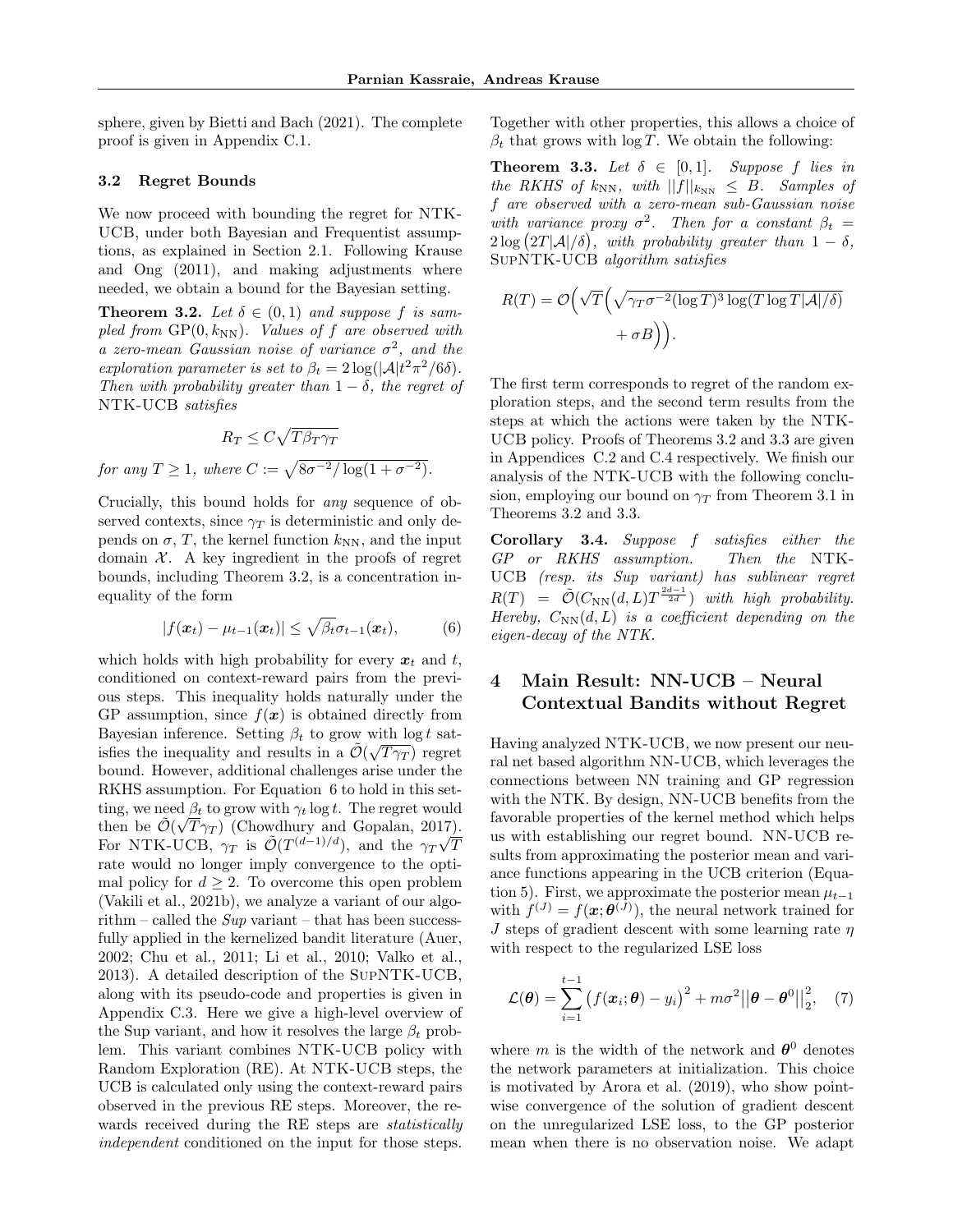their result to our setting where we consider  $\ell_2$  regularized loss and noisy samples. It remains to approximate the posterior variance. Recall from Section 2.2 that the NTK is the limit of  $\langle g(x), g(x') \rangle / m$ as  $m \to \infty$ , where  $g(\cdot)$  is the gradient of the network at initialization. This property hints that for a wide network,  $g/\sqrt{m}$  can be viewed as substitute for  $\phi$ , the infinite-dimensional feature map of the NTK, since  $k_{NN}(\boldsymbol{x}, \boldsymbol{x}') = \langle \boldsymbol{\phi}(\boldsymbol{x}), \boldsymbol{\phi}(\boldsymbol{x}') \rangle$ . By re-writing  $\sigma_{t-1}$ in terms of  $\phi$  and substituting  $\phi$  with  $g/\sqrt{m}$ , we get

$$
\hat{\sigma}_{t-1}^2(\boldsymbol{x}) = \frac{\boldsymbol{g}^T(\boldsymbol{x})}{\sqrt{m}} \left( \sigma^2 \boldsymbol{I} + \sum_{i=1}^{t-1} \frac{\boldsymbol{g}^T(\boldsymbol{x}_i) \boldsymbol{g}(\boldsymbol{x}_i)}{m} \right)^{-1} \frac{\boldsymbol{g}(\boldsymbol{x})}{\sqrt{m}}.
$$

At the beginning, NN-UCB initializes the network parameters to  $\boldsymbol{\theta}^0$ . Then at step t,  $\hat{\sigma}_{t-1}(\cdot)$  is calculated using  $g(\cdot, \theta^0)$  and the action is chosen via maximizing the approximate UCB

$$
\boldsymbol{x}_t = \underset{\boldsymbol{x} = \boldsymbol{z}_t \boldsymbol{a}, \, \boldsymbol{a} \in \mathcal{A}}{\arg \max} f^{(J)}(\boldsymbol{x}; \boldsymbol{\theta}_{t-1}) + \sqrt{\beta_t} \hat{\sigma}_{t-1}(\boldsymbol{x})
$$

where  $\theta_{t-1}$  is obtained by training  $f(\cdot; \theta^0)$ , for J steps, with gradient descent on the data observed so far. This algorithm essentially trains a neural network for estimating the reward and combines it with a random feature model for estimating the variance of the reward. These random features arise from the gradient of a neural network with random Gaussian parameters. The pseudo-code to NN-UCB is given in Appendix D. In Appendix A.3, we assess the ability of the approximate UCB criterion to quantify uncertainty in the reward via experiments on the MNIST dataset.

Regret Bound Similar to Theorem 3.3, we make the RKHS assumption on  $f$  and establish a regret bound on the Sup variant of NN-UCB. To do so, we need two further technical assumptions. Following Zhou et al. (2020), for convenience we assume that  $f(\boldsymbol{x}; \boldsymbol{\theta}^0) = 0$ , for any  $\boldsymbol{x} = \boldsymbol{z}_t \boldsymbol{a}$  where  $t \leq T$  and  $\boldsymbol{a} \in \mathcal{A}$ . As explained in Appendix B.2, this requirement can be fulfilled without loss of generality.

Assumption 4.1 (Sufficient Exploration). The kernel matrix is bounded away from zero, i.e.,  $\lambda_0 I \preccurlyeq K_T$ .

This assumption is common within the literature (Arora et al., 2019; Cao and Gu, 2019; Du et al., 2019; Zhou et al., 2020) and is satisfied as long as the learner sufficiently explores the input space, such that no two inputs  $x_t$  and  $x_{t'}$  are identical. Further, a weaker version of it is often required to hold for the kernel matrix in the sparse linear bandits literature (Bastani and Bayati, 2020; Hao et al., 2020; Kim and Paik, 2019).

**Theorem 4.2.** Let  $\delta \in (1,0)$ . Suppose f lies in the RKHS of  $k_{NN}$  with  $||f||_{k_{NN}} \leq B$ . Samples of f are observed with zero-mean sub-Gaussian noise of variance proxy  $\sigma^2$ . Set  $J > 1$  and  $\beta_t = 2 \log(2T|\mathcal{A}|/\delta)$  constant. Choose the width such that

$$
m \geq poly(T, L, |\mathcal{A}|, \sigma^{-2}, B, \lambda_0^{-1}, \log(1/\delta)),
$$

and  $\eta = C(LmT + m\sigma^2)^{-1}$  with some universal constant C. Then, with probability greater than  $1 - \delta$ , the regret of SupNN-UCB satisfies

$$
R(T) = \mathcal{O}\left(\sqrt{T}\left(\sqrt{\gamma_T \sigma^{-2} (\log T)^3 \log(T \log T |\mathcal{A}|/\delta)} + \sigma B\right)\right).
$$

The pseudo-code of SupNN-UCB and the proof are given in Appendix D. The key idea there is to show that given samples with noisy rewards, members of  $\mathcal{H}_k$  are well estimated by the solution of gradient descent on the  $\ell_2$  regularized LSE loss. The following lemma captures this statement.

**Lemma 4.3** (Concentration of f and  $f^{(J)}$ , simplified). Consider the setting of Theorem 4.2 and further assume that the rewards  $\{y_i\}_{i \leq t}$  are independent conditioned on the contexts  $\{x_i\}_{i \leq t}$ . Let  $0 < \delta < 1$  and set m,  $\beta_t$  and  $\eta$  according to Theorem 4.2. Then, with probability greater than  $1 - 2e^{-\beta T/2} - \delta$ ,

$$
|f^{(J)}(\boldsymbol{x}_t) - f(\boldsymbol{x}_t)| \leq \hat{\sigma}_{t-1}(\boldsymbol{x}_t) \sqrt{\beta_T} \operatorname{Poly}(B, m, t, L, \eta)
$$

Theorem 4.2 shows that SupNN-UCB obeys the same regret guarantee as SupNTK-UCB. In the theorem, the asymptotic growth of the regret is given for large enough m, and terms that are  $o(1)$  with T are neglected. To compare the two algorithms in more detail, we revisit the bound for a fixed  $m$ . With a probability greater than  $1 - \delta$ ,

$$
R_T \leq \mathcal{O}\left(\sqrt{T\gamma_T}\sqrt{\sigma^{-2}(\log T)^3 \log (T \log T |\mathcal{A}|/\delta)} + \left(1 + \sigma\sqrt{\left(m\log(T \log T |\mathcal{A}|/\delta)\right)^{-1}}\right)\sigma B\sqrt{T} + L^3 \left(\frac{T B}{m\sigma^2}\right)^{5/3} \sqrt{m^3 \log m} + \frac{\sqrt{B}(1 - m\eta\sigma^2)^{J/2}}{\sqrt{m\eta \log(T \log T |\mathcal{A}|/\delta)}}\right).
$$

The last two terms, which vanish for sufficiently large m, convey the error of approximating GP inference with NN training: The fourth term is the gradient descent optimization error, and the third term is a consequence of working with the linear first order Taylor approximation of  $f(\mathbf{x}; \boldsymbol{\theta})$ . The first two terms, however, come from selecting explorative actions, as in the regret bound of NTK-UCB (Theorem 3.3). The first term denotes regret from random exploration steps, and the second presents the regret at the steps for which the UCB policy is used to pick actions.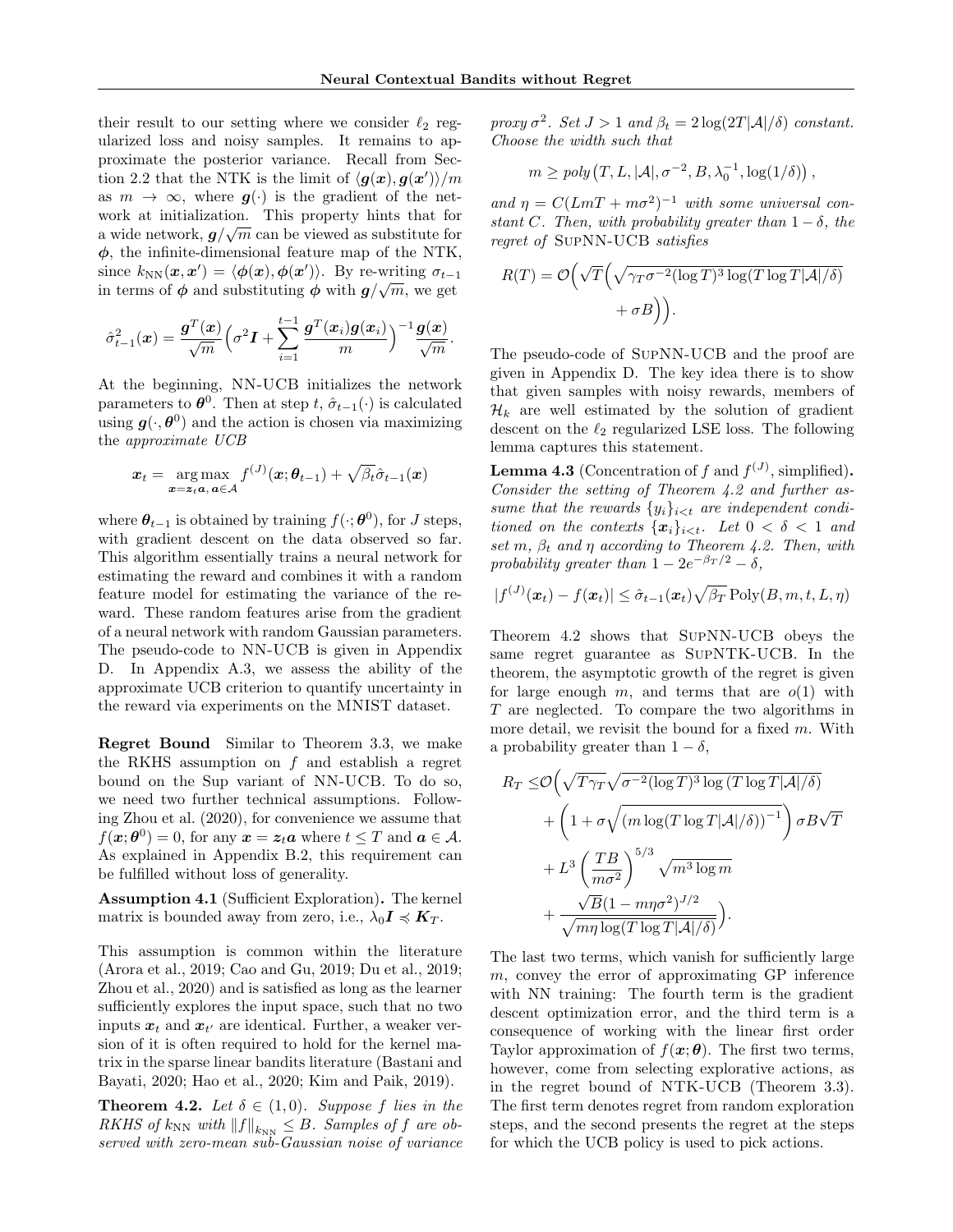Comparison with Prior Work The Neural-UCB algorithm introduced by Zhou et al. (2020) bears resemblance to our method. At step  $t$ , NN-UCB approximates the posterior variance via Equation 7 with  $g(\cdot;\boldsymbol{\theta}^0)$ , a fixed feature map. NEURAL-UCB, however, updates the feature map at every step  $t$ , by using  $g(\cdot; \theta_{t-1})$ , where  $\theta_{t-1}$  is defined as before. Effectively, Zhou et al. adopt a GP prior that changes with  $t$ . Under additional assumptions on f and for  $\sigma \geq \max\{1, B^{-1}\},\$  they show that for Neural-UCB, a guarantee of the following form holds with probability greater than  $1 - \delta$ .

$$
R_T \le \tilde{\mathcal{O}}\left(\sqrt{TI(\boldsymbol{y}_T; \boldsymbol{f}_T)}\left[\sigma\sqrt{I(\boldsymbol{y}_T; \boldsymbol{f}_T)} + 1 - \log \delta\right.\right.\right.
$$

$$
+ \sqrt{T}(\sigma + \frac{TL}{\sigma})(1 - \frac{\sigma^2}{TL})^{J/2} + \sigma B\right)
$$

The bound above is *data-dependent* via  $I(\mathbf{y}_T; \mathbf{f}_T)$  and in this setting, the only known way of bounding the information gain is through  $\gamma_T$ . The treatment of regret given in Yang et al.  $(2020)$  and ZHANG et al.  $(2021)$ also results in a bound of the form  $\tilde{\mathcal{O}}(\sqrt{T}\gamma_T)$ . However, the maximum information gain itself grows as  $\tilde{\mathcal{O}}(T^{(d-1)/d})$  for the NTK covariance function. Therefore, without further assumptions on the sequence of contexts, the above bounds are vacuous. In contrast, our regret bounds for NN-UCB are sublinear without any further restrictions on the context sequence. This follows from Theorem 3.1 and Theorem 4.2:

Corollary 4.4. Under the conditions of Theorem 4.2, for arbitrary sequences of contexts, with probability qreater than  $1 - \delta$ , SUPNN-UCB satisfies,

$$
R(T) = \tilde{\mathcal{O}}(C_{\text{NN}}(d, L) T^{\frac{2d-1}{2d}}).
$$

The coefficient  $C_{NN}(d, L)$  in Corollary 3.4 and 4.4 denotes the same constant. Figures 1 and 2 in Appendix A plot the information gain and regret obtained for NN-UCB when used on the task of online MNIST classification.

# 5 Extensions to Convolutional Neural Networks

So far, regret bounds for contextual bandits based on convolutional neural networks have remained elusive. Below, we extend our results to a particular case of 2 layer convolutional networks. Consider a cyclic shift  $c_l$ that maps  $\boldsymbol{x}$  to  $c_l \cdot \boldsymbol{x} = (x_{l+1}, x_{l+2}, \cdots, x_d, x_1, \cdots, x_l).$ We can write a 2-layer CNN, with one convolutional and one fully-connected layer, as a 2-layer NN that is averaged over all cyclic shifts of the input

$$
f_{\text{CNN}}(\boldsymbol{x};\boldsymbol{\theta}) = \sqrt{2} \sum_{i=1}^{m} v_i \Big[ \frac{1}{d} \sum_{l=1}^{d} \sigma_{\text{relu}}(\langle \boldsymbol{w}_i, c_l \cdot \boldsymbol{x} \rangle) \Big]
$$
  
= 
$$
\frac{1}{d} \sum_{l=1}^{d} f_{\text{NN}}(c_l \cdot \boldsymbol{x}; \boldsymbol{\theta}).
$$

Let  $\mathcal{C}_d$  denote the group of cyclic shifts  $\{c_l\}_{l\leq d}$ . Then the 2-layer CNN is  $C_d$ -invariant, i.e.,  $f_{\text{CNN}}(c_l \cdot \boldsymbol{x}) = f_{\text{CNN}}(\boldsymbol{x}), \text{ for every } c_l.$  The corresponding CNTK is also  $C_d$ -invariant and can be viewed as an averaged NTK

$$
k_{\text{CNN}}(\boldsymbol{x}, \boldsymbol{x}') = \frac{1}{d^2} \sum_{l, l'=1}^{d} k_{\text{NN}}(c_l \cdot \boldsymbol{x}, c_{l'} \cdot \boldsymbol{x}')
$$
  
= 
$$
\frac{1}{d} \sum_{l=1}^{d} k_{\text{NN}}(\boldsymbol{x}, c_l \cdot \boldsymbol{x}').
$$
 (8)

The second equality holds because  $k_{NN}(\boldsymbol{x}, \boldsymbol{x}')$  depends on its arguments only through the angle between them. In Appendix B.3, we give more intuition about this equation via the random feature kernel formulation (Chizat et al., 2019; Rahimi and Recht, 2008). Equation 8 implies that the CNTK is a Mercer kernel and in Lemma 5.1 we give its Mercer decomposition. The proof is presented in Appendix B.4.

Lemma 5.1. The Convolutional Neural Tangent Kernel corresponding to  $f_{\text{CNN}}(\boldsymbol{x}; \boldsymbol{\theta})$ , a 2-layer CNN with standard Gaussian weights, can be decomposed as

$$
k_{\text{CNN}}(\boldsymbol{x}, \boldsymbol{x}') = \sum_{k=0}^{\infty} \mu_k \sum_{j=1}^{\bar{N}(d,k)} \bar{Y}_{j,k}(\boldsymbol{x}) \bar{Y}_{j,k}(\boldsymbol{x}')
$$

where  $\mu_k \simeq C(d, L)k^{-d}$ . The algebraic multiplicity is  $\overline{N}(d, k) \simeq N(d, k)/d$ , and the eigenfunctions  $\{\bar{Y}_{j,k}\}_{j\leq \bar{N}(d,k)}$  form an orthonormal basis for the space of  $C_d$ -invariant degree-k polynomials on  $\mathbb{S}^{d-1}$ .

With this lemma, we show that the 2-layer CNTK has the same distinct eigenvalues as the NTK, while the eigenfunctions and the algebraic multiplicity of each distinct eigenvalue change. The eigenspaces of the NTK are degree-k polynomials, while for the CNTK, they shrink to  $C_d$ -invariant degree-k polynomials. This reduction in the dimensionality of eigenspaces results in a smaller algebraic multiplicity for each distinct eigenvalue.

Information Gain We begin by bounding the maximum information gain  $\bar{\gamma}_T$ , when the reward function is assumed to be a sample from  $\text{GP}(0, k_{\text{CNN}})$ . Proposition 5.2 establishes that the growth rate of  $\bar{\gamma}_T$ matches our result for maximum information gain of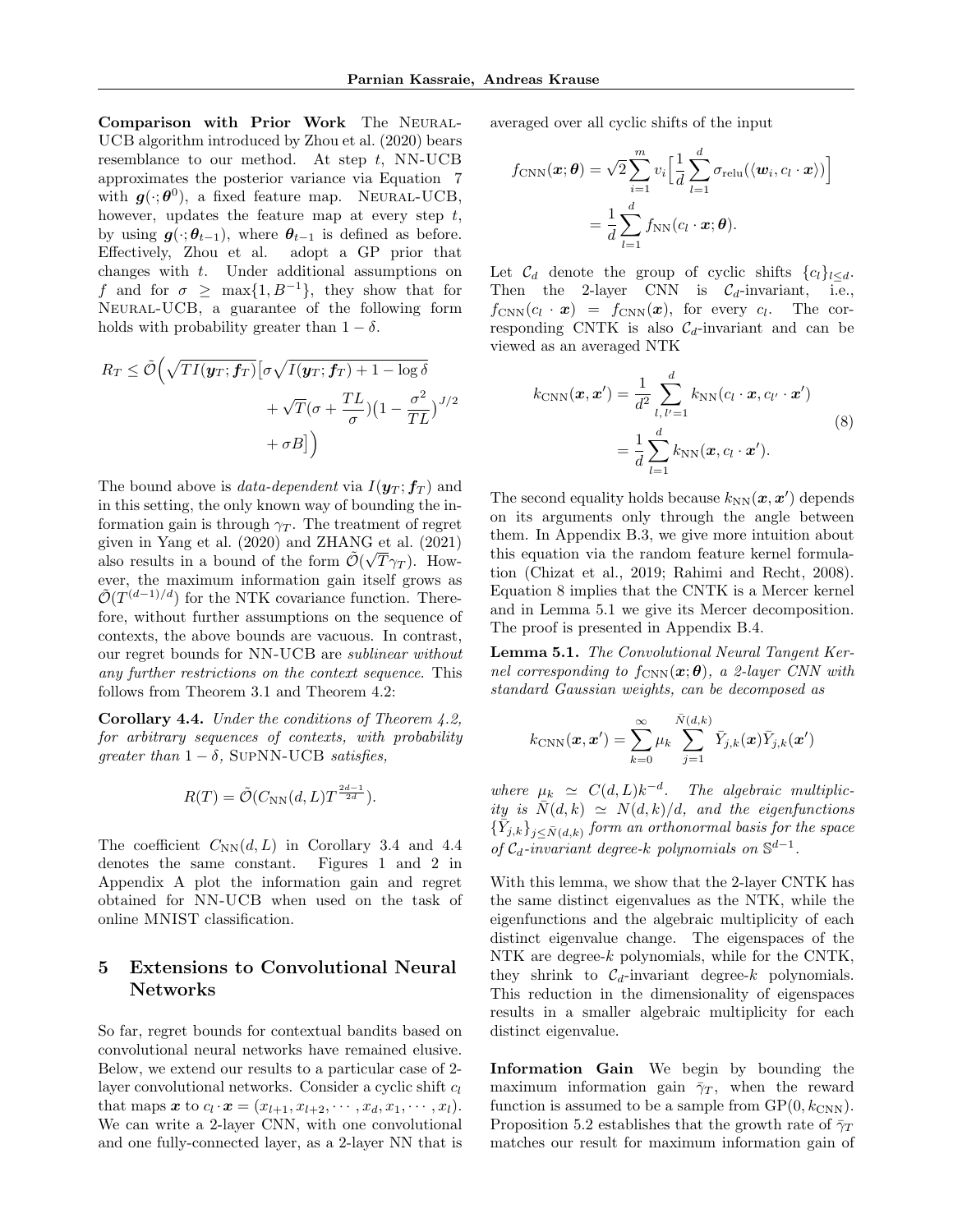the NTK. The dependence on d however, is improved by a factor of  $d^{(d-1)/d}$ , indicating that the speed of learning about the reward function is potentially  $d^{(d-1)/d}$  times faster for methods that use a CNN. The proof is given in Appendix C.1.

Proposition 5.2. Suppose the input domain satisfies  $\mathcal{X} \subset \mathbb{S}^{d-1}$ , and samples of f are observed with i.i.d. zero-mean sub-Gaussian noise of variance proxy  $\sigma^2 > 0$ . Then the maximum information gain of the  $convolutional$  neural tangent kernel  $k_{\text{CNN}}$  satisfies

$$
\bar{\gamma}_T = \mathcal{O}\bigg(\bigg(\frac{TC(d,L)}{d\log(1+\frac{T}{\sigma^2})}\bigg)^{\frac{d-1}{d}}\log\bigg(1+\frac{T}{\sigma^2}\bigg(\frac{TC(d,L)}{d\log(1+\frac{T}{\sigma^2})}\bigg)^{\frac{d-1}{d}}\bigg)\bigg).
$$

CNTK-UCB This algorithm is set to be the convolutional variant of NTK-UCB. We take the UCB policy (Equation 5) and plug in  $k_{\text{CNN}}$  as the covariance function for calculating the posterior mean and variance. By Lemma 5.1, the rate of eigen-decay, and therefore, the smoothness properties, are identical between NTK and the 2-Layer CNTK. Through this correspondence, Theorems 3.2 and 3.3 carry over to CNTK-UCB, thus guaranteeing sublinear regret.

Corollary 5.3. It follows from Theorem 3.2, Theorem 3.3, and Proposition 5.2, that when f satisfies either the GP or the RKHS assumption, CNTK-UCB (resp. its Sup variant) has a sublinear regret

$$
R(T) = \tilde{\mathcal{O}}\left(\frac{C_{\text{NN}}(d,L)}{d^{(d-1)/2d}}T^{\frac{2d-1}{2d}}\right)
$$

with high probability. Here  $C_{NN}(d, L)$  is a coefficient depending on the eigen-decay of the NTK.

Corollary 5.3 implies that while regret for both algorithms grows at the same rate with  $T$ , CNTK-UCB potentially outperforms NTK-UCB. This claim is investigated on the online MNIST classification task in Figure 3 in Appendix A.

CNN-UCB Here we adopt the structure of NN-UCB and replace the previously used deep fullyconnected network by a 2-layer convolutional network. We show that under the same setting as in Theorem 4.2, for each  $T$ , there exists a 2-layer CNN with a sufficiently large number of channels, such that the Sup variant of CNN-UCB satisfies the same  $\mathcal{O}(T^{(2d-1)/2d})$  regret rate.

**Theorem 5.4.** Let  $\delta \in (1,0)$ . Suppose f lies in the RKHS of  $k_{\text{CNN}}$  with  $||f||_{k_{\text{CNN}}} \leq B$ . Set  $J > 1$  and  $\beta_t = 2 \log(2T|\mathcal{A}|/\delta)$  constant. For any  $T \geq 1$ , there exists m such that if  $\eta = C(LmT + m\sigma^2)^{-1}$  with some universal constant  $C$ , then with probability greater than  $1 - \delta$ , SUPCNN-UCB satisfies,

$$
R(T) = \mathcal{O}\left(\sqrt{T}\left(\sqrt{\gamma_T \sigma^{-2} (\log T)^3 \log(T \log T |\mathcal{A}|/\delta)} + \sigma B\right)\right).
$$

The main ingredient in the proof of Theorem 5.4 is a convolutional variant of Lemma 4.3 (Lemma D.14). We prove that a 2-layer CNN trained with gradient descent on the  $\ell_2$  regularized loss can approximate the posterior mean of a GP with CNTK covariance, calculated from noisy rewards. To this end, we show that training  $f_{\text{CNN}}(\boldsymbol{x}; \boldsymbol{\theta})$  with gradient descent causes a small change in the network parameters  $\theta$  and the gradient vector  $\nabla_{\theta} f_{\text{CNN}}(x; \theta)$ . Appendix D.2 presents the complete proof. Comparing Theorem 4.2 and Theorem 5.4, the assumption on  $m$  is milder in the former, but the regrets for both algorithms grow at the same rate with T. We do not expect this rate to hold for convolutional networks whose depth is greater than two. In particular, deeper CNNs are no longer  $C_d$ -invariant, and our analysis for CNN-UCB relies on this property for translating the results from the fully-connected setting to the convolutional case. Although the growth rate with  $T$  has remained the same, the coefficients in the regret bounds are improved for the convolutional counterparts by a factor of  $d^{(d-1)/2d}$ . The next corollary presents this observation.

Corollary 5.5. Under the RKHS assumption and provided that the CNN used in SupCNN-UCB has enough channels, with high probability, this algorithm satisfies

$$
R(T) = \tilde{\mathcal{O}}\left(\frac{C_{\text{NN}}(d,L)}{d^{(d-1)/2d}} T^{\frac{2d-1}{2d}}\right).
$$

Corollary 5.5 establishes the first sublinear regret bound for convolutional contextual bandits. Concurrent to our work, Ban and He (2021) give a  $\mathcal{O}(\gamma_T\sqrt{T})$ regret bound for a UCB-inspired algorithm that employs a CNN which has differentiable activation functions with Lipschitz derivatives. This bound suffers from an issue similar to the other works concerning neural contextual bandits, as the growth rate of  $\gamma_T$  for the smooth CNN is not taken into account.

# 6 Conclusion

We proposed NN-UCB, a UCB based method for contextual bandits when the context is rich or the reward function is complex. Under the RKHS assumption on the reward, and for any arbitrary sequence of contexts, we showed that the regret  $R(T)$  grows sub-linearly as  $\tilde{\mathcal{O}}(T^{(2d-1)/2d})$ , implying convergence to the optimal policy. We extended this result to CNN-UCB, a variant of NN-UCB that uses a 2-layer CNN in place of the deep fully-connected network, yielding the first regret bound for convolutional neural contextual bandits. Our approach analyzed regret for neural network based UCB algorithms through the lens of their respective kernelized methods. A key element in this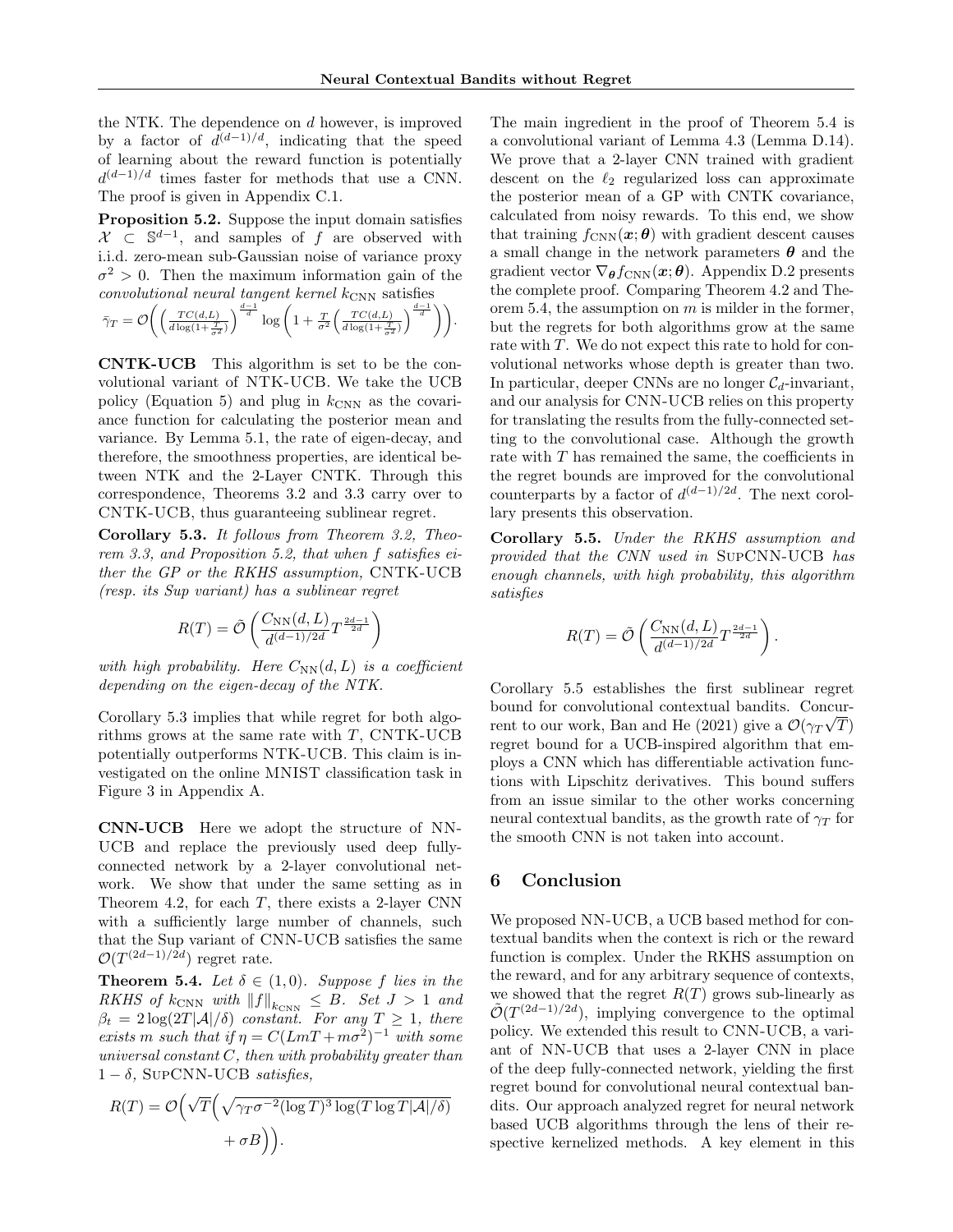approach is bounding the regret in terms of the maximum information gain  $\gamma_T$ . Importantly, we showed that  $\gamma_T$  for both the NTK and the 2-layer CNTK is bounded by  $\tilde{\mathcal{O}}(T^{(d-1)/d})$ , a result that may be of independent interest. We believe our work opens up further avenues towards extending kernelized methods for sequential decision making in a principled way to approaches harnessing neural networks.

# Acknowledgments

This research was supported by the European Research Council (ERC) under the European Union's Horizon 2020 research and innovation program grant agreement no. 815943. Moreover, we thank Guillaume Wang, Johannes Kirschner, Ya-Ping Hsieh, and Ilija Bogunovic for their valuable comments and feedback.

#### References

- Yasin Abbasi-Yadkori, Dávid Pál, and Csaba Szepesvári. Improved algorithms for linear stochastic bandits. In NIPS, volume 11, pages 2312–2320, 2011.
- Sanjeev Arora, Simon S Du, Wei Hu, Zhiyuan Li, Russ R Salakhutdinov, and Ruosong Wang. On exact computation with an infinitely wide neural net. In Advances in Neural Information Processing Systems, pages 8141–8150, 2019.
- Peter Auer. Using confidence bounds for exploitationexploration trade-offs. Journal of Machine Learning Research, 3(Nov):397–422, 2002.
- Yikun Ban and Jingrui He. Convolutional neural bandit: Provable algorithm for visual-aware advertising. arXiv preprint arXiv:2107.07438, 2021.
- Hamsa Bastani and Mohsen Bayati. Online decision making with high-dimensional covariates. Operations Research, 68(1):276–294, 2020.
- Mikhail Belkin. Approximation beats concentration? an approximation view on inference with smooth radial kernels. In Conference On Learning Theory, pages 1348–1361. PMLR, 2018.
- Felix Berkenkamp, Andreas Krause, and Angela P Schoellig. Bayesian optimization with safety constraints: safe and automatic parameter tuning in robotics. Machine Learning, pages 1–35, 2021.
- Alberto Bietti. Approximation and learning with deep convolutional models: a kernel perspective. In International Conference on Learning Representations, 2022.
- Alberto Bietti and Francis Bach. Deep Equals Shallow for ReLU Networks in Kernel Regimes. In ICLR

2021 - International Conference on Learning Representations, pages 1–22, Virtual, Austria, 2021. URL https://hal.inria.fr/hal-02963250.

- Ilija Bogunovic, Andreas Krause, and Jonathan Scarlett. Corruption-tolerant gaussian process bandit optimization. In International Conference on Artificial Intelligence and Statistics, pages 1071–1081. PMLR, 2020.
- Daniele Calandriello, Luigi Carratino, Alessandro Lazaric, Michal Valko, and Lorenzo Rosasco. Gaussian process optimization with adaptive sketching: Scalable and no regret. In Conference on Learning Theory, pages 533–557. PMLR, 2019.
- Yuan Cao and Quanquan Gu. Generalization bounds of stochastic gradient descent for wide and deep neural networks. In Advances in Neural Information Processing Systems, pages 10836–10846, 2019.
- Yuan Cao, Zhiying Fang, Yue Wu, Ding-Xuan Zhou, and Quanquan Gu. Towards understanding the spectral bias of deep learning. In Zhi-Hua Zhou, editor, Proceedings of the Thirtieth International Joint Conference on Artificial Intelligence, IJCAI-21, pages 2205–2211. International Joint Conferences on Artificial Intelligence Organization, 2021.
- Lin Chen and Sheng Xu. Deep neural tangent kernel and laplace kernel have the same {rkhs}. In International Conference on Learning Representations, 2021.
- Lénaïc Chizat, Edouard Oyallon, and Francis Bach. On lazy training in differentiable programming. In H. Wallach, H. Larochelle, A. Beygelzimer, F. d'Alché-Buc, E. Fox, and R. Garnett, editors, Advances in Neural Information Processing Systems, volume 32. Curran Associates, Inc., 2019.
- Sayak Ray Chowdhury and Aditya Gopalan. On kernelized multi-armed bandits. In International Conference on Machine Learning, pages 844–853. PMLR, 2017.
- Wei Chu, Lihong Li, Lev Reyzin, and Robert Schapire. Contextual bandits with linear payoff functions. In Proceedings of the Fourteenth International Conference on Artificial Intelligence and Statistics, pages 208–214. JMLR Workshop and Conference Proceedings, 2011.
- Josip Djolonga, Andreas Krause, and Volkan Cevher. High-dimensional gaussian process bandits. In Neural Information Processing Systems, 2013.
- Simon Du, Jason Lee, Haochuan Li, Liwei Wang, and Xiyu Zhai. Gradient descent finds global minima of deep neural networks. In International Conference on Machine Learning, pages 1675–1685. PMLR, 2019.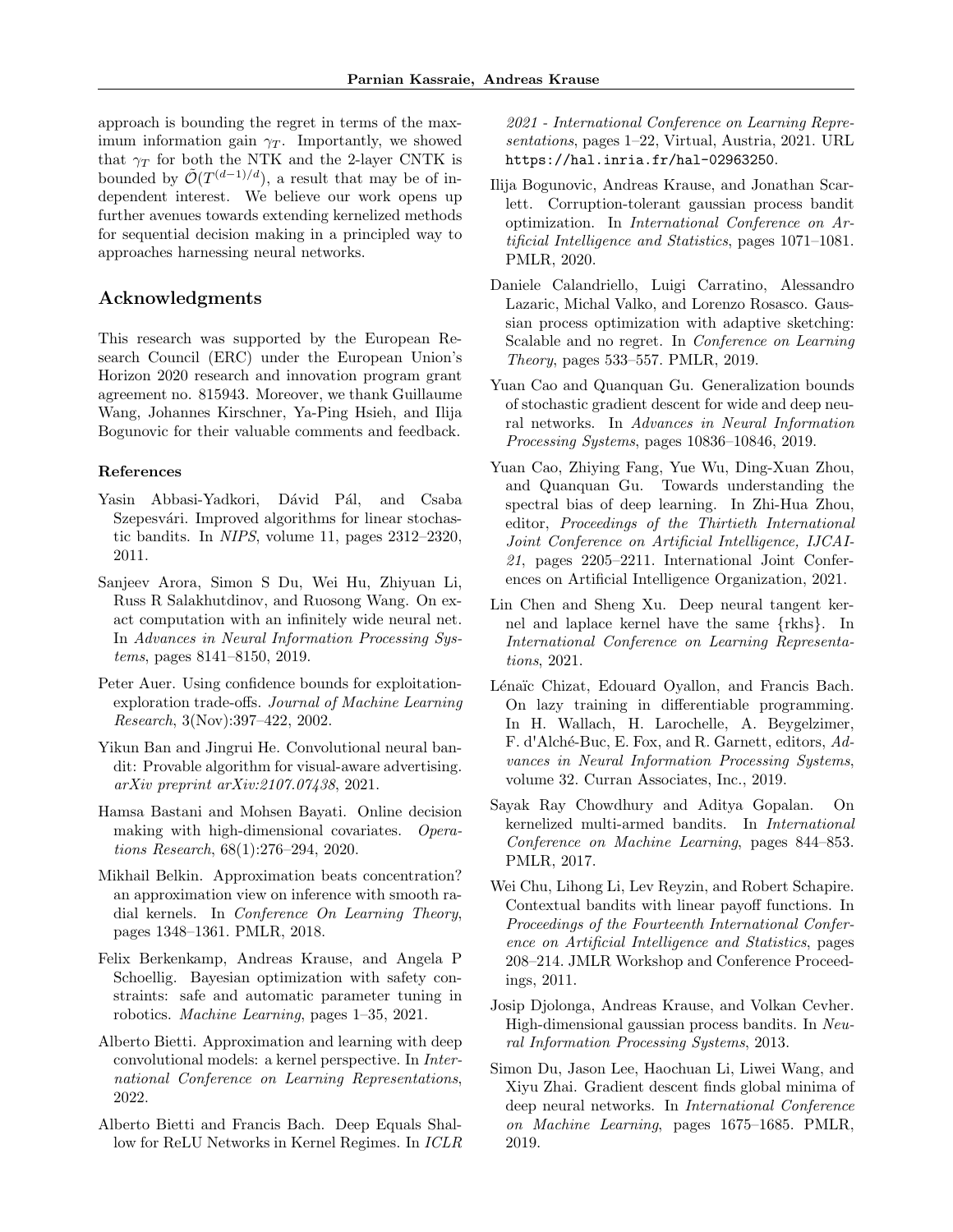- Quanquan Gu, Amin Karbasi, Khashayar Khosravi, Vahab Mirrokni, and Dongruo Zhou. Batched neural bandits. arXiv preprint arXiv:2102.13028, 2021.
- Botao Hao, Tor Lattimore, and Mengdi Wang. Highdimensional sparse linear bandits. In H. Larochelle, M. Ranzato, R. Hadsell, M. F. Balcan, and H. Lin, editors, Advances in Neural Information Processing Systems, volume 33, pages 10753–10763. Curran Associates, Inc., 2020.
- Arthur Jacot, Franck Gabriel, and Clément Hongler. Neural tangent kernel: Convergence and generalization in neural networks. In Advances in neural information processing systems, pages 8571–8580, 2018.
- David Janz, David Burt, and Javier González. Bandit optimisation of functions in the matern kernel rkhs. In International Conference on Artificial Intelligence and Statistics, pages 2486–2495. PMLR, 2020.
- Kirthevasan Kandasamy, Gautam Dasarathy, Junier Oliva, Jeff Schneider, and Barnabás Póczos. Gaussian process optimisation with multi-fidelity evaluations. In Proceedings of the 30th/International Conference on Advances in Neural Information Processing Systems (NIPS'30), 2016.
- Kirthevasan Kandasamy, Gautam Dasarathy, Junier Oliva, Jeff Schneider, and Barnabas Poczos. Multifidelity gaussian process bandit optimisation. Journal of Artificial Intelligence Research, 66:151–196, 2019.
- Gi-Soo Kim and Myunghee Cho Paik. Doublyrobust lasso bandit. In H. Wallach, H. Larochelle, A. Beygelzimer, F. d'Alché-Buc, E. Fox, and R. Garnett, editors, Advances in Neural Information Processing Systems, volume 32. Curran Associates, Inc., 2019.
- Johannes Kirschner and Andreas Krause. Stochastic bandits with context distributions. Advances in Neural Information Processing Systems, 32:14113– 14122, 2019.
- Johannes Kirschner, Ilija Bogunovic, Stefanie Jegelka, and Andreas Krause. Distributionally robust bayesian optimization. In International Conference on Artificial Intelligence and Statistics, pages 2174– 2184. PMLR, 2020.
- Andreas Krause and Cheng S Ong. Contextual gaussian process bandit optimization. In Advances in neural information processing systems, pages 2447– 2455, 2011.
- Yann LeCun, Léon Bottou, Yoshua Bengio, and Patrick Haffner. Gradient-based learning applied to document recognition. Proceedings of the IEEE, 86 (11):2278–2324, 1998.
- Lihong Li, Wei Chu, John Langford, and Robert E Schapire. A contextual-bandit approach to personalized news article recommendation. In Proceedings of the 19th international conference on World wide web, pages 661–670, 2010.
- Song Mei, Theodor Misiakiewicz, and Andrea Montanari. Learning with invariances in random features and kernel models. In Mikhail Belkin and Samory Kpotufe, editors, Proceedings of Thirty Fourth Conference on Learning Theory, volume 134 of Proceedings of Machine Learning Research, pages 3351– 3418. PMLR, 15–19 Aug 2021.
- Mojmír Mutnỳ and Andreas Krause. Efficient high dimensional bayesian optimization with additivity and quadrature fourier features. Advances in Neural Information Processing Systems 31, pages 9005–9016, 2019.
- Ofir Nabati, Tom Zahavy, and Shie Mannor. Online limited memory neural-linear bandits with likelihood matching. In Marina Meila and Tong Zhang, editors, Proceedings of the 38th International Conference on Machine Learning, volume 139 of Proceedings of Machine Learning Research, pages 7905– 7915. PMLR, 18–24 Jul 2021.
- Roman Novak, Lechao Xiao, Jiri Hron, Jaehoon Lee, Alexander A. Alemi, Jascha Sohl-Dickstein, and Samuel S. Schoenholz. Neural tangents: Fast and easy infinite neural networks in python. In *Inter*national Conference on Learning Representations, 2020.
- Adam Paszke, Sam Gross, Francisco Massa, Adam Lerer, James Bradbury, Gregory Chanan, Trevor Killeen, Zeming Lin, Natalia Gimelshein, Luca Antiga, Alban Desmaison, Andreas Kopf, Edward Yang, Zachary DeVito, Martin Raison, Alykhan Tejani, Sasank Chilamkurthy, Benoit Steiner, Lu Fang, Junjie Bai, and Soumith Chintala. Pytorch: An imperative style, high-performance deep learning library. In H. Wallach, H. Larochelle, A. Beygelzimer, F. d'Alché-Buc, E. Fox, and R. Garnett, editors, Advances in Neural Information Processing Systems 32, pages 8024–8035. Curran Associates, Inc., 2019.
- Ali Rahimi and Benjamin Recht. Random features for large-scale kernel machines. In Advances in neural information processing systems, pages 1177–1184, 2008.
- Carlos Riquelme, George Tucker, and Jasper Snoek. Deep bayesian bandits showdown: An empirical comparison of bayesian deep networks for thompson sampling. In International Conference on Learning Representations, 2018.
- Daniel Russo and Benjamin Van Roy. An informationtheoretic analysis of thompson sampling. The Jour-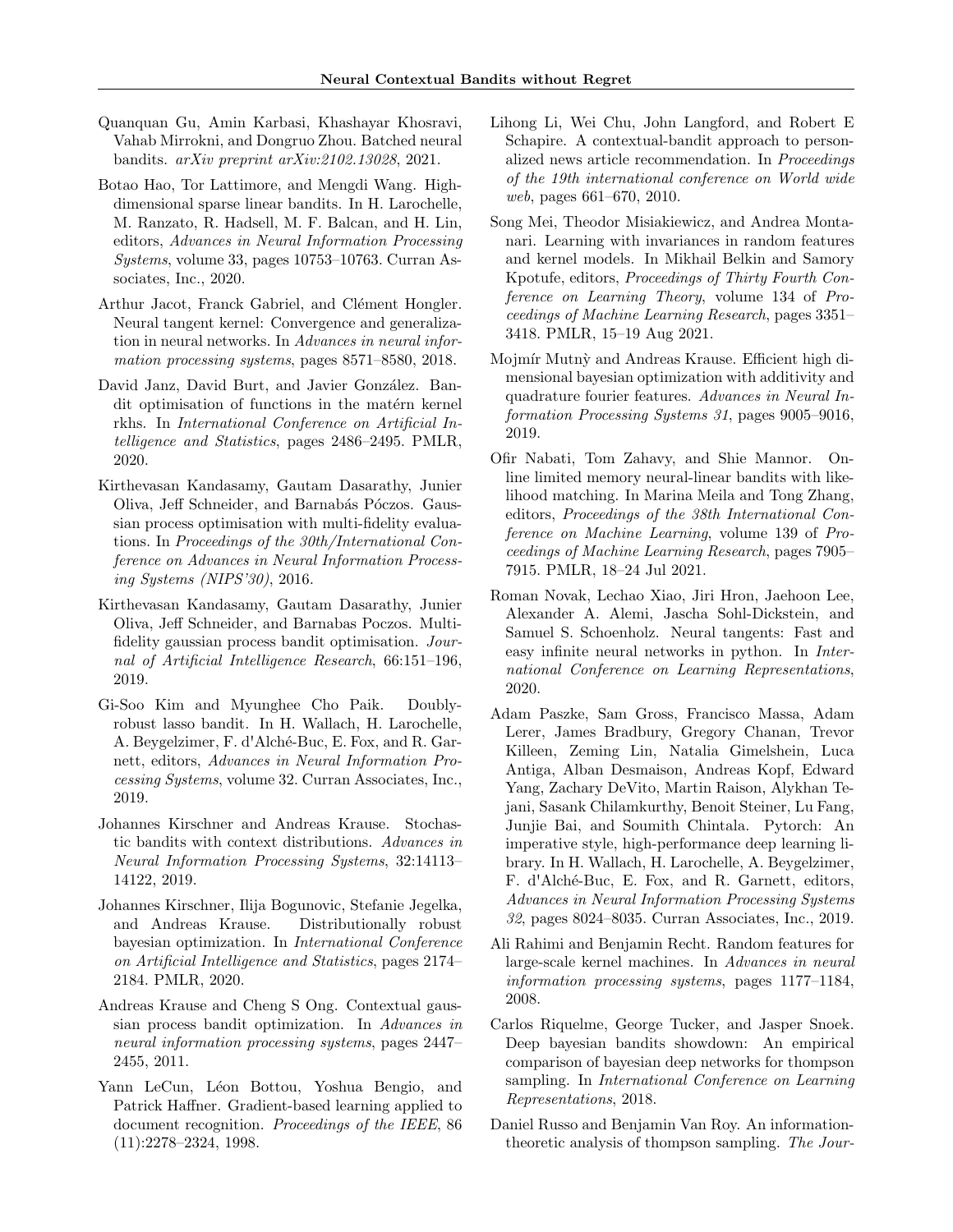nal of Machine Learning Research, 17(1):2442–2471, 2016.

- Gabriele Santin and Robert Schaback. Approximation of eigenfunctions in kernel-based spaces. Advances in Computational Mathematics, 42(4):973– 993, 2016.
- Jonathan Scarlett. Tight regret bounds for bayesian optimization in one dimension. In International Conference on Machine Learning, pages 4500–4508. PMLR, 2018.
- Jonathan Scarlett, Ilija Bogunovic, and Volkan Cevher. Lower bounds on regret for noisy gaussian process bandit optimization. In Conference on Learning Theory, pages 1723–1742. PMLR, 2017.
- Bernhard Schölkopf, Ralf Herbrich, and Alex J Smola. A generalized representer theorem. In International conference on computational learning theory, pages 416–426. Springer, 2001.
- Pier Giuseppe Sessa, Ilija Bogunovic, Maryam Kamgarpour, and Andreas Krause. No-regret learning in unknown games with correlated payoffs. In H. Wallach, H. Larochelle, A. Beygelzimer, F. d'Alché-Buc, E. Fox, and R. Garnett, editors, Advances in Neural Information Processing Systems, volume 32. Curran Associates, Inc., 2019.
- Pier Giuseppe Sessa, Ilija Bogunovic, Andreas Krause, and Maryam Kamgarpour. Contextual games: Multi-agent learning with side information. Advances in Neural Information Processing Systems, 33, 2020.
- Shubhanshu Shekhar, Tara Javidi, et al. Gaussian process bandits with adaptive discretization. Electronic Journal of Statistics, 12(2):3829–3874, 2018.
- Niranjan Srinivas, Andreas Krause, Sham Kakade, and Matthias Seeger. Gaussian process optimization in the bandit setting: No regret and experimental design. In Proceedings of the 27th International Conference on International Conference on Machine Learning, ICML'10, page 1015–1022, Madison, WI, USA, 2010. Omnipress. ISBN 9781605589077.
- Yanan Sui, Vincent Zhuang, Joel Burdick, and Yisong Yue. Stagewise safe Bayesian optimization with Gaussian processes. In Proceedings of the 35th International Conference on Machine Learning, volume 80 of Proceedings of Machine Learning Research, pages 4781–4789. PMLR, 2018.
- Sattar Vakili, Kia Khezeli, and Victor Picheny. On information gain and regret bounds in gaussian process bandits. In International Conference on Artificial Intelligence and Statistics, pages 82–90. PMLR, 2021a.
- Sattar Vakili, Jonathan Scarlett, and Tara Javidi. Open problem: Tight online confidence intervals for rkhs elements. In Conference on Learning Theory, pages 4647–4652. PMLR, 2021b.
- Michal Valko, Nathan Korda, Rémi Munos, Ilias Flaounas, and Nello Cristianini. Finite-time analysis of kernelised contextual bandits. In Proceedings of the Twenty-Ninth Conference on Uncertainty in Artificial Intelligence, UAI'13, page 654–663, Arlington, Virginia, USA, 2013. AUAI Press.
- Zhuoran Yang, Chi Jin, Zhaoran Wang, Mengdi Wang, and Michael I. Jordan. Bridging exploration and general function approximation in reinforcement learning: Provably efficient kernel and neural value iterations. CoRR, abs/2011.04622, 2020.
- Weitong ZHANG, Dongruo Zhou, Lihong Li, and Quanquan Gu. Neural thompson sampling. In International Conference on Learning Representations, 2021.
- Dongruo Zhou, Lihong Li, and Quanquan Gu. Neural contextual bandits with ucb-based exploration. In International Conference on Machine Learning, pages 11492–11502. PMLR, 2020.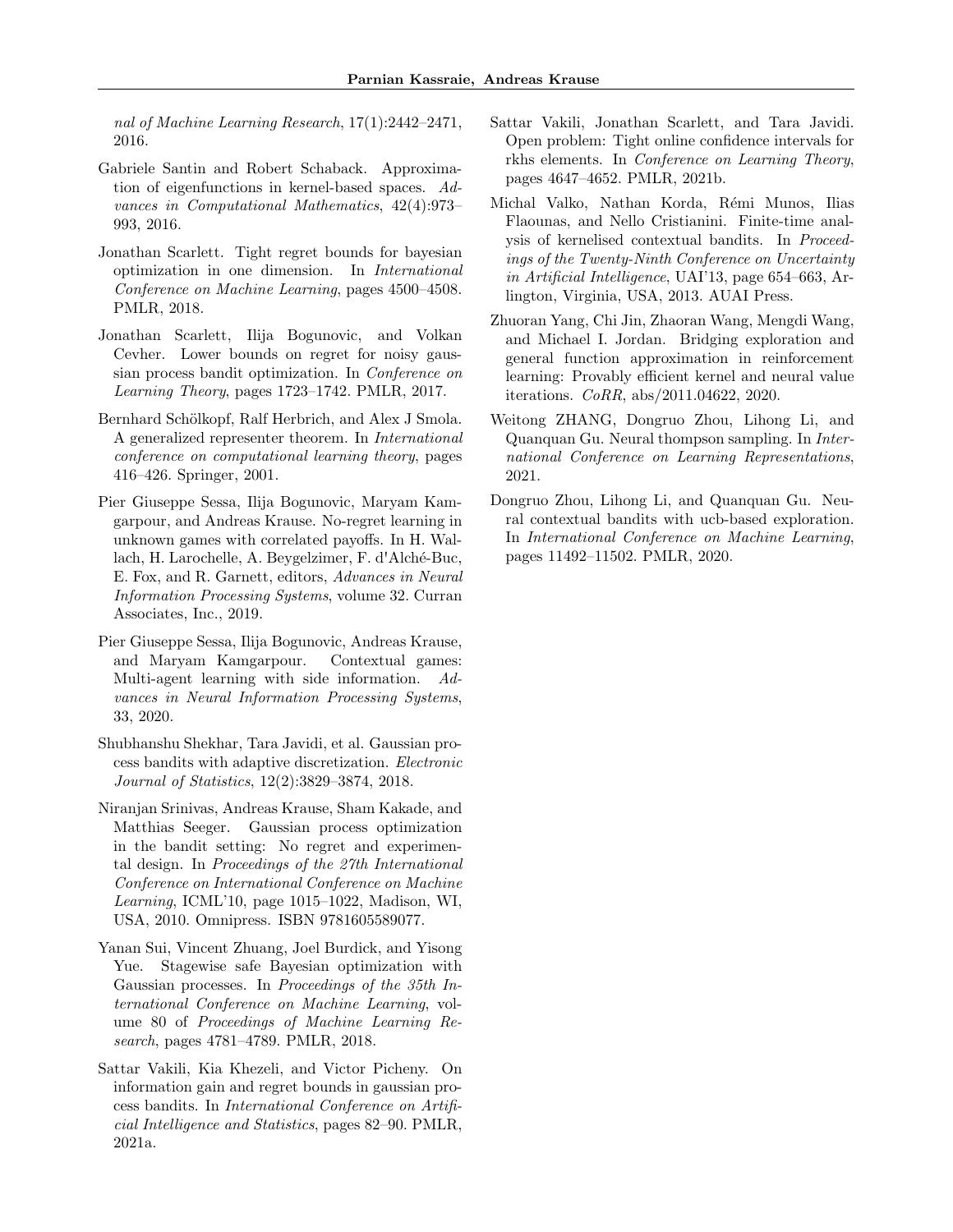# Supplementary Material: Neural Contextual Bandits without Regret

# A Experiments

We carry out experiments on the task of online MNIST (LeCun et al., 1998) classification, to assess how well our analysis of information gain and regret matches the practical behavior of our algorithms. We find that the UCB algorithms exhibit a fairly consistent behavior while solving this classification task. In Section A.3 we design two experiments to demonstrate that  $\hat{\sigma}_{t-1}$  and the approximate UCB defined for NN-UCB, are a meaningful substitute for the posterior variance and upper confidence bound for NTK-UCB.

#### A.1 Technical Setup

We formulate the MNIST classification problem such that it fits the bandit setting, following the setup of Li et al. (2010). To create the context matrix z from a flattened image  $\tilde{\mathbf{z}} \in \mathbb{R}^d$ , we construct

$$
\boldsymbol{z}^T = \begin{bmatrix} \tilde{\boldsymbol{z}}^T & \boldsymbol{0} & \cdots & \boldsymbol{0} \\ \boldsymbol{0} & \tilde{\boldsymbol{z}}^T & \cdots & \boldsymbol{0} \\ \vdots & \vdots & \vdots & \vdots \\ \boldsymbol{0} & \cdots & \boldsymbol{0} & \tilde{\boldsymbol{z}}^T \end{bmatrix} \in \mathbb{R}^{K \times Kd}
$$

where  $K = |\mathcal{A}| = 10$  in the case of MNIST dataset. The action taken **a** is a one-hot K-dimensional vector, indicating which class is selected by the algorithm. The context vector corresponding to an action  $i$  is

$$
\boldsymbol{x}_i = \boldsymbol{z}\boldsymbol{a}_i = \begin{bmatrix} 0 & \cdots \tilde{z} \cdots & 0 \end{bmatrix} \in \mathbb{R}^{Kd}
$$

where  $\tilde{z}$  occupies indices  $(i - 1)d$  to id. At every step, the context is picked at random and presented to the algorithm. If the correct action is picked, then a noiseless reward of  $y_t = 1$  is given, and otherwise  $y_t = 0$ .

Training Details For NTK-UCB and CNTK-UCB we use the implementation of the NTK from the NEURAL TANGENTS package (Novak et al., 2020). PYTORCH (Paszke et al., 2019) is used for defining and training the networks in NN-UCB and CNN-UCB. To calculate the approximate UCB, we require the computation of the empirical gram matrix  $G^T G$  where  $G^T = [g(x_t; \theta^0)]_{t \leq T}$ . To keep the computations light, we always use the diagonalized matrix as a proxy for  $G<sup>T</sup>G$ . Algorithm 3 implies that at every step t the network should be trained from initialization. In practice, however, we use a Stochastic Gradient Descent (SGD) optimizer. To train the network at step  $t$  of the algorithm, we consider the loss summed over the data points observed so far, and run the optimizer on  $f(\mathbf{x}; \theta_{t-1})$  rather than starting from  $f(\mathbf{x}; \theta^0)$ . At every step t, we stop training when J reaches 1000, or when the average loss gets small, i.e.,  $\mathcal{L}(\theta^J)/(t-1) \leq 10^{-3}$ . While  $t \leq 1000$  we train at every step, for  $t > 1000$ , however, we train the network once every 100 steps.

Hyper-parameter Tuning For the simple task of MNIST classification, we observe that the width of the network does not significantly impact the results, and after searching the exponential space  $m \in \{64, 128, 512, 1024\}$ we set  $m = 128$  for all experiments. The models are not extensively fine-tuned and hyper-parameters of the algorithms,  $\beta, \sigma$ , are selected after a light search over  $\{10^{-2k}, 0 \le k \le 5\}$ , and vary between plots. For all experiments, we set the learning rate of the SGD optimizer to  $\eta = 0.01$ .

#### A.2 Growth rates: Empirical vs Theoretical

We test our algorithms on the online MNIST classification task. We plot the empirical information gain and regret to verify the tightness of our bounds. For the information gain of the NN-UCB, we let the algorithm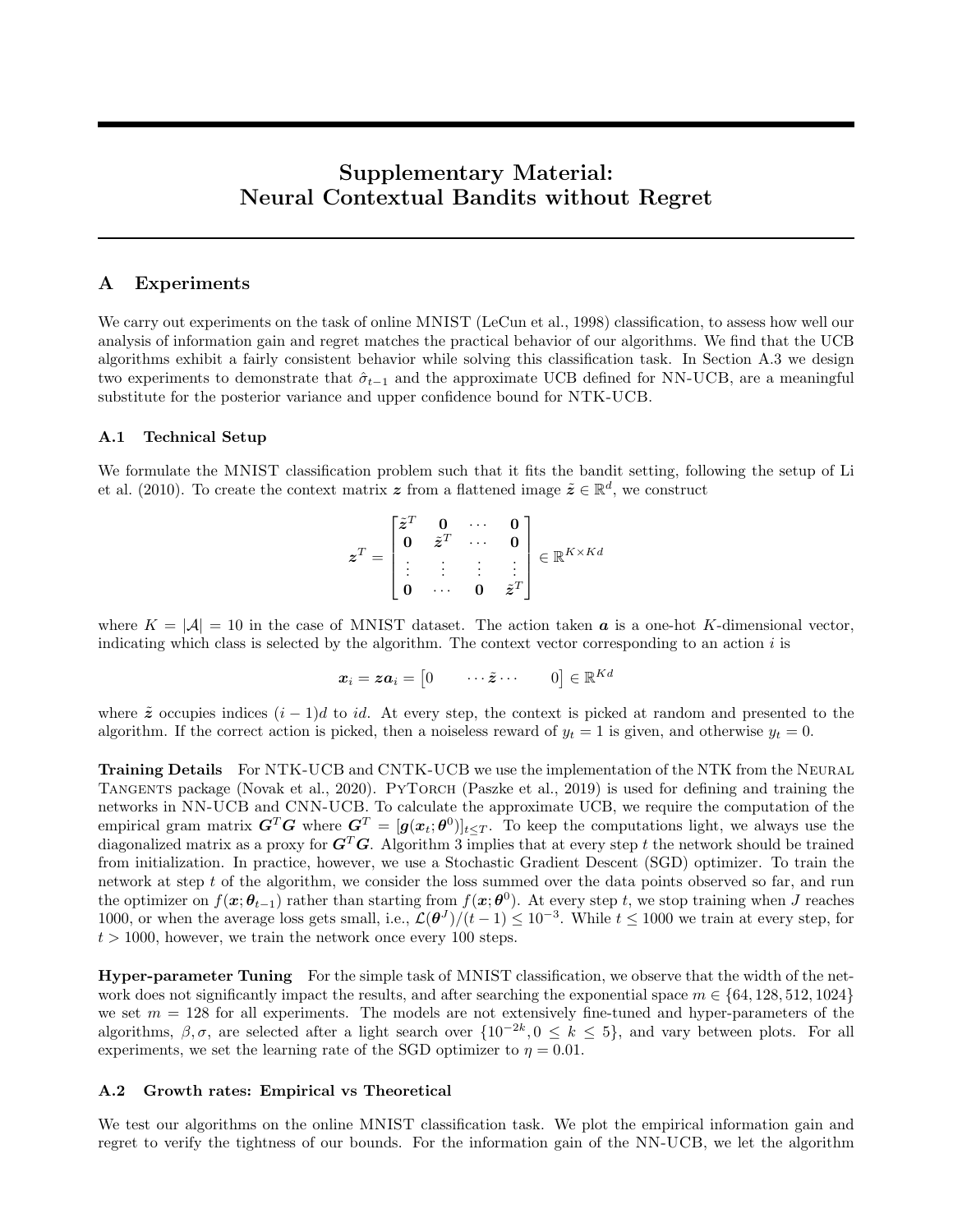



Figure 1: Empirical information gain of NN-UCB with networks of various depths, on the online MNIST classification problem, is of rate  $O(T^{0.45})$ . Our bound on the maximum information gain (Theorem 3.1) grows as  $\tilde{\mathcal{O}}(T^{(d-1)/d}).$ 

Figure 2: The regret of NTK-UCB and NN-UCB with networks of various depths, on the online MNIST classification problem, is of rate  $O(T^{0.75})$ . In the worst case it grows as  $\tilde{\mathcal{O}}(T^{(2d-1)/2d})$  (Corollaries 3.4 & 4.4).

run for  $T = 10000$  steps. Then we take the sequence  $(x_t)_{t\leq T}$  from this run and plot  $\hat{I}(\mathbf{y}_t; \mathbf{f}_t)$  the empirical information gain against time t, where  $\hat{I}(\mathbf{y}_t; \mathbf{f}_t) = \frac{1}{2} \log \det(\bar{\mathbf{I}} + \sigma^{-2} \mathbf{G}_t^T \mathbf{G}_t)$ , with  $\mathbf{G}_t^T = [\mathbf{g}(\mathbf{x}_\tau; \boldsymbol{\theta}^0)]_{\tau \leq t}$ . Figure 1 shows the growth of  $\hat{I}$  for NN-UCB with networks of various depth. To calculate the empirical growth rate (given in the figure's labels), we fit a polynomial to the curve, and obtain a rate of roughly  $\mathcal{O}(T^{0.45})$ . Our theoretical rate is  $\tilde{\mathcal{O}}(T^{(d-1)/d})$ , where  $d = 10 \times 784$  is the dimension of  $x_t$ . Note that the theoretical rate bounds the information gain for arbitrary sequences of contexts including adversarial worst cases. Moreover, in the case of MNIST, the contexts reside on a low-dimensional manifold. As for the regret, we run NN-UCB and NTK-UCB for  $T = 5000$  steps and plot the regret, which in the case of online MNIST classification, shows the number of misclassified digits. Fitting a polynomial to the data from Figure 2 gives an empirical rate of  $O(T^{0.75})$ . Our theoretical bound for these algorithms grows as  $O(T^{(2d-1)/2d})$ .

In Section 5, we conclude that the information gain and the regret grow with the same rate for both NTK-UCB and its convolutional variant. CNTK-UCB however, tends to have a smaller regret for every T. This is due to the fact that  $R(T) = \tilde{\mathcal{O}}(C_{NN}(d,L)T^{(2d-1)/2d})$  for the NTK-UCB, while for the convolutional counterpart  $R(T) = \tilde{\mathcal{O}}(C_{NN}(d,L)T^{(2d-1)/2d}/d^{(d-1)/2d})$  and  $d \geq 1$ . The upper bound on the regret being tighter for CNTK-UCB does not imply that the regret will be smaller as well. In Figure 3 we present both algorithms with the same set of contexts, and investigate whether in practice the convolutional variant can outperform NTK-UCB, which seems to be the case for the online MNIST classification task.

#### A.3 NN-UCB in the face of Uncertainty

The posterior mean and variance have a transparent mathematical interpretation. For designing NN-UCB, however, we approximate  $\mu_{t-1}$  and  $\sigma_{t-1}$  with  $f_{t-1}^{(J)}$  and  $\hat{\sigma}_{t-1}$  which are not as easy to interpret. We design two experiments on MNIST to assess how well this approximation reflects the properties of the posterior mean and variance.

Effect of Imbalanced Classes For this experiment, we limit MNIST to only zeros and ones. We create a dataset with underrepresented zeros, such that the ratio of class populations is 1 : 20. This experiment shows that  $\hat{\sigma}_{t-1}$  the approximate posterior variance of NN-UCB behaves as expected, similar to  $\sigma_{t-1}$ . The setup is as follows. Using 80% of this dataset, we first run NN-UCB and train the network. On the remaining 20%, we continue to run the algorithm; no longer training the network, but still updating the posterior variance at every step. Presented in Figure 4, we plot the histogram of the posterior variance and upper confidence bound during the test phase. The first row presents histograms for  $\sigma^{(post)}(\mathbf{x}_t^*)$ , the posterior variance calculated for the true digit  $x_t^*$  at step t. The lower plots show histograms of the corresponding UCB $(x_t^*)$  values. We give two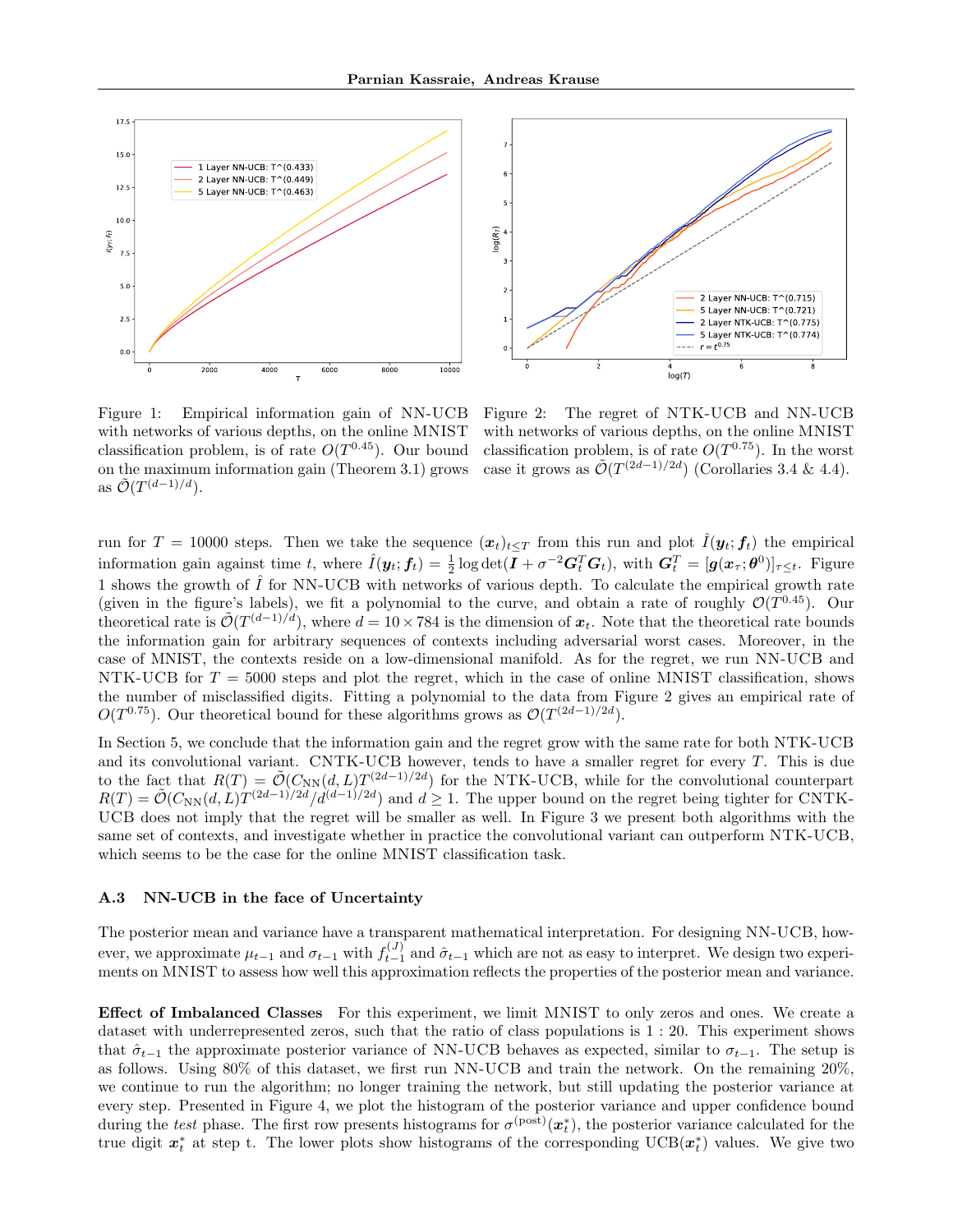



Figure 3: NN-UCB vs. CNN-UCB for online MNIST classification. Both algorithms exhibit a similar growth rate with T, while CNN-UCB outperforms NN-UCB, as described in Corollary 5.3.

Figure 4: Under-representation Test. Histograms of  $\hat{\sigma}_t$ and approximate UCB are plotted for an imbalanced dataset of zeros and ones. In lack of data, NN-UCB chooses the sub-optimal action with a high confidence.

separate plots for the times when the true digit  $x^*$  comes from the under-represented class, and when it comes from the over-represented class, respectively in the left and right columns. In every plot, to distinguish between the steps at which the digit picked by NN-UCB matches the true digit or not, we make a separate histogram for each case. Figure 4 demonstrates that when the ground truth is over-represented and action is picked correctly, the algorithm always has a high confidence (large UCB) and small uncertainty (posterior variance) for the true class. When the true class is over-represented, for both  $\sigma^{post}$  and UCB, the histogram of the steps with correct picks (green) is concentrated and well separated from the histogram of the steps with incorrect picks (red). This implies that the reason behind misclassifying an over-represented digit is having a large variance, and the algorithm is effectively performing exploration because the estimated reward is small for every action. For the under-represented class, however, the red and green histograms are not well separated. Figure 4 shows that sometimes an under-represended digit has been misclassified with a small posterior variance, or a large UCB. In lack of data, the learner is not able to refine its estimation of the posterior mean or variance. It is forced to do explorations more often which results in incorrect classifications.

Effect of Ambiguous Digits We also assess the ability of the UCB to quantify uncertainty in light of ambiguous MNIST samples. To this end, we define an ambiguous digit to be a data point that is classified incorrectly by a well-trained classifier. We first train a 2-layer CNN with 80% of the MNIST dataset as the standard MNIST classifier. The rest of the data we use for testing. We save the misclassified digits from the test set to study NN-UCB. Figure 5 shows a few examples of such digits and the UCB for the top 5 choices of NN-UCB after observing the digit. It can be seen that for these digits there is no action which the algorithm can pick with high confidence. We first run NN-UCB on the training set. On the test set, we continue to run NN-UCB, however we do not train network any further and only update the posterior variance. For any digit, let  $x_1^*$  denote the maximizer of the UCB, and  $x_2^*$  be the class with the second largest UCB value. Figure 6 shows the histogram of  $U_{\bm{x}_1^*} - U_{\bm{x}_2^*}$ . The red histogram is for ambiguous samples and the green one for the non-ambiguous ones. Looking at the medians, we see that for clear samples, the algorithm often has a high confidence on its choice, while this is not the case for the ambiguous digits.

# B Details of the Main Result

Here we elaborate on a few matters from the main text.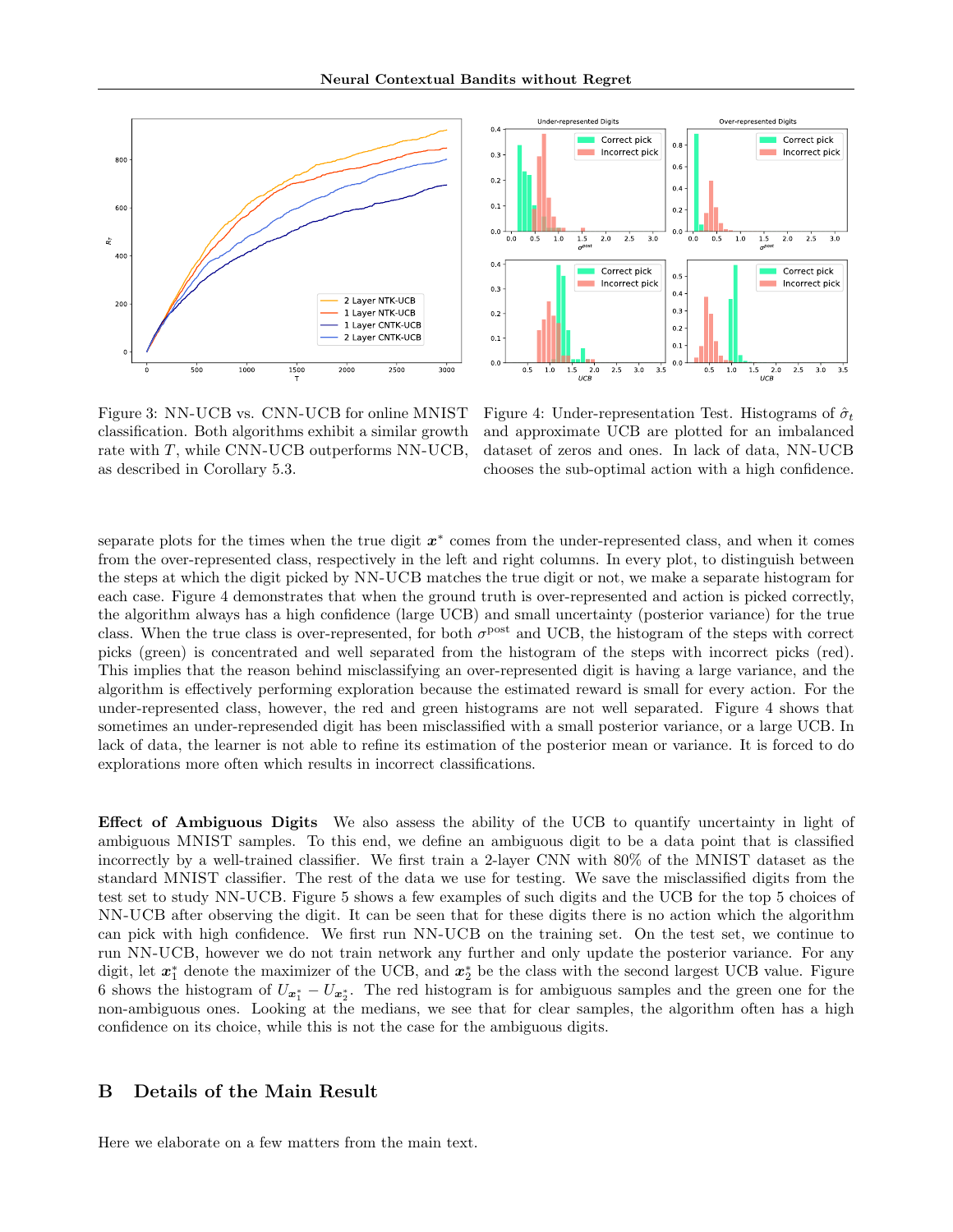



Figure 5: Examples of ambiguous Digits and the top 5 choices of NN-UCB with the largest UCBs.

Figure 6: Ambiguity Test. Histogram of  $U_{\boldsymbol{x}_1^*} - U_{\boldsymbol{x}_2^*}$  is plotted. For non-ambiguous digits, NN-UCB is significantly more confident about the class it picks.

### B.1 On Section 2.1: Connections Between GP and RKHS Assumptions

We explain how the GP and RKHS assumption imposes smoothness on the reward. By assuming that  $f \sim$  $GP(0, k)$ , we set  $Cov(f(\boldsymbol{x}), f(\boldsymbol{x}'))$  to  $k(\boldsymbol{x}, \boldsymbol{x}')$ . In doing so, we enforce smoothness properties of k onto f. As an example, suppose some normalized kernel k satisfies boundedness or Lipschitz-continuity, then for  $\|\bm{x} - \bm{x}'\| \leq \delta$ ,  $k(\mathbf{x}, \mathbf{x}')$  is close to  $k(\mathbf{x}, \mathbf{x}) = 1$ . The GP assumption then ensures high correlation for value of f at these points, making a smooth f more likely to be sampled. The NTK is rotationally invariant and can be written as  $\kappa(\mathbf{x}^T\mathbf{x}')$ , where  $\kappa$  is continuous and  $C^{\infty}$  over  $(-1, 1)$ , but is not differentiable at  $\pm 1$  (Bietti and Bach, 2021). Therefore, our GP assumption only implies that it is more likely for  $f$  to be continuous. Regarding the RKHS assumption, the Stone-Weierstrass theorem shows that any continuous function can be uniformly approximated by members of  $\mathcal{H}_{k_{NN}}$ . We proceed by laying out the connection between the two assumptions in more detail.

Equipped with the Mercer's theorem, we can investigate properties of  $f \sim GP(0, k)$ , in the general case where k is a Mercer kernel and  $\mathcal X$  is compact. The following proposition shows that sampling f from a GP is equivalent to assuming  $f = \sum_i \beta_i \phi_i$ , and sampling the coefficients  $\beta_i$  from  $\mathcal{N}(0, \lambda_i)$ , where  $\phi_i$  and  $\lambda_i$  are the eigenfunctions and eigenvalues of the GP's kernel function.

**Proposition B.1.** Let k to be a Hilbert-Schmidt continuous positive semi-definite kernel function, with  $(\lambda_i)_{i=1}^{\infty}$ , and  $(\phi_i)_{i=1}^{\infty}$  indicating its eigenvalues and eigenfunctions. Assume X is compact. If  $f \sim GP(0, k)$ , then  $f =$  $\sum_i \beta_i \phi_i$ , where  $\beta_i \stackrel{\text{i.i.d}}{\sim} \mathcal{N}(0, \lambda_i)$ .

*Proof.* It suffices to show that if  $f = \sum_i \beta_i \phi_i$ , then for any  $x, x' \in \mathcal{X}$ , we have:

$$
\mathbb{E}f(\boldsymbol{x})=0, \quad \mathbb{E}f(\boldsymbol{x})f(\boldsymbol{x}')=k(\boldsymbol{x},\boldsymbol{x}').
$$

Since  $\beta_i$  are Gaussian and independent,

$$
\mathbb{E}f(\boldsymbol{x}) = \sum_{i} \phi_i(\boldsymbol{x}) \mathbb{E}\beta_i = 0,
$$
  

$$
\mathbb{E}f(\boldsymbol{x})f(\boldsymbol{x}') = \sum_{i} \phi_i(\boldsymbol{x})\phi_i(\boldsymbol{x}') \mathbb{E}\beta_i^2 = \sum_{i} \lambda_i \phi_i(\boldsymbol{x})\phi_i(\boldsymbol{x}') = k(\boldsymbol{x}, \boldsymbol{x}').
$$

Here we have used orthonormality of  $\phi_i$ s.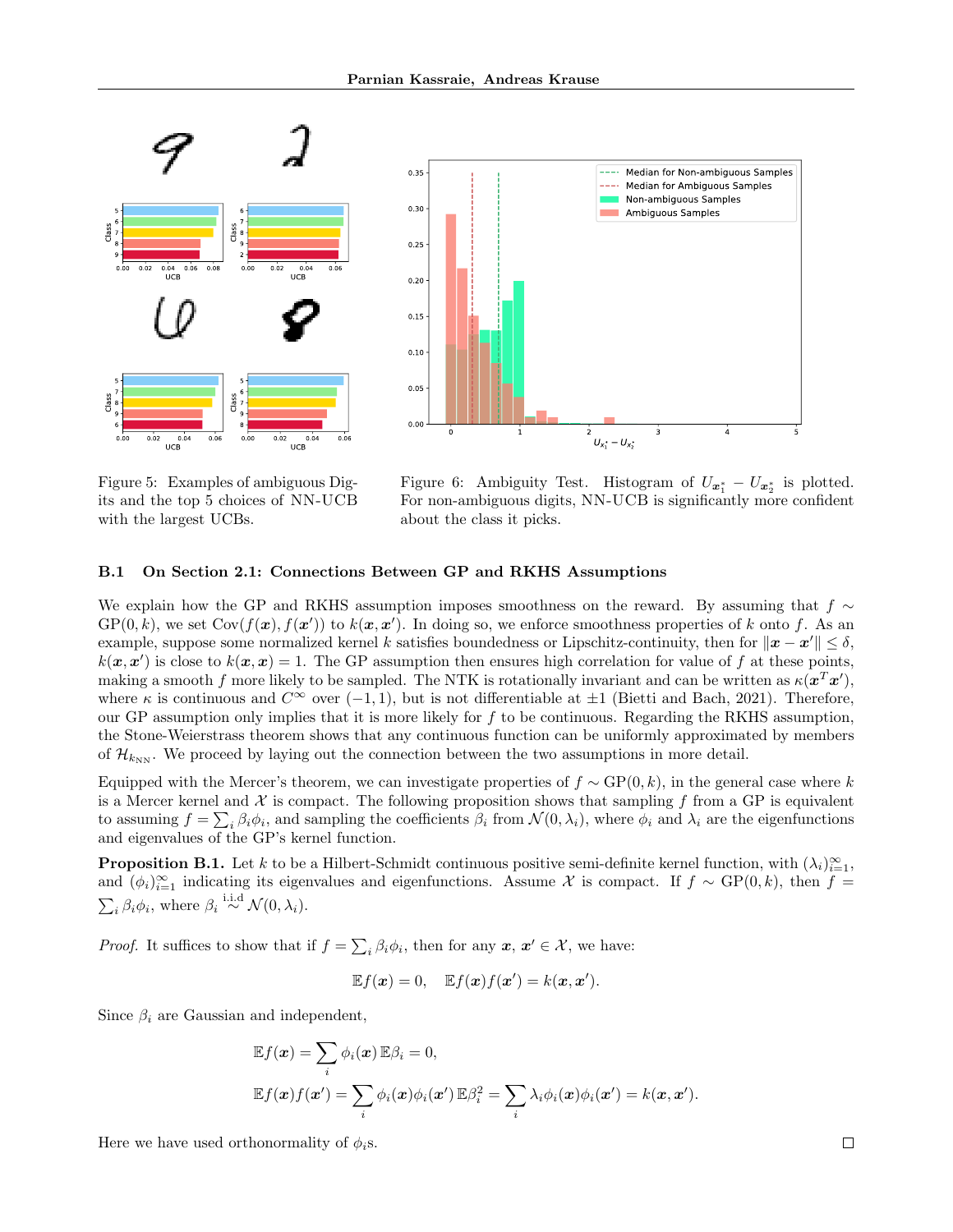Proposition B.1 suggests that if  $f \sim GP(0, k)$  then  $||f||_k$  is almost surely unbounded, since by the definition of the inner product on  $\mathcal{H}_k$  we have

$$
\mathbb{E} ||f||^2_k = \sum_i \mathbb{E} \frac{\beta_i^2}{\lambda_i} = \sum_i \frac{\lambda_i}{\lambda_i}.
$$

This expectation is unbounded for any kernel with an infinite number of nonzero eigenvalues. Therefore, with probability one,  $||f||_k$  is unbounded and not a member of  $\mathcal{H}_k$ . However, the posterior mean of f after observing T samples lies in  $\mathcal{H}_k$  (Proposition B.2). This connection implies that our estimate of f, under both RKHS and GP assumption will be a k-norm bounded function, similarly reflecting the smoothness properties of the kernel.

**Proposition B.2.** Assume  $f \sim GP(0, k)$ , with k Mercer and X compact. Then  $\mu_T$  the posterior mean of f given  $(\boldsymbol{x}_i, y_i)_{i=1}^T$  has bounded k-norm, and  $\mu_T \in \mathcal{H}_k$ .

Proof. We first recall the Representer Theorem (Schölkopf et al., 2001). Consider the loss function  $J(f)$  =  $Q(\bm{f}_T;\bm{y}_T)+\sigma^2||f||_k$ , where  $\bm{f}_T=[f(\bm{x}_1),\cdots,f(\bm{x}_T)]^T$ . Q is a  $\ell_2$ -loss assessing the fit of  $\bm{f}_T$  to  $\bm{y}_T$ . Then  $J(f)$ has a unique minimizer, which takes the form:

$$
\hat{f} = \sum_{i=1}^{T} \alpha_i k(\boldsymbol{x}_i, \cdot)
$$

Note that this sum is finite, hence  $\hat{f}$  is k-norm bounded and in  $\mathcal{H}_k$ . Minimizing J over  $\alpha$ , we get

$$
\hat{\bm{\alpha}} = (\bm{K}_T + \sigma^2\bm{I})^{-1}\bm{y}_T
$$

Indicating that  $\hat{f}(\boldsymbol{x}) = \mu_T(\boldsymbol{x})$ .

#### B.2 On Assumptions of Theorem 4.2

For technical simplicity, in Theorem 4.2 and its convolutional extension, Theorem 5.4, we require the network at initialization to satisfy  $f(x; \theta^0) = 0$  for all  $x \in \mathcal{X}$ . We explain how this assumption can be fulfilled without limiting the problem setting to a specific network or input domain. Without loss of generality, we can initialize the network as follows. For  $l \leq L$  let the weights at initialization be,

$$
W^{(l)} = \begin{pmatrix} W & 0 \\ 0 & W \end{pmatrix}, \quad W^{(L+1)} = (\boldsymbol{w}^T, -\boldsymbol{w}^T)
$$

where entries of W and  $w$  are i.i.d and sampled from the normal distribution. Moreover, we assume that  $[\mathbf{x}]_j = [\mathbf{x}]_{j+d/2}$  for any  $\mathbf{x} = \mathbf{z}_t \mathbf{a}$  where  $1 \le t \le T$  and any  $\mathbf{a} \in \mathcal{A}$ . Any input  $\mathbf{x}$  can be converted to satisfy this assumption by defining an auxiliary input  $\tilde{x} = [x, x]/\sqrt{2}$  in a higher dimension. This mapping together with the initialization method, guarantee that output of the network at initialization is zero for every possible input that the learner may observe during a T-step run of the algorithm. Essentially, this property comes into effect when using result from Arora et al. (2019) or working with the Taylor expansion of the network around initialization. It allows us to write  $f(\boldsymbol{x}_i;\boldsymbol{\theta}) \approx \langle \boldsymbol{g}^T(\boldsymbol{x}_i;\boldsymbol{\theta}^0), \boldsymbol{\theta} - \boldsymbol{\theta}^0 \rangle$ .

#### B.3 On Section 5: CNTK as an averaged NTK

This section gives an intuition on, and serves as a sketch for proving Equation 8. Consider a 2-layer ReLU network with width  $m$  defined as,

$$
f_{\mathrm{NN}}(\boldsymbol{x};\boldsymbol{\theta}^{(0)})=\frac{2}{\sqrt{m}}\sum_{i=1}^{m}v_{i}^{(0)}\sigma(\langle \boldsymbol{w}_{i}^{(0)}, \boldsymbol{x}\rangle)
$$

 $\Box$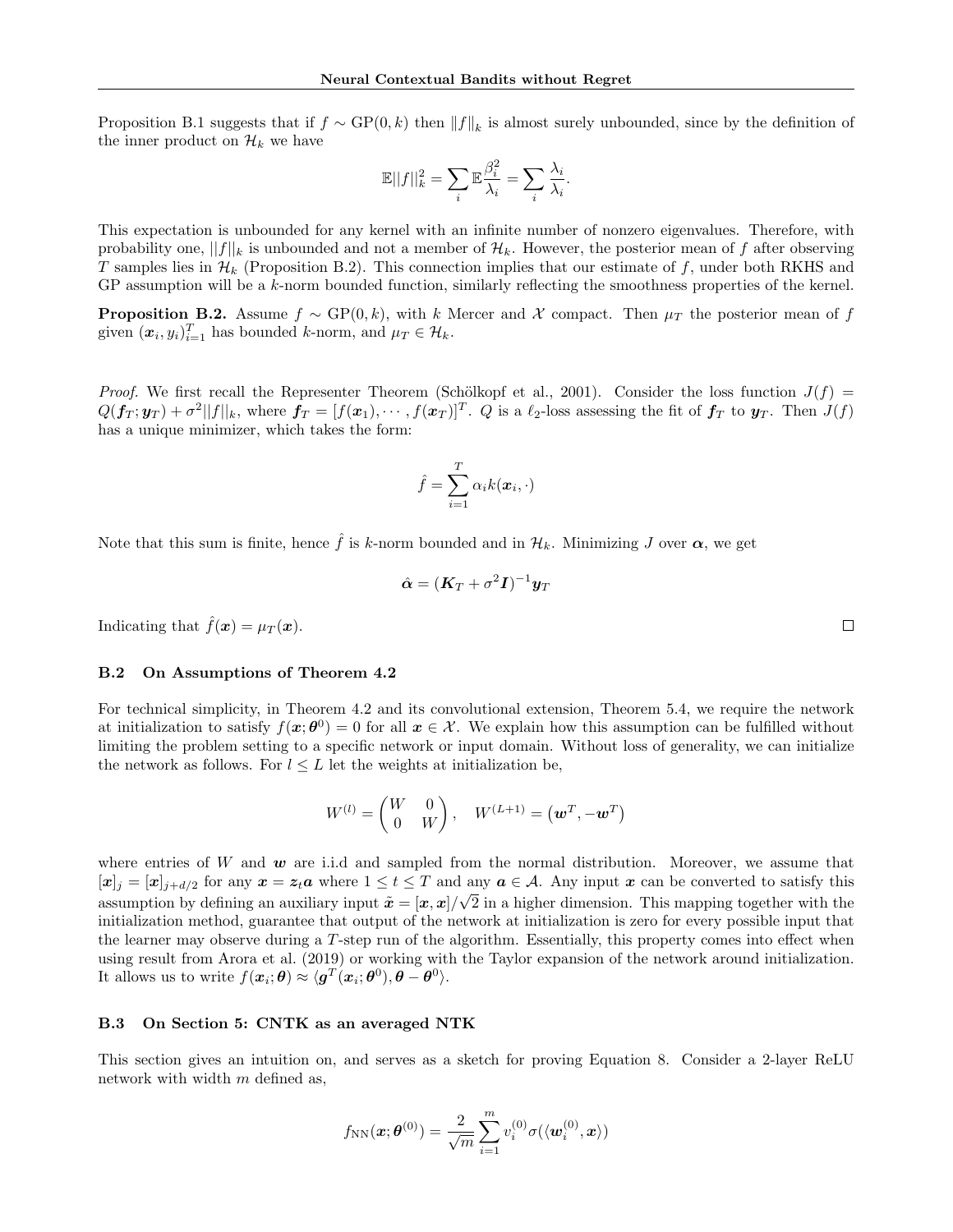where each weight parameter is an i.i.d sample from  $\mathcal{N}(0,1)$ . We denote the complete weight vector by  $\theta$  and write the first order Taylor approximation of this function with respect to  $\theta$  around the initialization.

$$
f_{\mathrm{NN}}(\boldsymbol{x};\boldsymbol{\theta}) \simeq f_{\mathrm{NN}}(\boldsymbol{x};\boldsymbol{\theta}^{(0)}) + \frac{2}{\sqrt{m}} \sum_{i=1}^{m} (v_i - v_i^{(0)}) \sigma(\langle \boldsymbol{w}_i^{(0)}, \boldsymbol{x} \rangle) + \frac{2}{\sqrt{m}} \sum_{i=1}^{m} v_i^{(0)} \dot{\sigma}(\langle \boldsymbol{w}_i^{(0)}, \boldsymbol{x} \rangle) \langle \boldsymbol{w}_i - \boldsymbol{w}_i^{(0)}, \boldsymbol{x} \rangle
$$

We limit the input domain to  $\mathbb{S}^{d-1}$ , equipped with the uniform measure. Consider the function class  $\mathcal{F}_{\text{NTK}} =$  ${f}f(x) = f_{NN,1}(x; v) + f_{NN,2}(x; W)$  s.t.  $v \in \mathbb{R}^m$ ,  $W \in \mathbb{R}^{m \times d}$ . It is straightforward to show that  $\mathcal{F}_{NTK}$  is an RKHS and the following kernel function satisfies the reproducing property for  $\mathcal{F}_{NTK}$  (Chizat et al., 2019).

$$
h(\pmb{x},\pmb{x}')=\frac{1}{m}\sum_{i=1}^{m}\sigma(\langle \pmb{w}_{i}^{(0)},\pmb{x}\rangle)\sigma(\langle \pmb{w}_{i}^{(0)},\pmb{x}'\rangle)+\frac{1}{m}\sum_{i=1}^{m}\pmb{x}^{T}\pmb{x}'(v_{i}^{(0)})^{2}\dot{\sigma}(\langle \pmb{w}_{i}^{(0)},\pmb{x}\rangle)\dot{\sigma}(\langle \pmb{w}_{i}^{(0)},\pmb{x}'\rangle)
$$

**Random Feature Derivation of 2-layer CNTK** We repeat the first order Taylor approximation for  $f_{\text{CNN}}$ .

$$
f_{\text{CNN}}(\boldsymbol{x};\boldsymbol{\theta}) \simeq f_{\text{CNN}}(\boldsymbol{x};\boldsymbol{\theta}^{(0)}) + \overbrace{\sqrt{m}}^2 \sum_{i=1}^m (v_i - v_i^{(0)}) \Big[ \frac{1}{d} \sum_{l=1}^d \sigma(\langle \boldsymbol{w}_i^{(0)}, c_l \cdot \boldsymbol{x} \rangle) \Big] + \underbrace{\frac{2}{\sqrt{m}} \sum_{i=1}^m v_i^{(0)} \Big[ \frac{1}{d} \sum_{l=1}^d \dot{\sigma}(\langle \boldsymbol{w}_i^{(0)}, c_l \cdot \boldsymbol{x} \rangle) \langle \boldsymbol{w}_i - \boldsymbol{w}_i^{(0)}, c_l \cdot \boldsymbol{x} \rangle \Big]}_{f_{\text{CNN},2}(\boldsymbol{x};\boldsymbol{W})}
$$

And define  $\mathcal{F}_{\text{CNTK}}$  to be the convolutional counterpart of  $\mathcal{F}_{\text{NTK}}$ 

$$
\mathcal{F}_{\text{CNTK}} = \{f(\boldsymbol{x}) = f_{\text{CNN},1}(\boldsymbol{x}; \boldsymbol{v}) + f_{\text{CNN},2}(\boldsymbol{x}; \boldsymbol{W}) \text{ s.t. } \boldsymbol{v} \in \mathbb{R}^m, \boldsymbol{W} \in \mathbb{R}^{m \times d}\}.
$$

Then  $\mathcal{F}_{\text{CNTK}}$  is reproducing for the following kernel function,

$$
\bar{h}(\mathbf{x}, \mathbf{x}') = \frac{1}{m} \sum_{i=1}^{m} \frac{1}{d^2} \sum_{l=1}^{d} \sum_{l'=1}^{d} \sigma(\langle \mathbf{w}_i^{(0)}, c_l \cdot \mathbf{x} \rangle) \sigma(\langle \mathbf{w}_i^{(0)}, c_{l'} \cdot \mathbf{x}' \rangle) \n+ \frac{1}{m} \sum_{i=1}^{m} \frac{1}{d^2} \sum_{l=1}^{d} \sum_{l'=1}^{d} \langle c_l \cdot \mathbf{x}, c_{l'} \cdot \mathbf{x}' \rangle (v_i^{(0)})^2 \dot{\sigma}(\langle \mathbf{w}_i^{(0)}, c_l \cdot \mathbf{x} \rangle) \dot{\sigma}(\langle \mathbf{w}_i^{(0)}, c_{l'} \cdot \mathbf{x}' \rangle)
$$

As m the number of channels grows, the average over the parameters converges to the expectation over  $w$  and v, and the kernel becomes rotation invariant, i.e. only depends on the angle between x and  $x'$ .

$$
\lim_{m \to \infty} \bar{h}(\boldsymbol{x}, \boldsymbol{x}') = \lim_{m \to \infty} \frac{1}{d} \frac{1}{m} \sum_{i=1}^{m} \sum_{l=1}^{d} \sigma(\langle \boldsymbol{w}_i^{(0)}, c_l \cdot \boldsymbol{x} \rangle) \sigma(\langle \boldsymbol{w}_i^{(0)}, \boldsymbol{x}' \rangle) \n+ \langle c_l \cdot \boldsymbol{x}, \boldsymbol{x}' \rangle (v_i^{(0)})^2 \dot{\sigma}(\langle \boldsymbol{w}_i^{(0)}, c_l \cdot \boldsymbol{x} \rangle) \dot{\sigma}(\langle \boldsymbol{w}_i^{(0)}, \boldsymbol{x}' \rangle) \n= \frac{1}{d} \sum_{l=1}^{d} h(c_l \cdot \boldsymbol{x}, \boldsymbol{x}')
$$

Equation 8 follows by noting that in the infinite m limit, h and h converge to  $k_{NN}$  and  $k_{CNN}$  respectively. A rigorous proof is given in Propostition 4 from Mei et al. (2021).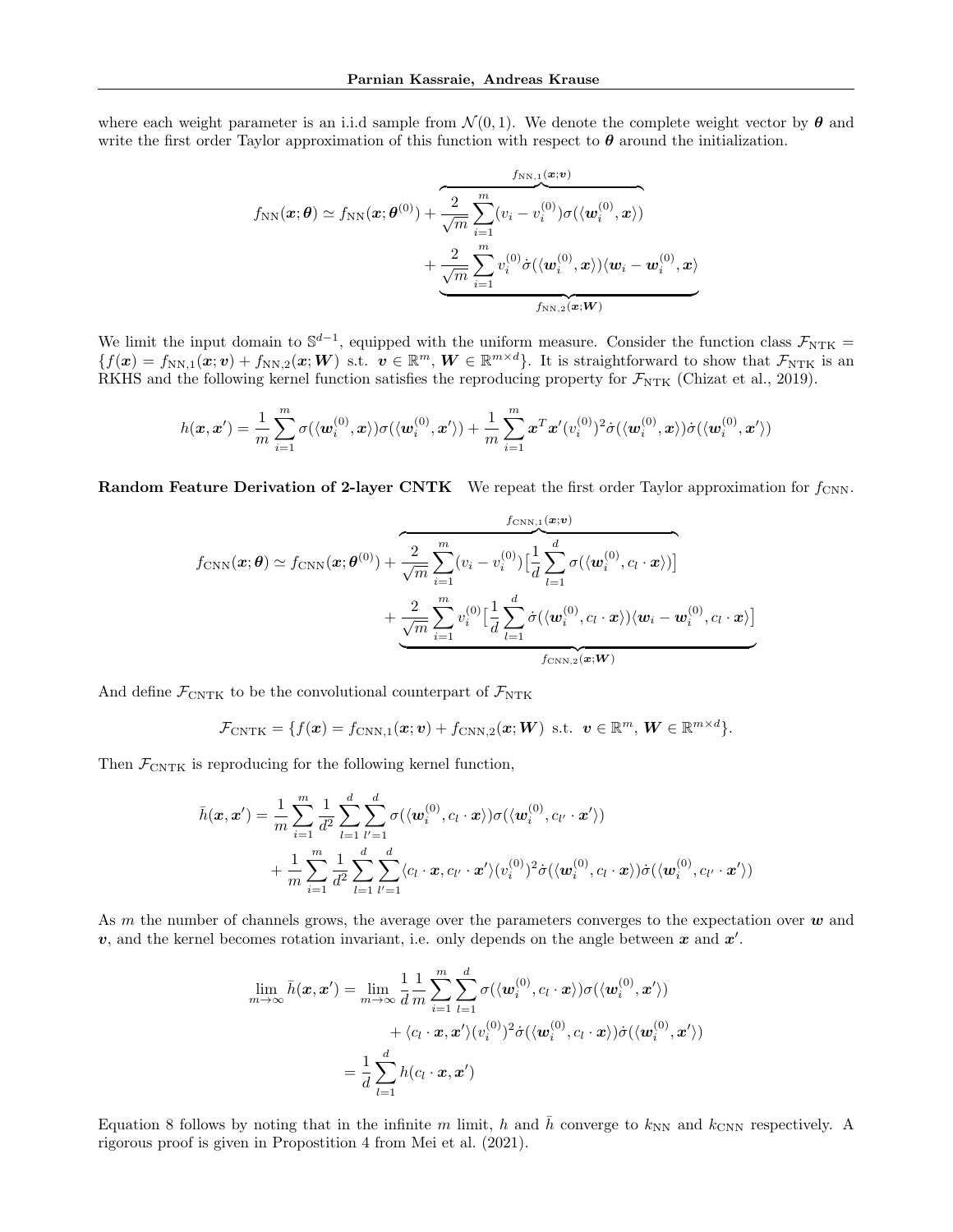#### B.4 Proof of Lemma 5.1

Let  $V_{d,k}$  be the space of degree-k polynomials that are orthogonal to the space of polynomials of degree less than k, defined on  $\mathbb{S}^{d-1}$ . Then  $V_{d,k}(\mathcal{C}_d)$  denotes the subspace of  $V_{d,k}$  that is also  $\mathcal{C}_d$ -invariant.

Proof of Lemma 5.1. The NTK kernel satisfies the Mercer condition and has the following Mercer decomposition (Bietti and Bach, 2021),

$$
k_{\text{NTK}}(\boldsymbol{x}, \boldsymbol{x}') = \sum_{k=0}^{\infty} \mu_k \sum_{j=1}^{N(d,k)} Y_{j,k}(\boldsymbol{x}) Y_{j,k}(\boldsymbol{x}')
$$

where  $\{Y_{j,k}\}_{j\leq N(d,k)}$  form an orthonormal basis for  $V_{d,k}$ . Bietti and Bach (2021) further show that  $Y_{j,k}$  is the j-th spherical harmonic polynomial of degree k, and  $N(d, k) = \dim(V_{d,k})$  gives the total count of such polynomials, where

$$
N(d,k) = \frac{2k + d - 2}{k} {k + d - 3 \choose d - 2}.
$$

For any integer  $k$ , it also holds that (Bietti and Bach, 2021)

$$
\sum_{j=1}^{N(d,k)} Y_{j,k}(\boldsymbol{x}) Y_{j,k}(\boldsymbol{x}') = N(d,k) Q_k^{(d)}(\boldsymbol{x}^T \boldsymbol{x}')
$$
\n(B.1)

where  $Q_k^{(d)}$  $\binom{a}{k}$  is the k-th Gegenbauer polynomial in dimension d. It follows from Equation 8 that  $k_{\text{CNTK}}$  is also Mercer. Assume that it has a Mercer decomposition of the form

$$
k_{\text{CNTK}}(\boldsymbol{x}, \boldsymbol{x}') = \sum_{k=0}^{\infty} \bar{\mu}_k \sum_{j=1}^{\bar{N}(d,k)} \bar{Y}_{j,k}(\boldsymbol{x}) \bar{Y}_{j,k}(\boldsymbol{x}').
$$

We now proceed to identify  $\bar{Y}_{j,k}$  and calculate  $\bar{N}(d, k)$ . From Equations 8 and B.1 we conclude that

$$
\bar{k}(\mathbf{x}, \mathbf{x}') = \frac{1}{d} \sum_{l=1}^{d} k(\mathbf{x}, c_l \cdot \mathbf{x}') = \frac{1}{d} \sum_{l=1}^{d} \sum_{k=0}^{\infty} \mu_k N(d, k) Q_k^{(d)}(\langle \mathbf{x}, c_l \cdot \mathbf{x}' \rangle).
$$

Lemma 1 in Mei et al.  $(2021)$  states that for any integer k,

$$
\frac{1}{d}N(d,k)\sum_{l=1}^{d}Q_{k}^{(d)}(\langle \mathbf{x},c_{l}\cdot\mathbf{x}'\rangle)=\sum_{j=1}^{M(d,k)}Z_{j,k}(\mathbf{x})Z_{j,k}(\mathbf{x}')
$$
(B.2)

where  $Z_{j,k}$  form an orthonormal basis for  $V_{d,k}(\mathcal{C}_d)$ . Moreover, for the orthonormal basis  $(Z_{j,k})_j$  over  $\mathbb{S}^{d-1}$ ,

$$
\sum_{j=1}^{M(d,k)} Z_{j,k}(x) Z_{j,k}(x) = M(d,k).
$$
\n(B.3)

Therefore,  $(\mu_k, Z_{j,k})_{j,k}$  is a sequence eigenvalue eigenfunction pairs for  $\bar{k}$  and the following assignments satisfy the Mercer decomposition for  $k_{\text{CNTK}}$ :

$$
\bar{\mu}_k = \mu_k,
$$
  
\n
$$
\bar{Y}_{j,k} = Z_{j,k},
$$
  
\n
$$
\bar{N}(d,k) = M(d,k).
$$

It remains to show that  $M(d,k) \simeq N(d,k)/d$  when  $C_d$  is the group of cyclic shifts acting on  $\mathbb{S}^{d-1}$ . This follows from Equations B.2 and B.3,

$$
\frac{M(d,k)}{N(d,k)} = \frac{1}{d} \sum_{l=1}^{d} Q_k^{(d)}(\langle \mathbf{x}, c_l \cdot \mathbf{x} \rangle)
$$

$$
= \Theta(d^{-1})
$$

where the last equation holds directly due to Lemma 4 in Mei et al. (2021).

 $\Box$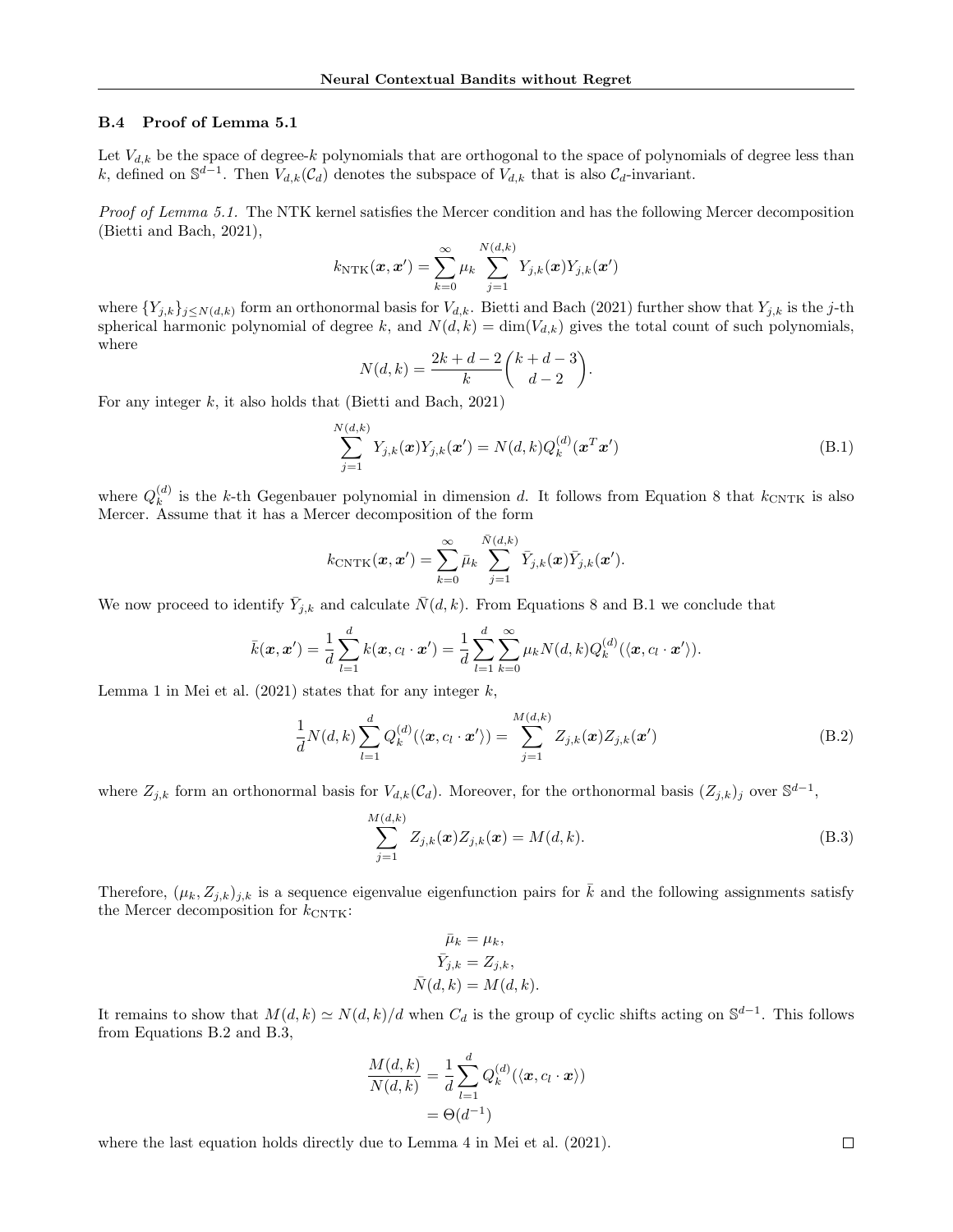# C Details of NTK-UCB and CNTK-UCB

Section C.1 gives the proof to our statement on the information gain (Theorem 3.1, Proposition 5.2). The regret bounds of NTK-UCB under the GP (Theorem 3.2) and the RKHS assumptions (Theorem 3.3) are proven in Section C.2 and Section C.4, respectively. In Section C.3, we present SupNTK-UCB (Algorithm 2), and discuss the exploration policy of this algorithm and its properties.

#### C.1 Proof of Theorem 3.1 and Proposition 5.2

We begin by giving an overview of the proof. Under the conditions of Theorem 3.1, the NTK is Mercer (Cao et al., 2021) and can be written as  $k(x, x') = \sum_{i \geq 0} \lambda_i \phi_i(x) \phi_i(x')$ , with  $(\phi_i)_{i \geq 0}$  denoting the orthonoromal eigenfunctions. The main idea is to break k into  $k_p^{\dagger} + k_o$  where  $k_p(x, x') = \sum_{i \leq \tilde{D}} \lambda_i \phi_i(x) \phi_i(x')$  has a finite dimensional feature map  $(\phi_i)_{i\leq \tilde{D}}$ , corresponding to the sequence of  $\tilde{D}$  largest eigenvalues of k. For any arbitrary sequence  $X_T$ , we are then able to decompose  $I(\mathbf{y}_T; \mathbf{f}_T)$  in two terms, one corresponding to information gain of  $k_p$ , and the other, the tail sum of the eigenvalue series  $\sum_{i\geq \tilde{D}}\lambda_i$ . We proceed by bounding each term separately and picking  $D$  such that the second term becomes negligible.

Proof of Theorem 3.1. This proof adapts the finite-dimensional projection idea used in Vakili et al. (2021a). Cao et al. (2021) show that the NTK has a Mercer decomposition on the d-dimensional unit hyper-sphere. Bietti and Bach (2021) establish that

$$
k_{\text{NN}}(\boldsymbol{x}, \boldsymbol{x}') = \sum_{k \geq 0} \mu_k \sum_{j=1}^{N(d,k)} Y_{j,k}(\boldsymbol{x}) Y_{j,k}(\boldsymbol{x}'),
$$

where  $Y_{j,k}$  is the j-th spherical harmonic polynomial of degree k, and for  $k \geq 1$  there are

$$
N(d,k) = \frac{2k + d - 2}{k} {k + d - 3 \choose d - 2}
$$

of such k-degree polynomials. Using Stirling's approximation we can show that  $N(d, k) = \Theta(k^{d-2})$ . The functions  ${Y_{j,k}}$  are an algebraic basis for  $\mathcal{H}_{k_{\text{NN}}}$  the RKHS that is reproducing for  $k_{\text{NN}}$ . Consider a finite dimensional subspace of  $\mathcal{H}_{k_{NN}}$  that is spanned by the eigenfunctions corresponding to the first D distinct eigenvalues of  $k_{NN}$ ,  $\phi_D = ((Y_{j,0})_{j \leq N(d,0)}, \cdots, (Y_{j,D})_{j \leq N(d,D)})$ . We decompose the NTK as  $k_{NN} = k_P + k_O$ , where  $k_P$  is the kernel for the finite dimensional RKHS, and  $k_Q$  represents the kernel for the Hilbert space orthogonal to it. Let  $\tilde{D}$ denote the length of  $\phi_D$ , the feature map corresponding to  $k_P$ ,

$$
D \le \tilde{D} = \sum_{k=0}^{D} N(d, k) \simeq C \sum_{k=0}^{D} k^{d-2} \le C \frac{(D+1)^{d-1}}{d-1}.
$$
 (C.1)

Note that the first  $\tilde{D}$  eigenvalues of  $k_{NN}$  make up its first D distinct eigenvalues. We write the information gain in terms of eigenvalues of  $k_p$  and  $k_Q$ , and find D such that the finite-dimensional term dominates the infinite-dimensional tail. Assume the arbitrary sequence  $X_T = (\mathbf{x}_1, \dots, \mathbf{x}_T)$  is observed. The information gain is  $I(\mathbf{y}_T; \mathbf{f}_T) = \frac{1}{2} \log \det(\mathbf{I} + \sigma^{-2} K_{X_T})$ , with  $K_{X_T}$  being the kernel matrix,  $(K_{X_T})_{i,j} = k_{NN}(\mathbf{x}_i, \mathbf{x}_j)$ . Using a similar notation for the kernel matrices of  $k_P$  and  $k_O$ , we may write

$$
I(\mathbf{y}_T; \mathbf{f}_T) = \frac{1}{2} \log \det(\mathbf{I} + \sigma^{-2} (K_{P,X_T} + K_{O,X_T}))
$$
  
=  $\frac{1}{2} \log \det(\mathbf{I} + \sigma^{-2} K_{P,X_T}) + \frac{1}{2} \log \det(\mathbf{I} + (\mathbf{I} + \sigma^{-2} K_{P,X_T})^{-1} K_{O,X_T})$  (C.2)

We now separately bound the two terms. Let  $\Phi_{D,T} = [\phi_D(\mathbf{x}_1), \cdots, \phi_D(\mathbf{x}_T)]^T$ , then by the mercer decomposition,

$$
K_{P,X_T} = \mathbf{\Phi}_{D,T} \Lambda_D \mathbf{\Phi}_{D,T}^T
$$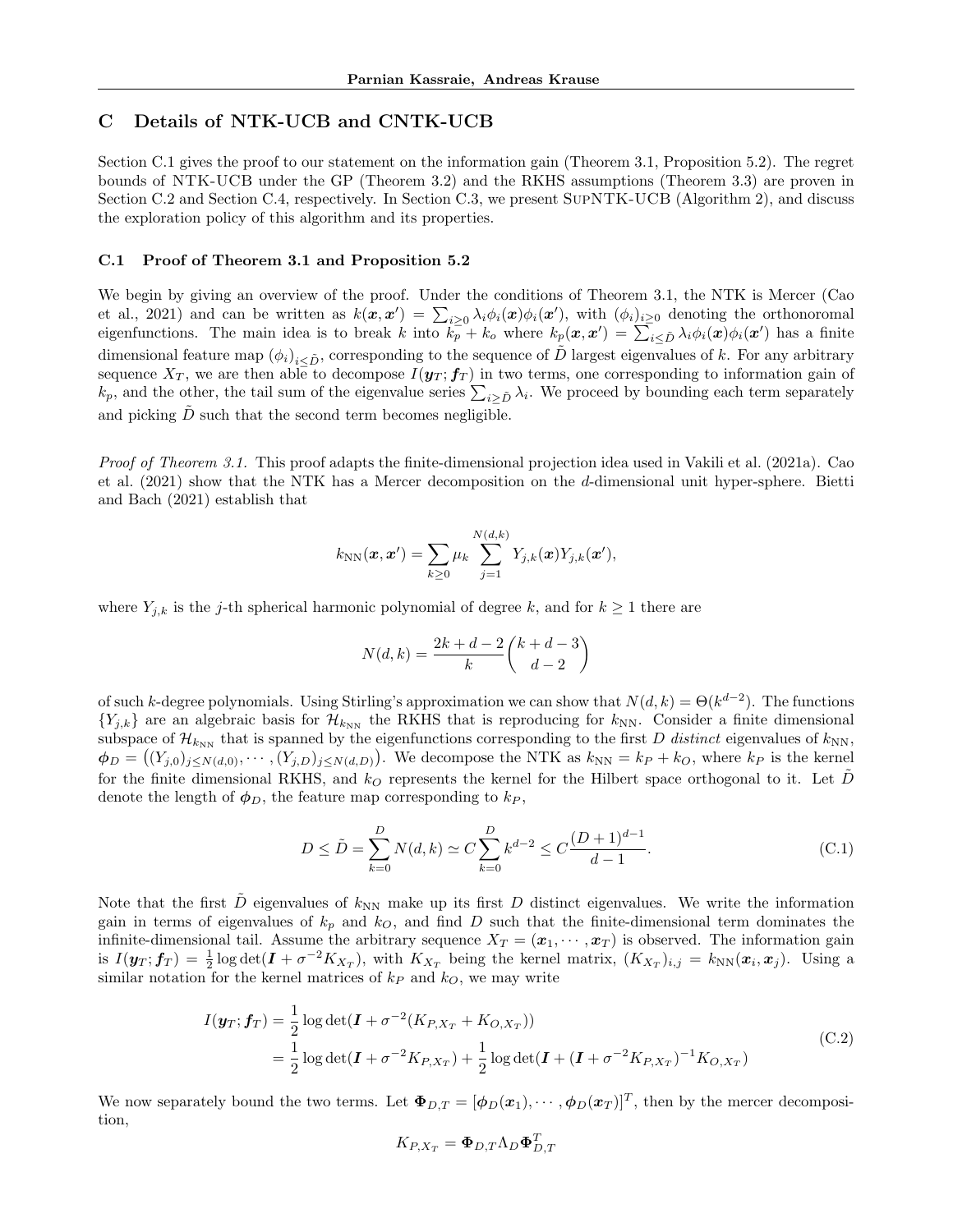Where  $\Lambda_D \in \mathbb{R}^{\tilde{D}\times \tilde{D}}$  is a diagonal matrix with the first  $\tilde{D}$  eigenvalues. Let  $H_T = \Lambda_D^{1/2} \Phi_{D,T}^T \Phi_{D,T} \Lambda_D^{1/2}$ , by Weinstein-Aronszajn identity,

$$
\frac{1}{2}\log\det(\mathbf{I}_T + \sigma^{-2}K_{P,X_T}) = \frac{1}{2}\log\det(\mathbf{I} + \sigma^{-2}\mathbf{H}_T)
$$
  

$$
\leq \frac{1}{2}\tilde{D}\log\left(\text{tr}(\mathbf{I} + \sigma^{-2}\mathbf{H}_T)/\tilde{D}\right)
$$

For positive definite matrices  $P \in \mathbb{R}^{n \times n}$ , we have  $\log \det P \leq n \log \text{tr}(P/n)$ . The inequality follows from  $I_D + \sigma^{-2} H_T$  being positive definite. Plugging in the definition of  $H_T$ 

$$
\frac{1}{2}\log\det(\mathbf{I}_T + \sigma^{-2}K_{P,X_T}) \leq \frac{1}{2}\tilde{D}\log\left(1 + \frac{\sigma^{-2}}{\tilde{D}}\text{tr}\left(\Lambda_D^{1/2}\Phi_{D,T}^T\Phi_{D,T}\Lambda_D^{1/2}\right)\right)
$$
\n
$$
\leq \frac{1}{2}\tilde{D}\log\left(1 + \frac{\sigma^{-2}}{\tilde{D}}\sum_{t=1}^T\Lambda_D^{1/2}\Phi_D^T(\boldsymbol{x}_t)\phi_D(\boldsymbol{x}_t)\Lambda_D^{1/2}\right)
$$
\n
$$
\leq \frac{1}{2}\tilde{D}\log\left(1 + \frac{\sigma^{-2}}{\tilde{D}}\sum_{t=1}^T||\phi_D(\boldsymbol{x}_t)\Lambda^{1/2}||_2^2\right)
$$
\n
$$
\leq \frac{1}{2}\tilde{D}\log\left(1 + \frac{\sigma^{-2}}{D}\sum_{t=1}^T\sum_{k=0}^D\mu_k\sum_{j=1}^{N(d,k)}Y_{j,k}^2(\boldsymbol{x}_t)\right)
$$
\n
$$
\leq \frac{1}{2}\tilde{D}\log\left(1 + \frac{\sigma^{-2}}{\tilde{D}}\sum_{t=1}^T k_P(\boldsymbol{x}_t,\boldsymbol{x}_t)\right)
$$
\n
$$
\leq \frac{1}{2}\tilde{D}\log\left(1 + \frac{\sigma^{-2}T}{\tilde{D}}\right)
$$

The last inequality holds since the NTK is uniformly bounded by 1 on the unit sphere. We now bound the second term in Equation C.2, which corresponds to the infinite-dimensional orthogonal space. Similar to the first term, we bound  $\log \det P$  with  $n \log tr(P/n)$ ,

$$
\frac{1}{2}\log\det(\mathbf{I}_T + (\mathbf{I}_T + \sigma^{-2}K_{P,X_T})^{-1}K_{O,X_T}) \le \frac{T}{2}\log\left(1 + \frac{\text{tr}\left((\mathbf{I}_T + \sigma^{-2}K_{P,X_T})^{-1}K_{O,X_T}\right)}{T}\right)
$$
\n
$$
\le \frac{T}{2}\log\left(1 + \text{tr}\left(K_{O,X_T}\right)/T\right)
$$
\n(C.3)

The second inequality holds due to  $(I_T + \sigma^{-2} K_{P,X_T})^{-1}$  being positive definite, with eigenvalues smaller than 1. We can bound the trace using the Mercer decomposition

$$
\text{tr}(K_{O,X_T}) = \sum_{t=1}^T k_O(\boldsymbol{x}_t, \boldsymbol{x}_t)
$$
\n
$$
= \sum_{t=1}^T \sum_{k=D+1}^\infty \mu_k \sum_{j=1}^{N(d,k)} Y_{j,k}^2(\boldsymbol{x}_t)
$$
\n
$$
= \sum_{t=1}^T \sum_{k=D+1}^\infty \mu_k N(d,k) Q_k^{(d)}(\boldsymbol{x}_t^T \boldsymbol{x}_t)
$$

where  $Q_k^{(d)}$  $\kappa_k^{(d)}$  is the Gegenbauer polynomial of degree k and  $x_t$  are on  $\mathbb{S}^{d-1}$ . We have  $Q_K^{(d)}(1) = 1$  which gives,

$$
\operatorname{tr}\left(K_{O,X_T}\right) = T \sum_{k=D+1}^{\infty} \mu_k N(d,k) \tag{C.4}
$$

Plugging in Equation C.4 in Equation C.3, the information gain can be bounded as,

$$
I(\boldsymbol{y}_T, \boldsymbol{f}_T) \le \frac{\tilde{D}}{2} \log \left( 1 + \frac{T}{\sigma^2 \tilde{D}} \right) + \frac{T}{2} \log \left( 1 + \sum_{k=D+1}^{\infty} \mu_k N(d, k) \right)
$$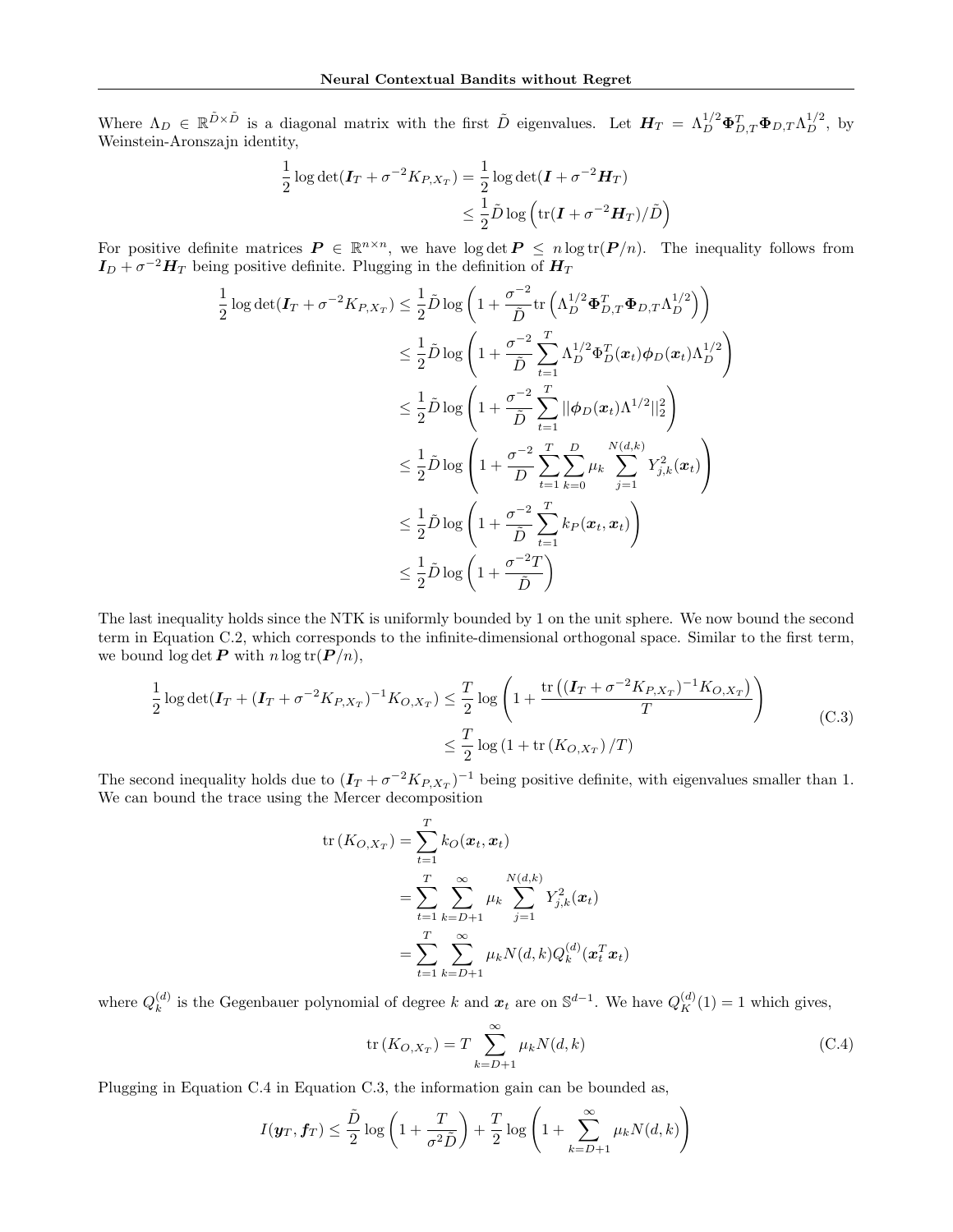We now bound the second term using Bietti and Bach's result on decay rate of  $\mu_k$ . They show that there exists a constant  $C_1(d,L)$  such that  $\mu_k \leq C_1 k^{-d}$ . Using Stirling approximation, there exists  $C_2$  such that  $N(d, k) \leq C_2 k^{d-2}$ . Then,

$$
\sum_{k=D+1}^{\infty} \mu_k N(d, k) \le C(d, L) \sum_{k=D+1}^{\infty} k^{-2}
$$

We can simply bound the series

$$
\sum_{k=D+1}^{\infty} k^{-2} \le \int_{D}^{\infty} z^{-2} dz = \frac{1}{D}.
$$

Therefore, there exists there exists  $C(d, L)$  such that,

$$
I(\mathbf{y}_T, \mathbf{f}_T) \leq \frac{\tilde{D}}{2} \log \left( 1 + \frac{T}{\sigma^2 \tilde{D}} \right) + \frac{T}{2} \log \left( 1 + \frac{C(d, L)}{D} \right)
$$
  

$$
\leq \frac{\tilde{D}}{2} \log \left( 1 + \frac{T}{\sigma^2 \tilde{D}} \right) + \frac{TC(d, L)}{2D}
$$
 (C.5)

Note that the first term is increasing with  $\tilde{D}$ . We pick  $\tilde{D}$  such that the first term in Equation C.5 is dominant. Via Equation C.1 we set,

$$
\tilde{D} = \left\lceil \left( \frac{C(d, L)T}{\log(1 + \sigma^{-2}T)} \right)^{\frac{d-1}{d}} \right\rceil
$$

The treatment above holds for any arbitrary sequence  $X_T$ . Plugging in D with Equation C.5, we then may write,

$$
\gamma_T \le \left(\frac{C(d, L)T}{\log(1 + \sigma^{-2}T)}\right)^{\frac{d-1}{d}} \log\left(1 + \sigma^{-2}T\left(\frac{C(d, L)T}{\log(1 + \sigma^{-2}T)}\right)^{\frac{d}{d-1}}\right)
$$

which concludes the proof.

Proof of Proposition 5.2. The CNTK is Mercer by Lemma 5.1. Which implies that we may repeat the steps taken in the proof of Theorem 3.1. To avoid confusion, we use the "bar" notation to indicate the convolutional equivalent of the parameters from that proof. The 2-layer CNTK and the NTK share the same eigenvalues. The eigenfunctions of the CNTK also bounded by one over the hyper sphere. The only difference is that  $\overline{N}(d, k) = N(d, k)/d$ , which comes into effect for calculating  $tr(\overline{K}_{O, X_T})$ . For the CNTK we would have,

$$
\text{tr}\left(\bar{K}_{O,X_T}\right) = T \sum_{k=\bar{D}+1}^{\infty} \mu_k \bar{N}(d,k) = T \sum_{k=\bar{D}+1}^{\infty} \mu_k N(d,k)/d
$$

Equivalent to Equation C.5 we may write,

$$
\bar{I}(\boldsymbol{y}_T, \boldsymbol{f}_T) \leq \frac{\tilde{D}}{2} \log \left( 1 + \frac{T}{\sigma^2 \tilde{D}} \right) + \frac{TC(d, L)}{2\bar{D}d}
$$

where similar to the proof of Theorem 3.1, we have  $\tilde{D} = \Theta(\bar{D}^{d-1})$ . For the first term to be larger than the second,  $\ddot{D}$  has to be set to

$$
\tilde{D} = \left\lceil \left( \frac{C(d, L)T}{d \log(1 + \sigma^{-2}T)} \right)^{\frac{d-1}{d}} \right\rceil
$$

which then concludes the proof.

### C.2 Proof of Theorem 3.2

The proof closely follows the method in Srinivas et al. (2010) and Krause and Ong (2011), with modifications on the assumptions on context domain and actions. The following lemmas will be used.

 $\Box$ 

 $\Box$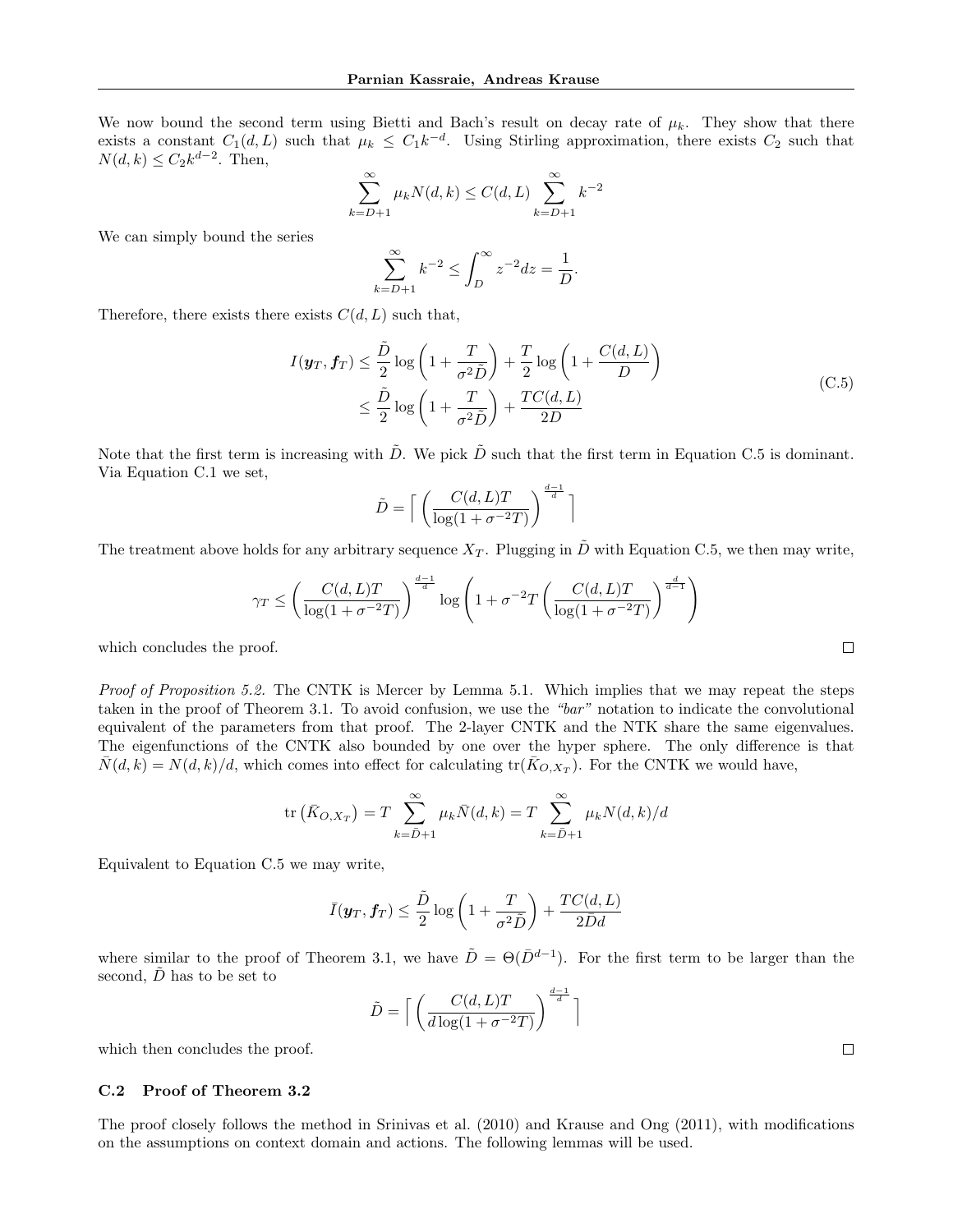**Lemma C.1.** Let  $\delta \in (0,1)$ , and set  $\beta_t = 2\log(|\mathcal{A}|\pi_t/\delta)$ , where  $\sum_{t>1} \pi_t^{-1} = 1$  and  $\pi_t > 0$ . Then with probability of at least  $1 - \delta$ 

$$
|f(\boldsymbol{z}_t \boldsymbol{a}) - \mu_{t-1}(\boldsymbol{z}_t \boldsymbol{a})| \leq \sqrt{\beta_t} \sigma_{t-1}(\boldsymbol{z}_t \boldsymbol{a}), \quad \forall \boldsymbol{a} \in \mathcal{A}, \forall t > 1.
$$

**Lemma C.2.** Let  $\sigma_{t-1}^2(x_t)$  be the posterior variance, computed at  $x_t = z_t a_t$ , where  $a_t$  is the action picked by the UCB policy. Then,

$$
\frac{1}{2}\sum_{t=1}^T \log(1+\sigma^{-2}\sigma_{t-1}^2(\boldsymbol{x}_t)) \leq \gamma_T
$$

*Proof of Theorem 3.2.* We use Lemma C.1, to bound the regret at step t. Let  $x_t^* = z_t a^*$  denote the optimal point, and  $x_t = z_t a_t$  be the maximizer of the UCB. Then by Lemma C.1, with probability of at least  $1 - \delta$ 

$$
|f(\boldsymbol{x}_t) - \mu_{t-1}(\boldsymbol{x}_t)| \leq \sqrt{\beta_t} \sigma_{t-1}(\boldsymbol{x}_t)
$$
  

$$
|f(\boldsymbol{x}_t^*) - \mu_{t-1}(\boldsymbol{x}_t^*)| \leq \sqrt{\beta_t} \sigma_{t-1}(\boldsymbol{x}_t^*)
$$

Therefore, by definition of  $x_t$  (Equation 5) we can write:

$$
r_t = f(\boldsymbol{x}_t^*) - f(\boldsymbol{x}_t) \leq \mu_{t-1}(\boldsymbol{x}_t^*) + \sqrt{\beta_t} \sigma_{t-1}(\boldsymbol{x}_t^*) - f(\boldsymbol{x}_t)
$$
  
\n
$$
\leq \mu_{t-1}(\boldsymbol{x}_t) + \sqrt{\beta_t} \sigma_{t-1}(\boldsymbol{x}_t) - f(\boldsymbol{x}_t)
$$
  
\n
$$
\leq 2\sqrt{\beta_t} \sigma_{t-1}(\boldsymbol{x}_t).
$$

For the regret over  $T$  steps, by Cauchy-Schwartz we have,

$$
R_T = \sqrt{\sum_{t=1}^T r_t} \le \sqrt{T} \sqrt{\sum_{t=1}^T r_t^2}
$$
  

$$
\le \sqrt{T} \sqrt{\sum_{t=1}^T 4\beta_t \sigma_{t-1}^2(\boldsymbol{x}_t)}.
$$
 (C.6)

Recall that Lemma C.1, holds for any  $\beta_t = 2\log(|\mathcal{A}|\pi_t/\delta)$ , where  $\sum_{t>1} \pi_t^{-1} = 1$ . We pick  $\pi_t = \frac{\pi^2 t^2}{6}$  $\frac{e_t}{6}$ , so that  $\beta_t$ is non-increasing and can be upper bounded by  $\beta_T$ . This allows to reduce the problem of bounding regret to the bounding the sum of posterior variances. By Equation 4, and since  $k_{NN}(x, x) \leq 1$ ,

$$
\sigma^{-2}\sigma_{t-1}^2(\boldsymbol{x}_t) \leq \sigma^{-2}k_{\text{NN}}(\boldsymbol{x}_t,\boldsymbol{x}_t) \leq \sigma^{-2}
$$

For any  $r \in [0, a]$ , it holds that  $r \leq \frac{a \log(1+r)}{\log(1+a)}$  $\frac{\log(1+r)}{\log(1+a)}$ . Therefore,

$$
\sigma^{-2} \sigma_{t-1}^2 \le \frac{\sigma^{-2}}{\log(1 + \sigma^{-2})} \log(1 + \sigma^{-2} \sigma_{t-1}^2)
$$

Putting together the sum in Equation C.6 we get,

$$
R_t \le \sqrt{4T\beta_T\sigma^2 \sum_{t=1}^T \sigma^{-2} \sigma_{t-1}^2}
$$
  

$$
\le \sqrt{\frac{4T\beta_T\sigma^2}{\log(1+\sigma^{-2})} \sum_{t=1}^T \log(1+\sigma^{-2} \sigma_{t-1}^2)}
$$
  

$$
\le \sqrt{\frac{8\sigma^2}{\log(1+\sigma^{-2})}} \sqrt{T\beta_T\gamma_T}
$$

where the last inequality holds by plugging in Lemma C.2.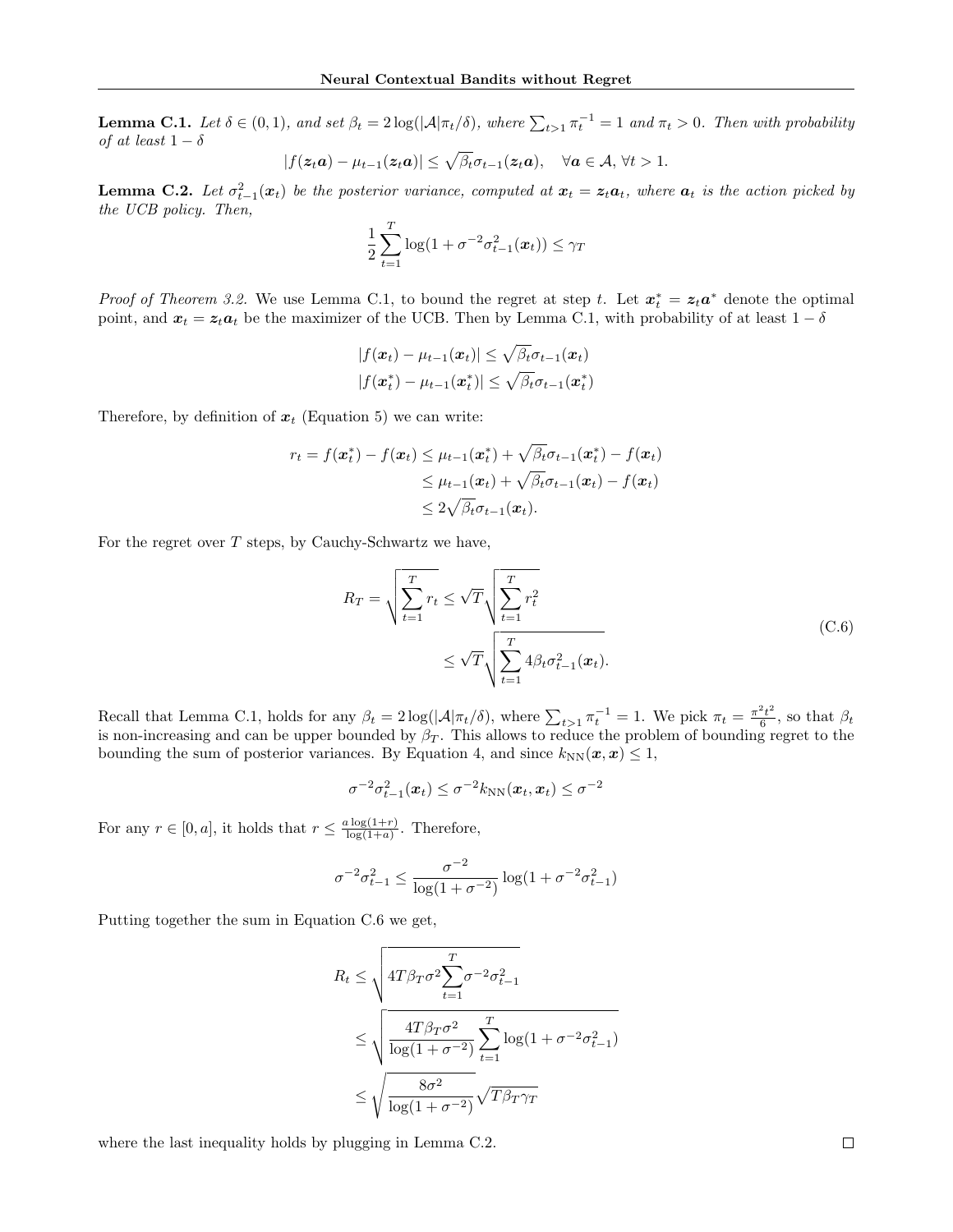#### C.2.1 Proof of Lemma C.1

*Proof.* Fix  $t \geq 1$ . Conditioned on  $y_{t-1} = (y_1, \dots, y_{t-1}), x_1, \dots, x_{t-1}$  are deterministic. The posterior distribution is  $f(\mathbf{x}) \sim N(\mu_{t-1}(\mathbf{x}), \sigma_{t-1}^2(\mathbf{x}))$ . Applying the sub-Gaussian inequality, and conditioned on the history,

$$
\Pr[|f(\boldsymbol{x}) - \mu_{t-1}(\boldsymbol{x})| > \sqrt{\beta_t} \sigma_{t-1}(\boldsymbol{x})] \le e^{-\beta_t/2}
$$

A is finite and  $x = z_t a$ , then by union bound over S, the following holds with probability of at least  $1 - |\mathcal{A}|e^{-\beta_t/2}$ ,

$$
|f(\boldsymbol{z}_t \boldsymbol{a}) - \mu_{t-1}(\boldsymbol{z}_t \boldsymbol{a})| \leq \sqrt{\beta_t} \sigma_{t-1}(\boldsymbol{z}_t \boldsymbol{a}), \quad \forall \boldsymbol{a} \in \mathcal{A}
$$

It is only left to further apply a union bound over all  $t \geq 1$ . For the statement in lemma to hold,  $\beta_t$  has to be set such that,  $\sum_{t\geq 1} |\mathcal{A}| e^{\beta_t/2} \leq \delta$ . Setting  $\beta_t = 2\log(|\mathcal{A}|\pi_t/\delta)$  with  $\sum_{t>1} \pi_t = 1$  satisfies the condition.  $\Box$ 

#### C.2.2 Proof of Lemma C.2

*Proof.* Recall that for a Gaussian random variable entropy is,  $H(N(\mu, \Sigma)) = \frac{1}{2} \log \det(2 \pi e \Sigma)$ . Let  $y_T$  be the vector of observed rewards and  $f_T = [f(x_t)]_{t \le T} \in \mathbb{R}^T$  the true rewards. We have  $y_T = f_T + \epsilon_T$ , therefore,  $y_T | f_T \sim N(0, I\sigma^2)$ , and  $y_T | y_{T-1} \sim N(\mu_{T-1}, \sigma^2 + \sigma^2_{T-1}(x_T))$ ). By the definition of mutual information,

$$
I(\mathbf{y}_T; \mathbf{f}_T) = H(\mathbf{y}_T) - H(\mathbf{y}_T | \mathbf{f}_T)
$$
  
=  $H(\mathbf{y}_{T-1}) + H(\mathbf{y}_T | \mathbf{y}_{T-1}) - \frac{T}{2} \log(2\pi e \sigma^2)$   
=  $H(\mathbf{y}_{T-1}) + \frac{1}{2} \log(2\pi e (\sigma^2 + \sigma_{T-1}^2(\mathbf{x}_T))) - \frac{T}{2} \log(2\pi e \sigma^2).$ 

The first equality holds by the chain rule for entropy. By recursion,

$$
\gamma_T \ge I(\boldsymbol{y}_T; \boldsymbol{f}_T) = \frac{1}{2} \sum_{t=1}^T \log(1 + \sigma^{-2} \sigma_{t-1}^2(\boldsymbol{x}_t))
$$

#### C.3 The Sup Variant and its Properties

| Algorithm 1: GetPosterior                                                                                                                         |
|---------------------------------------------------------------------------------------------------------------------------------------------------|
| Input: $\Psi_t \subset \{1, \cdots, t-1\}, z_t$                                                                                                   |
| Initialize $K \leftarrow [k_{NN}(x_i, x_j)]_{i,j \in \Psi_t}$ , $Z^{-1} \leftarrow (K + \sigma^2 I)^{-1}$ , $y \leftarrow [y_i]_{i \in \Psi_t}^T$ |
| for $a \in A$ do                                                                                                                                  |
| Define $x := z_t a$ ,                                                                                                                             |
| $\mathbf{k} \leftarrow [k_{\text{NN}}(\boldsymbol{x}_i, \boldsymbol{x})]_{i \in \Psi_1}^T$                                                        |
| $\mu_{t-1}^{(s)}(\boldsymbol{x}) \leftarrow \boldsymbol{k}^T \boldsymbol{Z}^{-1} \boldsymbol{y}$                                                  |
| $\sigma_{t-1}^{(s)}(x) \leftarrow \sqrt{k_{\text{NN}}(x,x) - k^T Z^{-1} k}$                                                                       |
| end                                                                                                                                               |

 $SUPNTK-UCB$  combines NTK-UCB policy and Random Exploration, and at every step  $t$ , only uses a subset of the previously observed context-reward pairs. These subsets are constructed such that the rewards in each are statistically independent, conditioned on the contexts. Informally put, then the learner chooses an action either if its posterior variance is very high or if the reward is close to the optimal reward. As more steps are played, the criteria for *closeness* to optimal reward and *high variance* is refined. The method is given in Algorithm 2. We give some intuition on the key elements to which the algorithm's desirable properties can be credited.

• The set of indices of the context-reward pairs used for calculating  $\mu_{t-1}^{(s)}$  and  $\sigma_{t-1}^{(s)}$ , is denoted by  $\Psi_t^{(s)}$ . Once an action is chosen,  $\Psi_t^{(s)}$  is updated to  $\Psi_{t+1}^{(s)}$  for all s. Each set either grows by one or remains the same.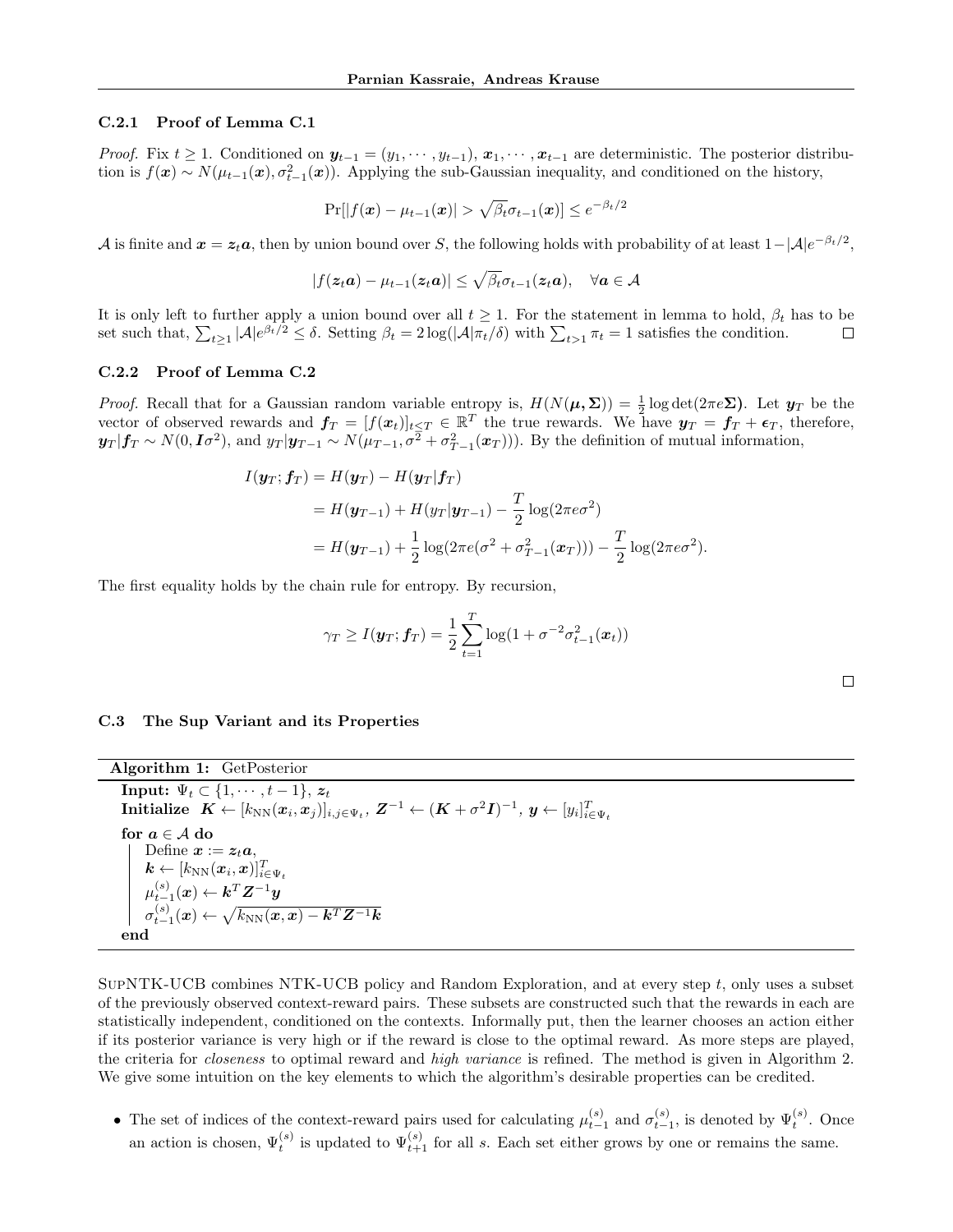Algorithm 2: SupNTK-UCB Algorithm

T number of total steps,  $S = \log T$  number of discretization levels  $\textbf{Initialize} \;\; \Psi_1^{(s)} \leftarrow \emptyset \, \forall s \leq S$ for  $t = 1$  to T do  $m \leftarrow 1, A_1 \leftarrow A$ while  $action \ a_t$  is not chosen do  $\left(\mu_{t-1}^{(s)}(z_t a), \sigma_{t-1}^{(s)}(z_t a)\right) \leftarrow \text{GetPosteriors}(\Psi_t^{(s)}, z_t)$  for all  $a \in A_s$ if  $\forall a \in A_s$ ,  $\sqrt{\beta_t} \sigma_{t-1}^{(s)}(z_t a) \leq \frac{\sigma}{\sqrt{T}}$  then Choose  $\mathbf{a}_t = \arg \max_{\mathbf{a} \in A_s} \mu_{t-1}^{(s)}(z_t \mathbf{a}) + \sqrt{\beta_t} \sigma_{t-1}^{(s)}(z_t \mathbf{a}).$ Keep the index sets  $\Psi_{t+1}^{(s')} = \Psi_t^{(s')}$  for all  $s' \leq S$ end  $\text{else if }\forall\bm{a}\in A_{s},\ \sqrt{\beta_{t}}\sigma_{t-1}^{(s)}(\bm{z}_{t}\bm{a})\leq\sigma2^{-s}\,\,\text{then}$  $A_{s+1} \leftarrow \left\{ a \in A_s \middle| \mu_{t-1}^{(s)}(z_t a) + \sqrt{\beta_t} \sigma_{t-1}^{(s)}(z_t a) \ge \max_{a \in A_s} \mu_{t-1}^{(s)}(z_t a) + \sqrt{\beta_t} \sigma_{t-1}^{(s)}(z_t a) - \sigma 2^{1-s} \right\}$  $s \leftarrow s + 1$ end else Choose  $a_t \in A_s$  such that  $\sqrt{\beta_t} \sigma_{t-1}^{(s)}(z_t a_t) > \sigma 2^{-s}$ . Update the index sets at all levels  $s' \leq S$ ,  $\Psi_{t+1}^{(s')} =$  $\int \Psi_{t+1}^{(s)} \cup \{t\}$  if  $s' = s$  $\Psi_{t+1}^{(s)}$  otherwise end end end

- For every level s, the set  $A_s$  includes  $a_t^*$  the true maximizer of the reward with high probability. At every step t we start with  $A_1$  which includes all the actions, and start removing actions which have a small UCB and are unlikely to be  $a_t^*$  .
- The UCB strategy is only used if the learner is certain about the outcome of all actions within  $A_s$ , i.e. The OCB strategy is only used if the realiter is certain about the outcome of an actions within  $\pi s$ , i.e.<br> $\sigma_{t-1}^{(s)}(z_t a) \leq \sigma/\sqrt{T\beta_t}$ , for all  $a \in A_s$ . The context-reward pairs of these UCB steps are not saved for fu estimation of posteriors, i.e.  $\Psi_{t+1}^{(s)} = \Psi_t^{(s)}$ .
- At step t, if there are actions  $a \in A_s$  for which  $\sqrt{\beta_t} \sigma_{t-1}^{(s)}(z_t a) > \sigma 2^{-s}$ , then one is chosen at random, and the set  $\Psi_t^{(s)}$  is updated with the index t, while all other sets remain the same.
- The last case of the *if* statement in Algorithm 2 considers a middle ground, when the learner is not certain enough to pick an action by maximizing the UCB, but for all  $a \in A_s$  posterior variance is smaller than  $\sigma 2^{-s}/\sqrt{\beta_t}$ . In this case, the level s is updated as  $s \leftarrow s + 1$ . In doing so, the learner considers a finer uncertainty level, and updates its criterion for closeness to the optimal action.
- The parameter s discretizes the levels of uncertainty. For instance, in the construction of  $\Psi_t^{(s)}$ , the observed context-reward pairs at steps t are essentially partitioned based on which  $[2^{-(s+1)}, 2^{-s}]$  interval  $\sigma_{t-1}^{(s)}$ belongs to. If for all  $s \leq S$ ,  $\sqrt{\beta_t} \sigma_{t-1}^{(s)} \leq \sigma 2^{-s}$ , then that pair is disregarded. Otherwise, it is added to  $\Psi_{t+1}^{(s)}$ with the smallest s, for which  $\sqrt{\beta_t} \sigma_{t-1}^{(s)} \leq \sigma 2^{-s}$ . We set  $S = \log T$ , ensuring that  $\frac{\sigma}{\sqrt{T}} \leq \sigma 2^{-S}$ .

Properties of the SupNTK-UCB The construction of this algorithm guarantees properties that will later **Froperties of the Supin IR-OCB** The construction of this algorithm guarantees properties that will later facilitate the proof of a  $(\sqrt{T\gamma_T})$  regret bound. These properties are given formally in Lemma C.4 and Proposition C.8, here we give an overview. SUPNTK-UCB satisfies that for every  $t \leq T$  and  $s \leq S$ :

1. The true maximizer of reward remains within the set of plausible actions, i.e.,  $a_t^* \in A_s$ .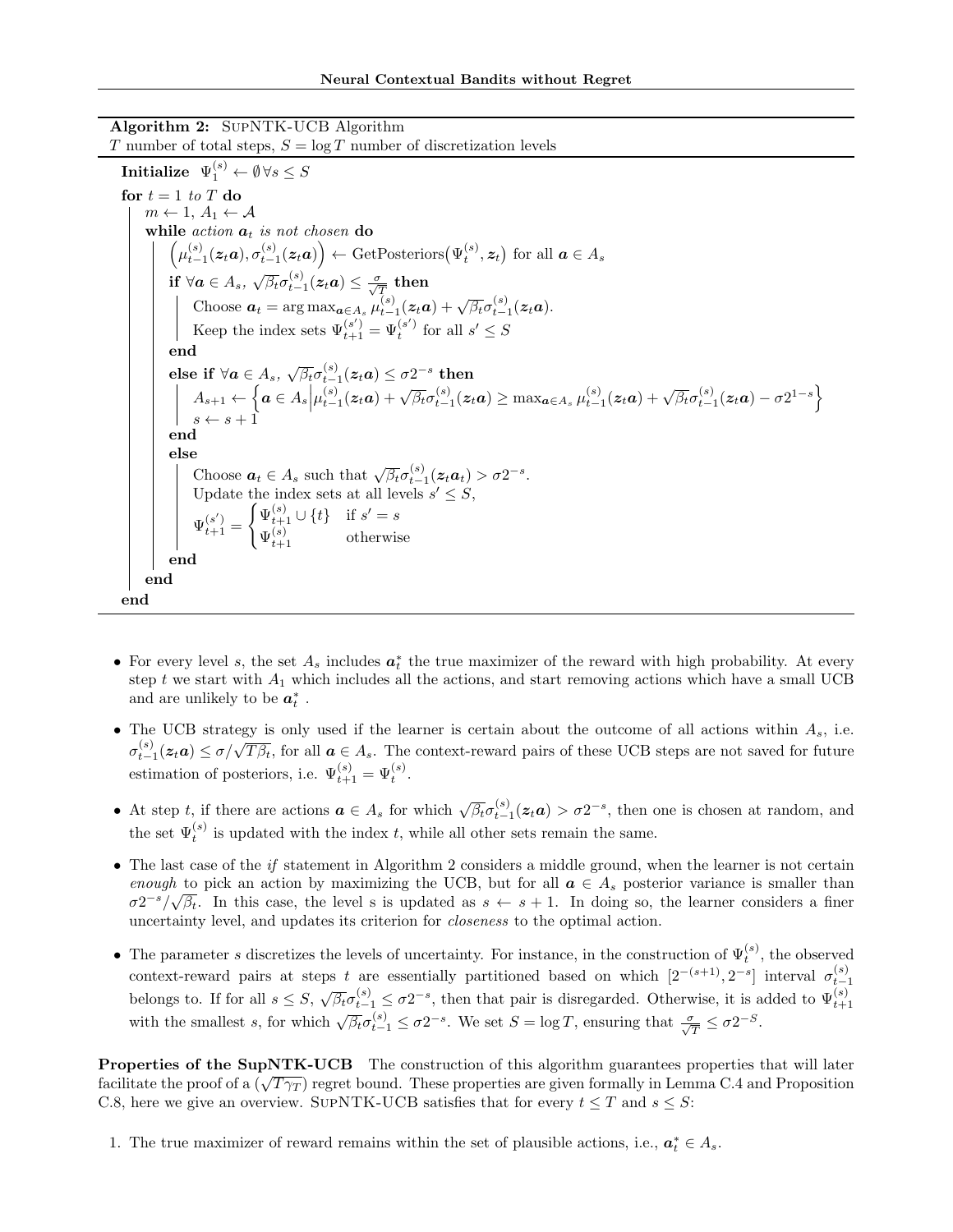2. Given the context  $z_t$ , regret of the actions  $a \in A_s$ , is bounded by  $2^{3-s}$ ,

with high probability over the observation noise. Let  $\mathbf{X}^{(s)}$  denote sequence of  $\mathbf{x}_{\tau}$  with  $\tau \in \Psi_t^{(s)}$ . Conveniently, the construction of  $\Psi_t^{(s)}$  guarantees that,

- 3. Given  $X^{(s)}$ , the corresponding rewards  $y^{(s)}$  are independent random variables and  $\mathbb{E}y_{\tau} = f(x_{\tau}).$
- 4. Cardinality of each uncertainty set  $|\Psi_t^{(s)}|$ , is bounded by  $\mathcal{O}(\gamma_T \log T)$ .

## C.4 Proof of Theorem 3.3

Our proof adapts the technique in Valko et al. (2013). Consider the average cumulative regret given the inputs, by property 3 of the algorithm we may write it as,

$$
\mathbb{E}[R_T|X_T] = \sum_{t \in \bar{\Psi}} f(\mathbf{x}_t^*) - f(\mathbf{x}_t) + \sum_{t \in [T]/\bar{\Psi}} f(\mathbf{x}_t^*) - f(\mathbf{x}_t)
$$

where  $\bar{\Psi} := \{ t \leq T | \forall s, t \notin \Psi_T^{(s)} \}$  $\{\frac{f(s)}{T}\}\$ includes the indices of steps with small posterior variance, i.e.  $\sigma_t(\bm{x}) \leq \sigma/\sqrt{T\beta_t}$ . For bounding the first term, we use Azuma-Hoeffding to control  $f(x_t^*) - f(x_t)$ , with  $\sigma_t(x_t)C(B, \sqrt{\gamma_T}, \beta_T)$ . Since  $\sigma_{t-1}$  is small for  $t \in \bar{\Psi}$ , this term grows slower than  $\mathcal{O}(\sqrt{\gamma_T T})$ . We then use properties 2 and 4, to bound the second term. Having bounded  $\mathbb{E}[R_T | X_T]$ , we again use Azuma-Hoeffding, to give a bound on the regret  $R_T$ .

For this proof, we use both feature map and kernel function notation. Let  $\mathcal{H}_k$  be the RKHS corresponding to For this proof, we use both feature map and kernel function notation. Let  $\mathcal{H}_k$  be the KKHS corresponding to  $k$  and the sequence  $\phi = (\sqrt{\lambda_i} \phi_i)_{i=1}^{\infty}$ , be an algebraic orthogonal basis for  $\mathcal{H}_k$ , such that  $k$ For  $f \in \mathcal{H}_k$  and there exists a unique sequence  $\boldsymbol{\theta}$ , such that  $f = \boldsymbol{\phi}^T \boldsymbol{\theta}$ . If  $||f||_k \leq B$  then  $||\boldsymbol{\theta}|| \leq B$ , since

$$
||f||_k^2 = \sum_i \frac{(\langle f, \phi_i \rangle)^2}{\lambda_i} = \sum_i \frac{(\langle \sum_j \sqrt{\lambda_j \theta_j \phi_j}, \phi_i \rangle)^2}{\lambda_i} = \sum_i \theta_i^2 = ||\theta||^2
$$

The following lemmas will be used to prove the theorem.

**Lemma C.3.** Fix  $s \leq S$ , for any action  $a \in A$ , let  $x = z_t a$ . Then with probability of at least  $1 - 2|\mathcal{A}|e^{-\beta_T/2}$ ,

$$
|\mu_t^{(s)}(\boldsymbol{x}) - f(\boldsymbol{x})| \leq \sigma_t^{(s)}(\boldsymbol{x}) \big[ 2\sqrt{\beta_t} + \sigma \big] B.
$$

**Lemma C.4.** For any  $t \leq T$ , and  $s \leq S$ , with probability greater than  $1 - 2|\mathcal{A}| \exp^{-\beta_T/2}$ ,

- 1.  $a_t^* \in A_s$ .
- 2. For all  $\mathbf{a} \in A_s$ , given  $\mathbf{z}_t$ ,  $f(\mathbf{x}_t^*) f(\mathbf{x}) \leq 2^{3-s}$

**Lemma C.5.** For any  $s \leq S$ , the cardinality of  $\Psi_T^{(s)}$  $T^{(s)}$  is grows with T as follows,

$$
|\Psi_T^{(s)}| \leq \mathcal{O}\Big(4^s \gamma_T \log T\Big)
$$

**Lemma C.6.** Consider  $k_{NN}$  defined on  $X \subset \mathbb{S}^{d-1}$ , and its corresponding RKHS,  $\mathcal{H}_{k_{NN}}$ . Any  $f \in \mathcal{H}_{k_{NN}}$  where  $||f||_{k_{NN}} \leq B$ , is uniformly bounded by B over X.

**Lemma C.7** (Azuma-Hoeffding Inequality). Let  $X_1, \dots, X_T$  be random variables with  $X_t \le a_t$  for some  $a_t > 0$ . Then with probability greater than  $1 - 2 \exp \left( \frac{-B^2}{2 \sum_t a_t^2} \right)$ ,

$$
\left|\sum_{t} X_{t} - \sum_{t} \mathbb{E}[X_{t} | X_{1}, \cdots X_{t-1}]\right| \leq B
$$

*Proof of Theorem 3.3.* Denote by  $H_{t-1}$  the history of the algorithm at time t,

$$
H_{t-1} := \left\{ (\boldsymbol{z}_i, \boldsymbol{a}_i, y_i) \right\}_{i < t} \cup \boldsymbol{z}_t
$$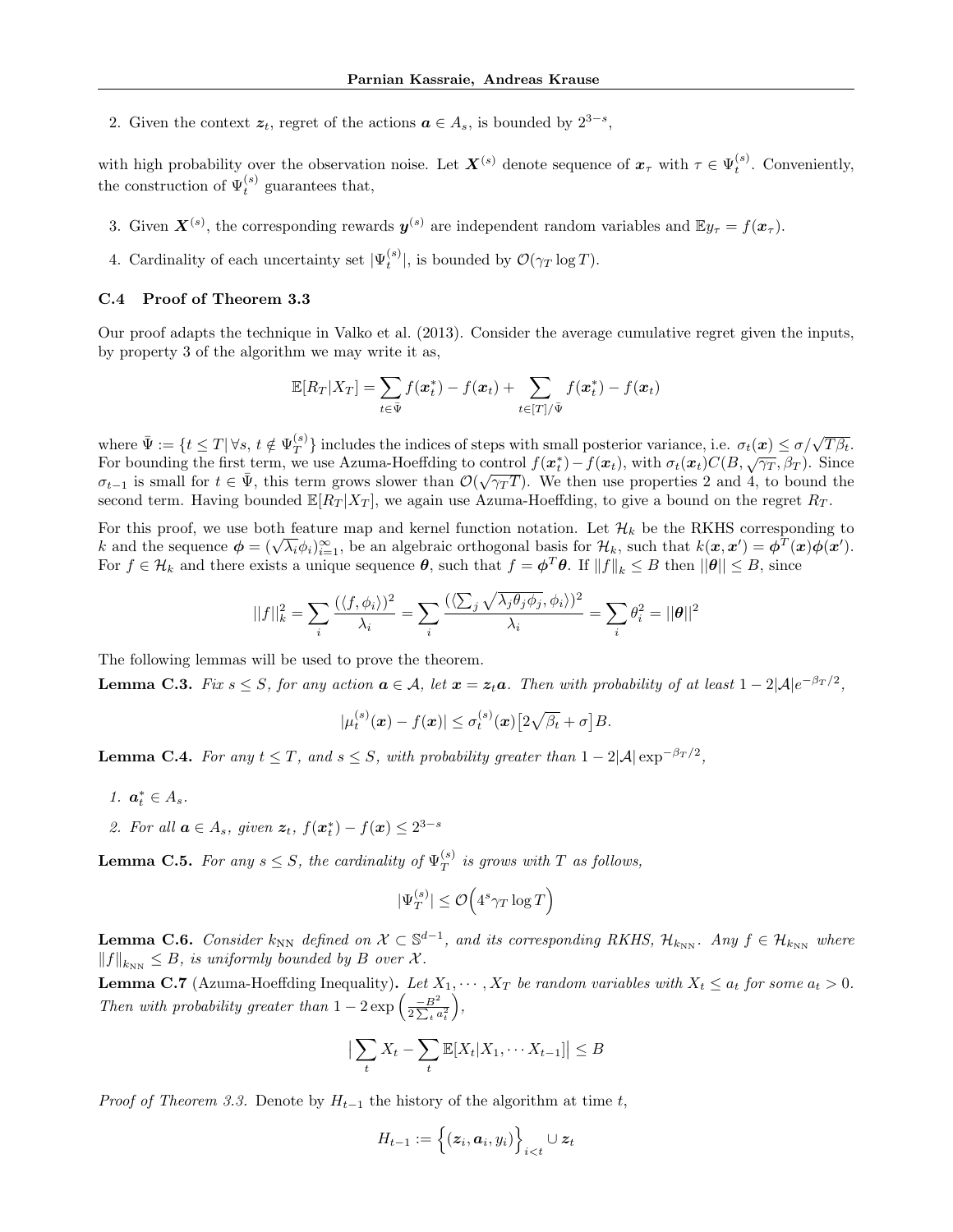Define  $X_t = f(x_t^*) - f(x_t)$ . By Lemma C.6, f is bounded and we have  $|X_t| \leq B$ . Then by applying Azuma-Hoeffding (Lemma C.7) on the random variables  $X_1, \dots, X_T$ , with probability greater than  $1 - 2T|\mathcal{A}|e^{-\beta_T/2}$ ,

$$
\left| R(T) - \mathbb{E}\left[ R(T) | H_{T-1} \right] \right| \le \sqrt{2TB^2 \log(\frac{1}{T|\mathcal{A}|e^{-\beta_T/2}})}\tag{C.7}
$$

We now use lemmas C.3, C.5, and C.4 to bound the growth rate of  $\mathbb{E}[R(T)|H_{t-1}]$ . Recall  $\bar{\Psi} := \{t \leq T | \forall s, t \notin I\}$  $\Psi^{(s)}_T$  $_{T}^{(s)}\}.$ 

$$
R(T) = \sum_{t \in [T]/\bar{\Psi}} f(\mathbf{x}_t^*) - f(\mathbf{x}_t) + \sum_{t \in \bar{\Psi}} f(\mathbf{x}_t^*) - f(\mathbf{x}_t)
$$
(C.8)

Bounding the expectation of the first sum gives,

$$
\sum_{t \in [T]/\bar{\Psi}} \mathbb{E}\left[f(\boldsymbol{x}_t^*) - f(\boldsymbol{x}_t)|H_{t-1}\right] = \sum_{s \le S} \sum_{t \in \Psi_T^{(s)}} f(\boldsymbol{x}_t^*) - f(\boldsymbol{x}_t)
$$
\n
$$
\le \sum_{s \le S} 2^{3-s} |\Psi_T^{(s)}|
$$
\n
$$
\le 8S\sqrt{\beta_T(10 + \sigma^{-2}15)\gamma_T T \log T}
$$
\n(C.9)

with a probability of at least  $1-2ST|\mathcal{A}|e^{-\beta_T/2}$ . The First equation holds by Prop. C.8, and the second holds due to Lemma C.4. For the third, we have used the inequality in Lemma C.9 and that  $|\Psi_T^{(s)}\rangle$  $\left|\frac{S}{T}\right| \leq T$ . We now bound expectation of the second term in Equation C.8. By Lemma C.3, with probability of greater than  $1-2T|\mathcal{A}|e^{-\beta_T/2}$ ,

$$
\sum_{t \in \Psi} \mathbb{E}[f(\mathbf{x}_t^*) - f(\mathbf{x}_t)|H_{t-1}] = \sum_{t \in \Psi} f(\mathbf{x}_t^*) - f(\mathbf{x}_t)
$$
\n
$$
\stackrel{(a)}{\leq} \sum_{t \in \Psi} \mu_t(\mathbf{x}_t^*) + \sqrt{\beta_t} \sigma_t(\mathbf{x}_t^*) + B(2\sqrt{\beta_t} + \sigma) \sigma_t(\mathbf{x}_t^*) - f(\mathbf{x}_t)
$$
\n
$$
\stackrel{(b)}{\leq} \sum_{t \in \Psi} \mu_t(\mathbf{x}_t) + \sqrt{\beta_t} \sigma_t(\mathbf{x}_t) + B(2\sqrt{\beta_t} + \sigma) \sigma_t(\mathbf{x}_t^*) - f(\mathbf{x}_t)
$$
\n
$$
\stackrel{(c)}{\leq} \sum_{t \in \Psi} \sqrt{\beta_t} \sigma_t(\mathbf{x}_t) + B(2\sqrt{\beta_t} + \sigma) (\sigma_t(\mathbf{x}_t^*) + \sigma_t(\mathbf{x}_t))
$$
\n
$$
\stackrel{(d)}{\leq} \sum_{t \in \Psi} \frac{\sigma}{\sqrt{T}} + 2B(2 + \frac{\sigma}{\sqrt{\beta_T}}) \frac{\sigma}{\sqrt{T}}
$$
\n
$$
\leq \sigma \sqrt{T} (1 + 2B(2 + \frac{\sigma}{\sqrt{\beta_T}}))
$$
\n(11)

For inequalities (a) and (c), we have used Lemma C.3, for  $x_t^*$  and  $x_t$  respectively. By Algorithm 2, if  $t \in \bar{\Psi}$ , then  $x_t$  is the maximizer of the upper confidence bound, resulting in inequality (b). Lastly for inequality (d), by construction of  $\bar{\Psi}$ , we have that  $\sqrt{\beta_t} \sigma_{t-1}^{(s)}(x) \leq \frac{\sigma}{\sqrt{T}}$ . We plug in  $S = \log T$ ,  $\beta_t = \beta_T = 2 \log(2T|\mathcal{A}|/\delta)$  and substitute  $\delta$  with  $\delta/(1 + \log T)$ . Putting together equations C.7, C.9, and C.10 gives the result.  $\Box$ 

### C.4.1 Proof of Lemma C.3

SupNTK-UCB is constructed such that the proposition below holds following the results in Valko et al. (2013). **Proposition C.8** (Lemma 6 Valko et al. (2013)). Consider the SUPNTK-UCB algorithm. For all  $t \leq T$ ,  $s \leq S$ , and for a fixed sequence of  $x_t$  where  $t \in \Psi_t^{(s)}$ . The corresponding rewards  $y_t$  are independent random variables, and we have  $\mathbb{E}[y_t|\boldsymbol{x}_t] = f(\boldsymbol{x}_t)$ .

Proof of Lemma C.3. Let k, K, and y be defined as they are in Algorithm 1, then by definition of  $\phi$ ,

$$
\mu_t^{(s)}(\mathbf{x}) = \mathbf{k}^T (\mathbf{K} + \sigma^2 \mathbf{I})^{-1} \mathbf{y}
$$
  
=  $\boldsymbol{\phi}^T(\mathbf{x}) (\mathbf{K} + \sigma^2 \mathbf{I})^{-1} \boldsymbol{\Phi}^T \mathbf{y}$   
=  $\boldsymbol{\phi}^T(\mathbf{x}) (\boldsymbol{\Phi}^T \boldsymbol{\Phi} + \sigma^2 \mathbf{I})^{-1} \boldsymbol{\Phi}^T \mathbf{y}$  (C.11)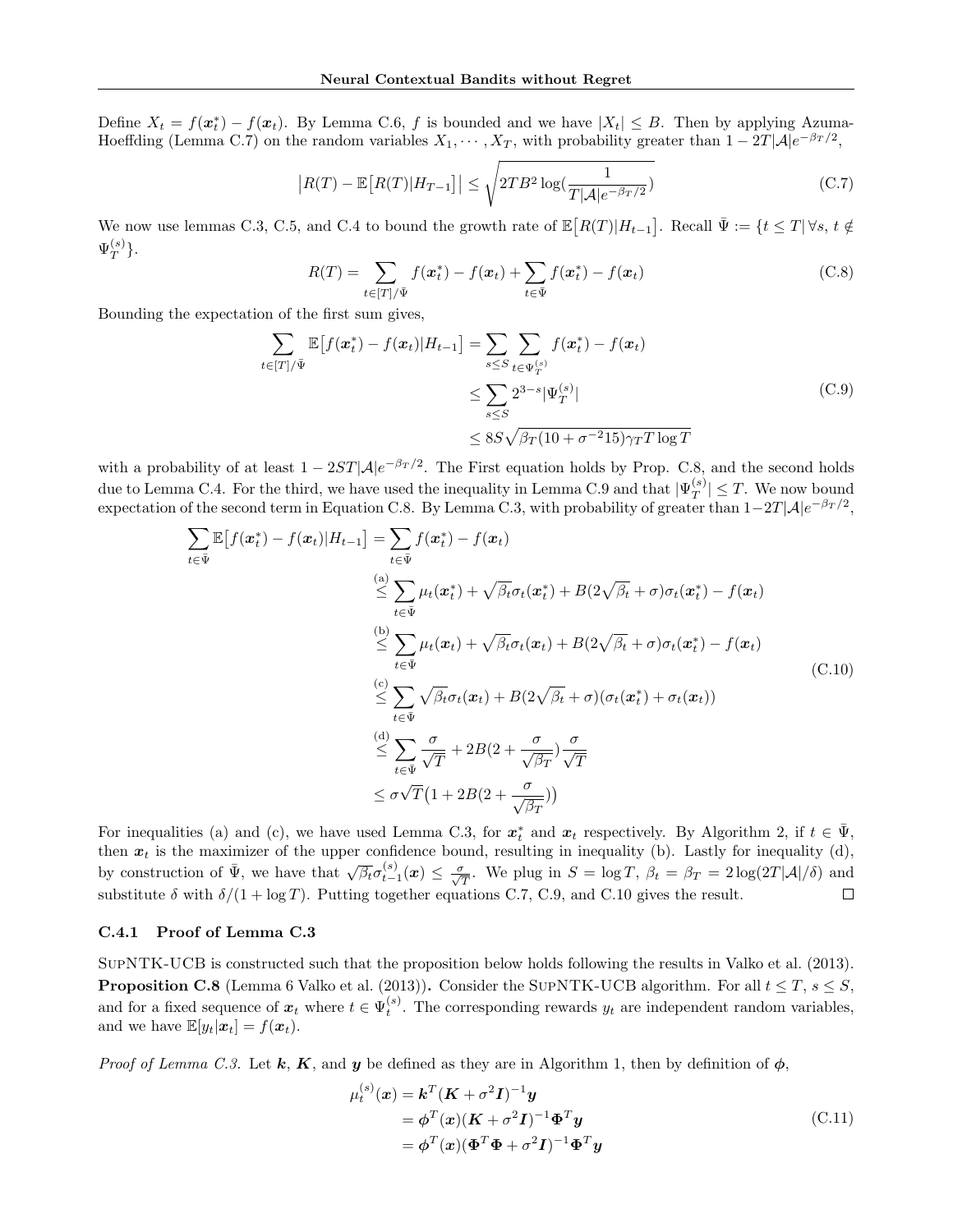where  $\mathbf{\Phi} = [\boldsymbol{\phi}^T(\boldsymbol{x}_i)]_{i \in \Psi_t^{(s)}}^T$ . For simplicity let  $C = \boldsymbol{\Phi}^T \boldsymbol{\Phi} + \sigma^2 \boldsymbol{I}$ . Similarly for  $\sigma_t^{(s)}(\boldsymbol{x})$  we can write:

$$
\sigma_t^{(s)}(\mathbf{x}) = \sqrt{\phi^T(\mathbf{x})C^{-1}\phi(\mathbf{x})}
$$
  
=  $\sqrt{\phi^T(\mathbf{x})C^{-1}(\mathbf{\Phi}^T\mathbf{\Phi} + \sigma^2\mathbf{I})C^{-1}\phi(\mathbf{x})}$   
 $\ge ||\mathbf{\Phi}C^{-1}\phi(\mathbf{x})||$  (C.12)

Using Equation C.11, we get

$$
\mu_t^{(s)}(\mathbf{x}) - f(\mathbf{x}) = \phi^T(\mathbf{x}) (\mathbf{\Phi}^T \mathbf{\Phi} + \sigma^2 \mathbf{I})^{-1} \mathbf{\Phi}^T \mathbf{y} - \phi^T \theta
$$
  
= 
$$
\phi^T(\mathbf{x}) C^{-1} \mathbf{\Phi}^T \mathbf{y} - \phi^T C^{-1} C \theta
$$
  
= 
$$
\phi^T(\mathbf{x}) C^{-1} \mathbf{\Phi}^T (\mathbf{y} - \mathbf{\Phi} \theta) - \sigma^2 \phi^T(\mathbf{x}) C^{-1} \theta
$$
(C.13)

We now bound the first term in Equation C.13. By Proposition C.8, conditioned on x and  $[x_i]_{i\in\Psi_t}$ ,  $y-\Phi\theta$  is a vector of zero-mean independent random variables. By Lemma C.6, f is bounded. Similar to Valko et al. (2013), and without loss of generality, we may normalize the vector **y** over  $\Psi_t^{(s)}$ , and assume that  $y_i \leq B$ . Then, each  $|y_i - \phi^T(x_i)\theta| \le 2B$ . By Equation C.12, and Lemma C.7, with probability greater than  $1 - 2\exp(-\beta_T/2)$ ,

$$
|\boldsymbol{\phi}^T(\boldsymbol{x})(\boldsymbol{\Phi}^T\boldsymbol{\Phi} + \sigma^2\boldsymbol{I})^{-1}\boldsymbol{\Phi}^T(\boldsymbol{y} - \boldsymbol{\Phi}\boldsymbol{\theta})| \le 2B\sqrt{\beta_t}\sigma_t^{(s)}(\boldsymbol{x})
$$
\n(C.14)

For the second term, by Cauchy-Schwartz we have,

$$
\sigma^2 \phi^T(\mathbf{x}) (\Phi^T \Phi + \sigma^2 \mathbf{I})^{-1} \theta = \sigma^2 \phi^T(\mathbf{x}) C^{-1} \theta
$$
  
\n
$$
\leq B \sigma^2 \sqrt{\phi^T(\mathbf{x}) C^{-1} \sigma^{-2} \sigma^2 \mathbf{I} C^{-1} \phi(\mathbf{x})}
$$
  
\n
$$
\leq B \sigma \sqrt{\phi^T(\mathbf{x}) C^{-1} C C^{-1} \phi(\mathbf{x})}
$$
  
\n
$$
\leq B \sigma \sigma_t^{(s)}(\mathbf{x})
$$
\n(C.15)

The proof is concluded by plugging in Equations C.14 and C.15 into Equation C.13, and taking a union bound over all |A| actions.  $\Box$ 

### C.4.2 Proof of Other Lemmas

**Proof of lemma C.4.** We prove this lemma by showing the equivalent of NTK-UCB and Kernelized UCB and refer to Lemma 7 in Valko et al. (2013). Consider the GP regression problem with gaussian observation noise, i.e.,  $y_i = f(x_i) + \varepsilon_i$ , with  $\varepsilon \sim \mathcal{N}(0, \sigma^2)$ , and  $f \sim GP(0, k)$ . Let  $\phi(\cdot)$  be the feature map of the GP's covariance kernel function k, i.e.  $k(x, x') = \phi^T(x)\phi(x')$ . Denote  $\mu_t^{\text{(GP)}}(\cdot)$  as the posterior mean function, after observing t samples of  $(x_i, y_i)$  pairs. Then, it is straightforward to show that, for all  $x \in \mathcal{X}$ ,

$$
\mu_t^{\rm (GP)}(\boldsymbol{x}) = \mu_t^{\rm (Ridge)}(\boldsymbol{x})
$$

Where  $\mu_t^{(\text{Ridge})}(\boldsymbol{x}) = \boldsymbol{\phi}^T(\boldsymbol{x})\boldsymbol{\theta}^*$ , with  $\boldsymbol{\theta}^*$  being the minimizer of the kernel ridge loss,

$$
\mathcal{L}(\boldsymbol{x}) = \sum_{i=1}^t (y_i - \boldsymbol{\phi}^T(\boldsymbol{x}_i)\boldsymbol{\theta})^2 + \sigma^2 ||\boldsymbol{\theta}||^2.
$$

Similarly, let  $\sigma_t^{(\text{GP})}(\boldsymbol{x})$  be the posterior variance function of the GP regression. Using matrix identities we have,

$$
\sigma_t^{\rm (GP)}(\boldsymbol{x}) = \sqrt{\boldsymbol{\phi}^T(\boldsymbol{x}) (K_T + \sigma^2 \boldsymbol{I})^{-1} \boldsymbol{\phi}(\boldsymbol{x})} = \sigma_t^{\rm (Ridge)}(\boldsymbol{x})
$$

which is the width of confidence interval used in KERNELIZED UCB (Valko et al., 2013). Their exploration policy is then defined as,

$$
x_t^{\text{(Ridge)}} = \arg\max_{x \in \mathcal{X}} \mu_t^{\text{(Ridge)}}(\boldsymbol{x}) + \frac{\beta}{\sigma} \sigma_t^{\text{(GP)}}(\boldsymbol{x}).
$$

We conclude that NTK-UCB and KERNELIZED UCB (Valko et al., 2013) are equivalent, up to a constant factor in exploration coeficient  $\beta$ . We modify SUPKERNELUCB to SUPNTK-UCB such that the key lemmas still hold, and Lemma C.4 immediately follows from Valko et al. (2013)'s Lemma 7. $\Box$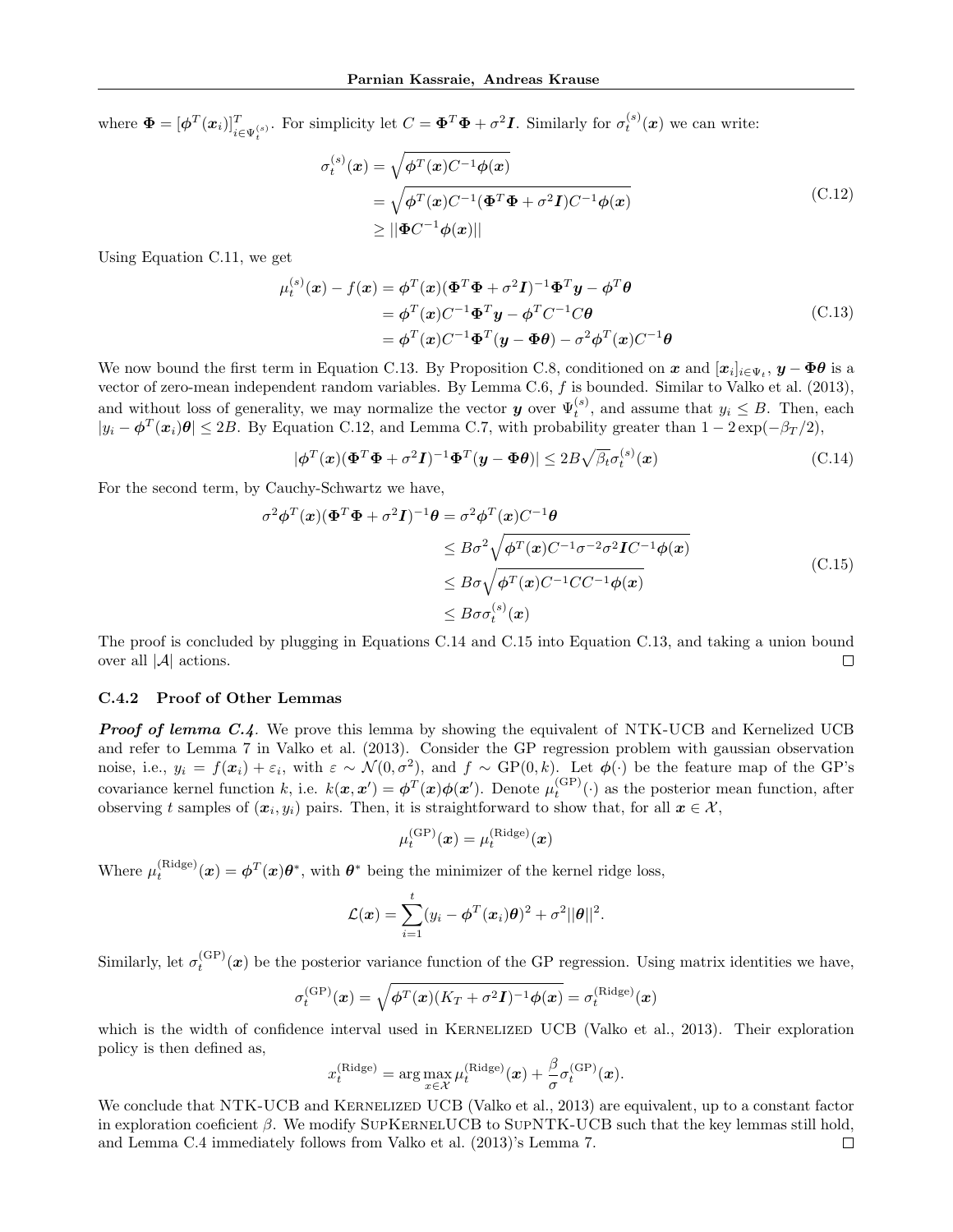**Proof of Lemma C.5.** Let  $\lambda_i$  denote the eigenvalues of  $K_T + \sigma^2 I$ , in decreasing order. Valko et al. define

$$
\tilde{d} := \min\big\{j : \, j\sigma^2 \log T \ge \sum_{i \ge j} \lambda_i - \sigma^2 \big\},\,
$$

and show that  $\gamma_T$  gives a data independent upper bound on  $\tilde{d}$ ,

$$
\gamma_T \geq I(\boldsymbol{y}_T; \boldsymbol{f}) \geq \Omega(\tilde{d} \log \log T)
$$

Due to the equivalence of SUPKERNELUCB and SUPNTK-UCB, as shown in the proof of lemma C.4, the following lemma holds for SupNTK-UCB.

**Lemma C.9** (Lemma 5, Valko et al. (2013)). Let  $l_T = \max\{\log T, \log(T/(\sigma \tilde{d}))\}$ . For all  $s \leq S$ ,

$$
|\Psi_T^{(s)}| \le 2^s \sqrt{\beta_T (10+15\sigma^{-2})} \tilde{d} |\Psi_T^{(s)}| l_T
$$

By Lemma C.9, there exists  $T_0$  such that for all  $T > T_0$ ,

$$
|\Psi_T^{(s)}| \le 2^s \sqrt{\beta_T (10 + 15\sigma^{-2})\gamma_T |\Psi_T^{(s)}| \log T}.
$$

**Proof of Lemma C.6.** By the Reproducing property of  $k_{NN}$ , for any  $f \in \mathcal{H}_{k_{NN}}$  we have,

$$
f(\boldsymbol{x}) = \langle f, k_{\text{NN}}(\boldsymbol{x}, \cdot) \rangle_{\mathcal{H}_{k_{\text{NN}}}} \le ||f||_{k_{\text{NN}}} ||k_{\text{NN}}(\boldsymbol{x}, \cdot)||_{k_{\text{NN}}}
$$

where the inequality holds due to Cauchy-Schwartz. The NTK is Mercer over  $\mathcal{X}$ , with the mercer decomposition  $k_{NN} = \sum_i \lambda_i \phi_i$ . Then by definition of inner product in  $\mathcal{H}_{k_{NN}}$ ,

$$
||k_{NN}(\boldsymbol{x}, \cdot)||_k^2 = \sum_i \frac{\langle k_{NN}(\boldsymbol{x}, \cdot), \phi_i \rangle^2}{\lambda_i}
$$
  
= 
$$
\sum_i \frac{\langle \sum_j \lambda_j \phi_j(\boldsymbol{x}) \phi_j, \phi_i \rangle^2}{\lambda_i}
$$
  
= 
$$
\sum_i \lambda_i \phi_i(\boldsymbol{x})^2
$$
  
= 
$$
k_{NN}(\boldsymbol{x}, \boldsymbol{x})
$$
  
= 1

The second to last equality uses the orthonormality of  $\phi_i$ s, and the last equation follows from the definition of the NTK. We have  $||f||_{k_{NN}} \leq B$  which concludes the proof.  $\Box$ 

### D Details of NN-UCB and CNN-UCB

Algorithm 3 and 6 present NN-UCB, and its Sup variant, respectively. The construction of the Sup variant is the same as for NTK-UCB, with minor changes to the conditions of the  $if$  statements.

#### D.1 Proof of Theorem 4.2

To bound the regret for NN-UCB, we define an auxiliary algorithm that allows us to use the result from NTK-UCB. Consider a kernelized UCB algorithm, which uses  $\hat{k}$  an approximation of the NTK function, where  $\hat{k}(\cdot, \cdot) = \boldsymbol{g}^T(\cdot; \boldsymbol{\theta}^0) \boldsymbol{g}(\cdot; \boldsymbol{\theta}^0)/m$ . We argued in the main text that this kernel can well approximate  $k_{NN}$ , and its feature map  $\hat{\phi}(x) = g(x; \theta^0)/\sqrt{m}$  can be viewed as a finite approximation of  $\phi$ , the feature map of the NTK. Throughout the proof, we denote the posterior mean and variance calculated via  $GP(0, \hat{k})$  by  $\hat{\mu}_{t-1}$  and  $\hat{\sigma}_{t-1}$ , respectively. In comparison to NN-UCB, we use  $\hat{\mu}_{t-1}$  instead of  $f^{(J)}$  to approximate the true posterior mean, however  $\hat{\sigma}_{t-1}$  has the same expression as in NN-UCB. Using lemma D.3, we reduce the problem of bounding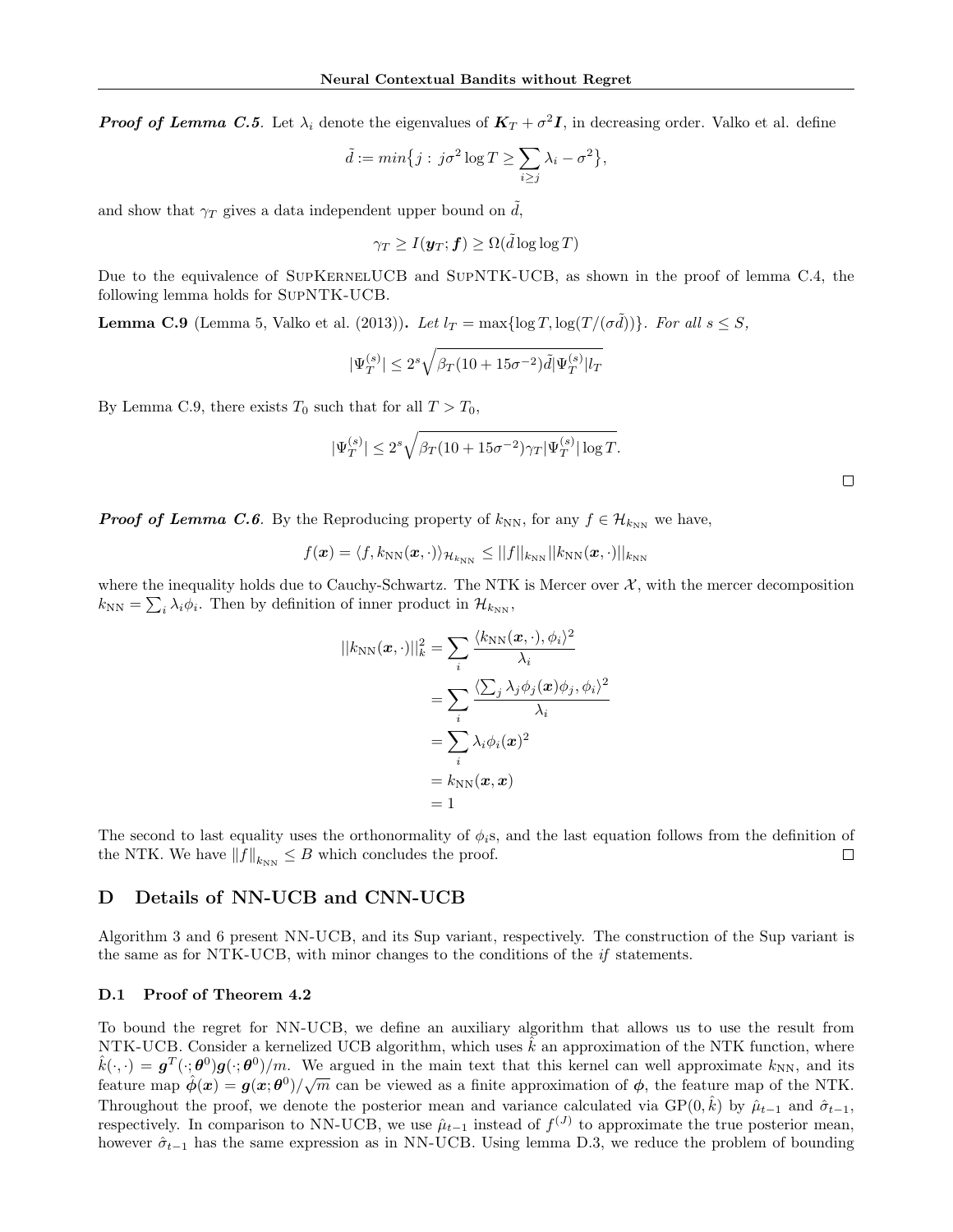### Algorithm 3: NN-UCB

 $σ<sup>2</sup>$  observation noise,  $β<sub>t</sub>$  exploration parameter, J number of GD Steps,  $η$  GD's learning rate, m width of the network, L depth of the network, T total steps of the bandit

**Input:**  $m, L, J, \eta, \sigma, \beta_t, T$ **Initialize** network parameters to a random  $\boldsymbol{\theta}^0$ ,  $\hat{Z}_0 = \sigma^2 \boldsymbol{I}$ 

for  $t = 1 \cdots T$  do Observe the context  $z_t$ . for  $a \in \mathcal{A}$  do Define  $\boldsymbol{x} := \boldsymbol{z}_t \boldsymbol{a}$ ,  $\begin{array}{l} \hat{\sigma}_{t-1}^2(\bm{x}) \leftarrow \bm{g}^T(\bm{x}; \bm{\theta}^0) \hat{\mathbf{Z}}_{t-1}^{-1} \bm{g}(\bm{x}; \bm{\theta}^0)/m \ U_{\bm{a},t} \leftarrow f(\bm{x}; \bm{\theta}_{t-1}) + \sqrt{\beta_t} \hat{\sigma}_{t-1}(\bm{x}) \end{array}$ end  $a_t = \arg \max_{a \in \mathcal{A}} U_{a,t}$ Pick  $a_t$  and append the rewards vector  $y_t$  by the observed reward.  $\hat{\mathbf{Z}}_t \leftarrow \sigma^2 \boldsymbol{I} + \sum_{i \leq t} \boldsymbol{g}(\boldsymbol{x}_i; \boldsymbol{\theta}^0) \boldsymbol{g}^T(\boldsymbol{x}_i; \boldsymbol{\theta}^0) / m$  $\boldsymbol{\theta}_t \leftarrow \text{TrainNN}(\overset{-}{m}, L, J, \eta, \sigma^2, \boldsymbol{\theta}^0, [\boldsymbol{x}_i]_{i \leq t}, \boldsymbol{y}_t)$ end

**Algorithm 4:** TrainNN(m, L, J,  $\eta$ ,  $\sigma^2$ ,  $\theta^0$ ,  $[\boldsymbol{x}_i]_{i \le t}$ ,  $\boldsymbol{y}_t$ )

 $\textbf{Input:} \; [\bm{x}_i]_{i \leq t}, \, \bm{y}_t$ Define  $\mathcal{L}(\theta) = \sum_{i \in \Psi_t} (f(\boldsymbol{x}_i; \theta) - y_i)^2 + m\sigma^2 ||\boldsymbol{\theta} - \boldsymbol{\theta}^0||$ 2 2 for  $j = 0, \dots, J-1$  do  $\boldsymbol{\theta}^{j+1} = \boldsymbol{\theta}^{j} - \eta \nabla \mathcal{L}(\boldsymbol{\theta}^{j})$ end Output:  $\theta^J$ 

the regret for NN-UCB to the regret of this auxiliary method. We then repeat the technique used for Theorem 3.3 on the auxiliary Sup variant which yields a regret bound depending on  $\hat{\gamma}_T$ , the information gain of the approximate kernel matrix. Finally, for width m large enough, we bound  $\hat{\gamma}_T$  with  $\gamma_T$ , information gain of the exact NTK matrix.

The following lemma provides the grounds for approximating the NTK with the empirical gram matrix of the neural network at initialization. Let  $\mathbf{G} = [\mathbf{g}^T(\bm{x}_t; \boldsymbol{\theta}^0)]_{t \leq T}^T$ .

**Lemma D.1** (Arora et al. (2019) Theorem 3.1). Set  $0 < \delta < 1$ . If  $m = \Omega(L^6 \log(TL/\delta)/\epsilon^4)$ , then with probability greater than  $1 - \delta$ ,

$$
\left\| \boldsymbol{G}^T \boldsymbol{G} / m - \boldsymbol{K}_{\text{NN}} \right\|_F \leq T \epsilon
$$

The next lemma allows us to write the unknown reward as a linear function of the feature map over the finite set of points that are observed while running the algorithm.

**Lemma D.2** (Zhou et al. (2020) Lemma 5.1). Let  $f^*$  be a member of  $\mathcal{H}_{k_{NN}}$  with bounded RKHS norm  $||f||_{k_{NN}} \le$ B. If for some constant C,

$$
m \ge \frac{CT^4|\mathcal{A}|^4 L^6}{\lambda_0^4} \log (T^2|\mathcal{A}|^2 L/\delta),
$$

then for any  $\delta \in (0,1)$ , there exists  $\boldsymbol{\theta}^* \in \mathbb{R}^p$  such that

$$
f^*(\boldsymbol{x}^i) = \langle \boldsymbol{g}(\boldsymbol{x}^i; \boldsymbol{\theta}^0), \boldsymbol{\theta}^* \rangle, \quad \sqrt{m} {\| \boldsymbol{\theta}^* \|}_2 \leq \sqrt{2} B
$$

with probability greater than  $1 - \delta$ , for all  $i \leq T|\mathcal{A}|$ .

The following lemma acts as the bridge between NN-UCB and the auxiliary UCB algorithm.

**Lemma D.3.** Fix  $s \leq S$ . Consider a given context set,  $\{x_\tau\}_{\tau \in \Psi_t^{(s)}}$ . Assume construction of  $\Psi_t^{(s)}$  is such that the corresponding rewards,  $y_{\tau}$  are statistically independent. Then there exists  $C_1$ , such that for any  $\delta > 0$ , if the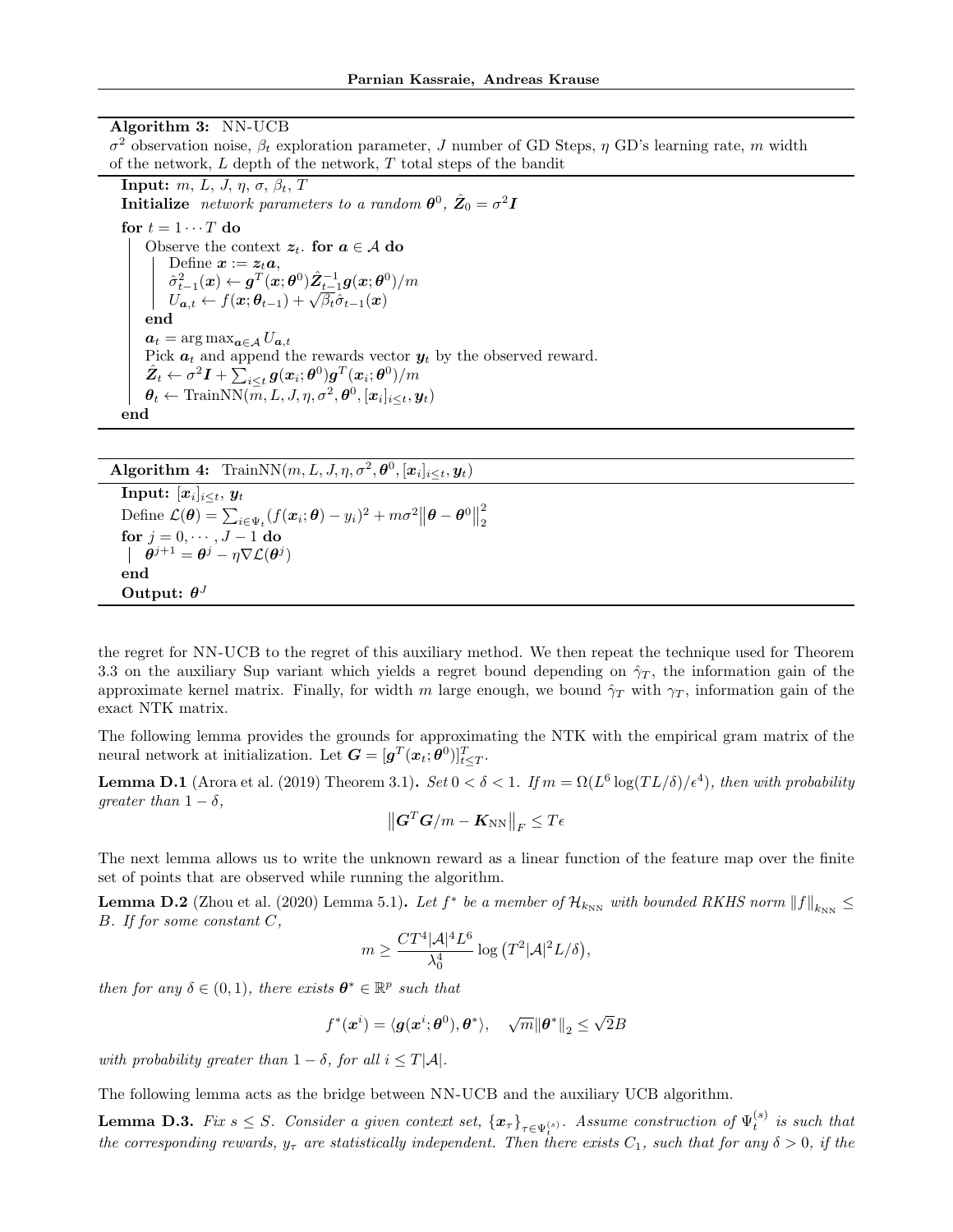Algorithm 5: GetApproxPosterior J number of GD Steps,  $\eta$  GD's learning rate, m width of the network, L depth of the network **Input:**  $\Psi_t \subset \{1, \cdots, t-1\}, z_t$  $\textbf{Initialize} \;\; \hat{\pmb{Z}} \leftarrow \sigma^2 \pmb{I} + \sum_{i \in \Psi_t} \pmb{g}(\pmb{x}_i, \pmb{\theta}^0) \pmb{g}^T(\pmb{x}_i, \pmb{\theta}^0) / m$  $\boldsymbol{\theta}^{(J)} \leftarrow \textit{TrainNN}(m, L, J, \eta, \sigma^2, \boldsymbol{\theta}^0, [\boldsymbol{x}_i]_{i \in \Psi_t}, [y_i]_{i \in \Psi_t})$ for  $a \in A$  do Define  $\boldsymbol{x} := \boldsymbol{z}_t \boldsymbol{a}$ ,  $\hat{\sigma}_{t-1}^2(\bm{x}) \leftarrow \frac{\bm{g}^T(\bm{x}, \bm{\theta}^0)}{\sqrt{m}} \hat{\mathbf{Z}}^{-1} \frac{\bm{g}(\bm{x}, \bm{\theta}^0)}{\sqrt{m}}$ **Output:**  $f(\mathbf{x}, \boldsymbol{\theta}^{(J)})$  and  $\hat{\sigma}_{t-1}^2(\mathbf{x})$ end

learning rate is picked  $\eta = C_1 (LmT + m\sigma^2)^{-1}$ , and

$$
m \geq \text{Poly}\Bigl(T, L, |\mathcal{A}|, \sigma^{-2}, \log(1/\delta)\Bigr).
$$

Then with probability of at least  $1 - \delta$ , for all  $i \leq T|\mathcal{A}|$ ,

$$
|f(\mathbf{x}^{i};\boldsymbol{\theta}^{(J)}) - \hat{\mu}^{(s)}(\mathbf{x}^{i})| \leq \hat{\sigma}^{(s)}(\mathbf{x}^{i}) \sqrt{\frac{TB}{m\eta\sigma^{2}}}\left(3 + \sqrt{2}(1 - m\eta\sigma^{2})^{J/2}\right) + \bar{C}(\frac{TB}{m\sigma^{2}})^{2/3}L^{3}\sqrt{m\log m}
$$

for some constant  $\bar{C}$ , where  $\hat{\mu}^{(s)}$  and  $\hat{\sigma}^{(s)}$  are the posterior mean and variance of the reward with  $\text{GP}(0, \hat{k})$  prior, after observing  $(x_\tau, y_\tau)_{\tau \in \Psi_t^{(s)}}$ .

The following lemma provides the central concentration inequality and is the neural equivalent of Lemma C.3. **Lemma D.4** (Concentration of f and  $f^{(J)}$ , Formal). Fix  $s \leq S$ . Consider a given context set,  $\{x_\tau\}_{\tau \in \Psi_{\tau}^{(s)}}$ . Assume construction of  $\Psi_t^{(s)}$  is such that the corresponding rewards,  $y_\tau$  are statistically independent. Let  $\delta > 0$ ,  $\eta = C_1 (LmT + m\sigma^2)^{-1}$ , and

$$
m \ge \text{Poly}\Big(T, L, |\mathcal{A}|, \lambda_0^{-1}, \sigma^{-2}, \log(1/\delta)\Big).
$$

Then for any action  $a \in \mathcal{A}$ , and for some constant  $\overline{C}$  with probability of at least  $1 - 2|\mathcal{A}|e^{-\beta_T/2} - \delta$ ,

$$
|f(\mathbf{x};\boldsymbol{\theta}^{(J)}) - f^*(\mathbf{x})| \leq \hat{\sigma}^{(s)}(\mathbf{x}) \Big( 2B\sqrt{\beta_T} + \sigma \sqrt{\frac{2}{m}} B + \sqrt{\frac{TB}{m\eta \sigma^2}} \Big( 3 + \sqrt{2}(1 - m\eta \sigma^2)^{J/2} \Big) \Big) + \bar{C} \left( \frac{TB}{m\sigma^2} \right)^{2/3} L^3 \sqrt{m \log m}
$$

where  $x = z_t a$ .

**Lemma D.5.** If for any  $0 < \delta < 1$ 

$$
m = \Omega\Big(T^6 L^6 \log(T L/\delta)\Big),\,
$$

then with probability greater than  $1 - \delta$ 

$$
\hat{\gamma}_T \le \gamma_T + \sigma^{-2}
$$

We are now ready to give the proof.

*Proof of Theorem 4.2.* Construction of  $\Psi_t^{(s)}$  is the same in both Algorithm 6 and Algorithm 2. Hence, Proposition C.8 immediately follows. It is straightforward to show that lemmas C.5, C.4, C.9 all apply to SupNN-UCB. We consider them for the approximate feature map  $\hat{\phi}$  and use lemma D.2 to write the unknown reward  $f^* = \phi^T(x)\theta^*$ with high probability. By the union bound, all lemmas hold for the SUPNN-UCB setting, with a probability greater than  $1 - 2T|\mathcal{A}|e^{-\beta/2} - \delta$  for any  $0 < \delta < 1$ .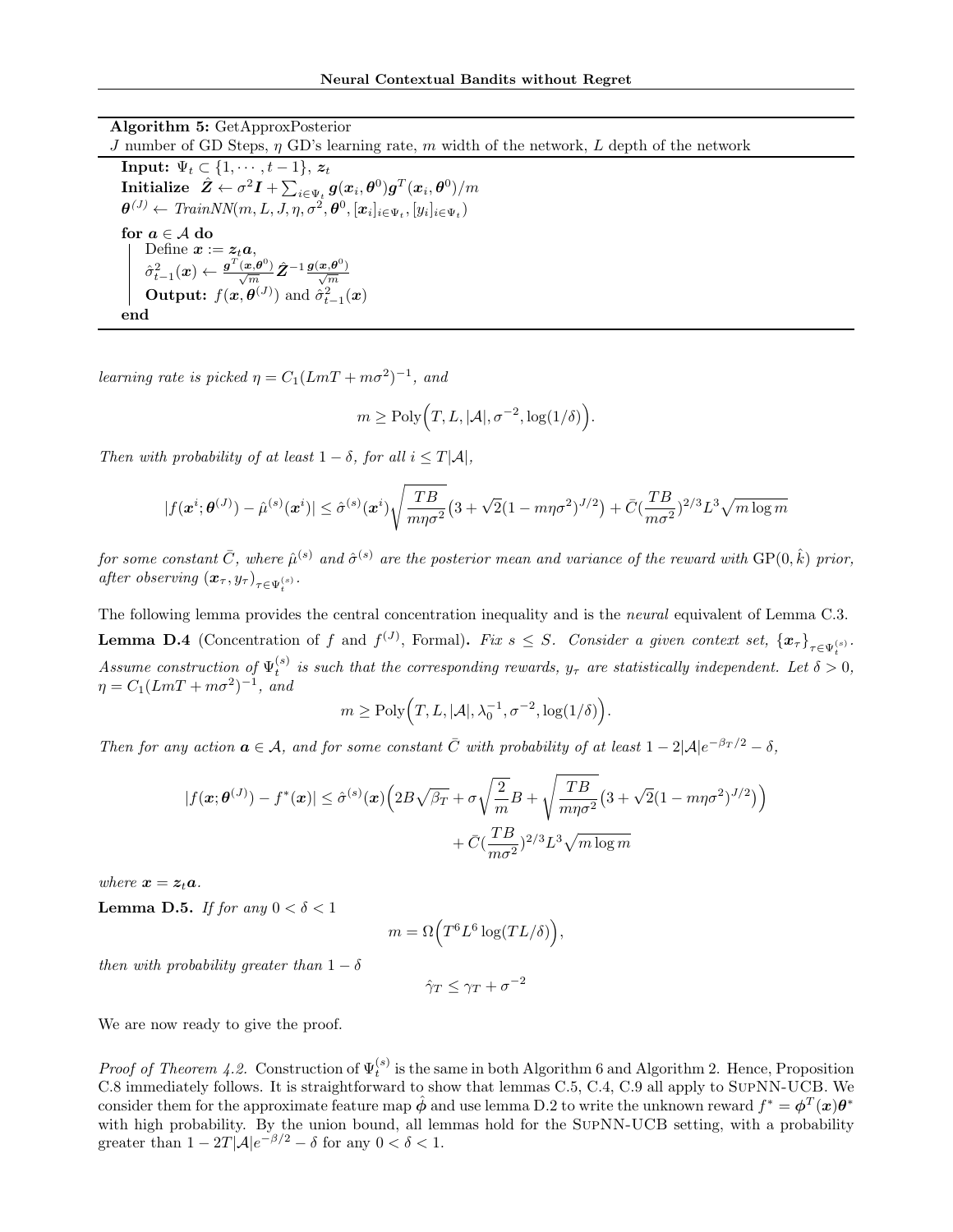Algorithm 6: Sup variant for NN-UCB

T number of total steps,  $S = 2 \log T$  number of discretization levels  $\textbf{Initialize} \;\; \Psi_1^{(s)} \leftarrow \emptyset, \, \forall s \leq S$ for  $t = 1$  to  $T$  do  $s \leftarrow 1, A_1 \leftarrow A$ while  $action \ a_t \ not \ chosen \ do$  $(f(z_t a, \theta^{(J)}), \hat{\sigma}_{t-1}^{(s)}(z_t a)) \leftarrow \text{GetApproxPosterior}(\Psi_t^{(s)}, z_t)$  for all  $a \in A_s$ if  $\forall a \in A_s$ ,  $\sqrt{\beta_t} \hat{\sigma}_{t-1}^{(s)}(z_t a) \leq \frac{\sigma}{T^2}$  then Choose  $a_t = \arg \max_{a \in A_s} f(z_t a, \theta^{(J)})(z_t a) + \sqrt{\beta_t} \hat{\sigma}_{t-1}^{(s)}(z_t a),$ Keep the index sets  $\Psi_{t+1}^{(s')} = \Psi_t^{(s')}$  for all  $s' \leq S$ . end  $\text{else if }\forall \pmb{a}\in A_{s},\ \sqrt{\beta_{t}}\hat{\sigma}_{t-1}^{\left(s\right)}(\pmb{z}_{t}\pmb{a})\leq\sigma2^{-s}\text{ then}$  $A_{s+1} \leftarrow \left\{ \boldsymbol{a} \in A_s \middle| f(z_t \boldsymbol{a}, \boldsymbol{\theta}^{(J)}) + \sqrt{\beta_t} \sigma_{t-1}^{(s)}(z_t \boldsymbol{a}) \ge \max_{\boldsymbol{a} \in A_s} f(z_t \boldsymbol{a}, \boldsymbol{\theta}^{(J)}) + \sqrt{\beta_t} \hat{\sigma}_{t-1}^{(s)}(z_t \boldsymbol{a}) - \sigma 2^{1-s} \right\}$  $s \leftarrow s + 1$ end else Choose  $a_t \in A_s$  such that  $\sqrt{\beta_t} \hat{\sigma}_{t-1}^{(s)}(z_t a_t) > \sigma 2^{-s}$ . Update the index sets at all levels  $s' \leq S$ ,  $\Psi_{t+1}^{(s')} =$  $\int \Psi_{t+1}^{(s)} \cup \{t\}$  if  $s' = s$  $\Psi_{t+1}^{(s)}$  otherwise end end end

Recall  $H_{t-1}$  is the history of the algorithm at time t,

$$
H_{t-1} := \left\{(\boldsymbol{z}_i, \boldsymbol{s}_i, y_i)\right\}_{i < t} \cup \boldsymbol{z}_t
$$

Similar to proof of Theorem 3.3, we apply the Azuma-Hoeffding bound (Lemma C.7) to the random variables,  $X_t =: f^*(\boldsymbol{x}_t^*) - \boldsymbol{f}^*(\boldsymbol{x}_t)$ . We get, with probability greater than  $1 - 2T|\mathcal{A}|e^{-\beta_T/2}$ ,

$$
\left| R(T) - \mathbb{E}\left[ R(T) | H_{T-1} \right] \right| \le \sqrt{4T \log\left( \frac{1}{T |\mathcal{A}| e^{-\beta_T/2}} \right)} \tag{D.1}
$$

We now bound  $\mathbb{E}[R(T)|H_{t-1}]$ . Let  $\bar{\Psi} := \{t \leq T | \forall s, t \notin \Psi_T^{(s)}\}$  $_{T}^{(s)}$ . By lemmas C.4 and C.9 applied to  $\hat{k}$  the approximate kernel, with probability of at least  $1 - ST|\mathcal{A}|E^{-\beta_T/2}$ ,

$$
\mathbb{E}\big[R(T)|H_{t-1}\big] = \sum_{\substack{\text{all} \\ t \notin \Psi}} f^*(\mathbf{x}_t^*) - f^*(\mathbf{x}_t) + \sum_{t \in \Psi} f^*(\mathbf{x}_t^*) - f^*(\mathbf{x}_t)
$$
\n
$$
\leq 8S\sqrt{\beta_T(10 + \sigma^{-2}15)}\hat{\gamma}_T T \log T + \sum_{t \in \Psi} f^*(\mathbf{x}_t^*) - f^*(\mathbf{x}_t),
$$

where  $\hat{\gamma}_T$  is the information gain corresponding to the approximate kernel. Applying Lemma D.4, with probability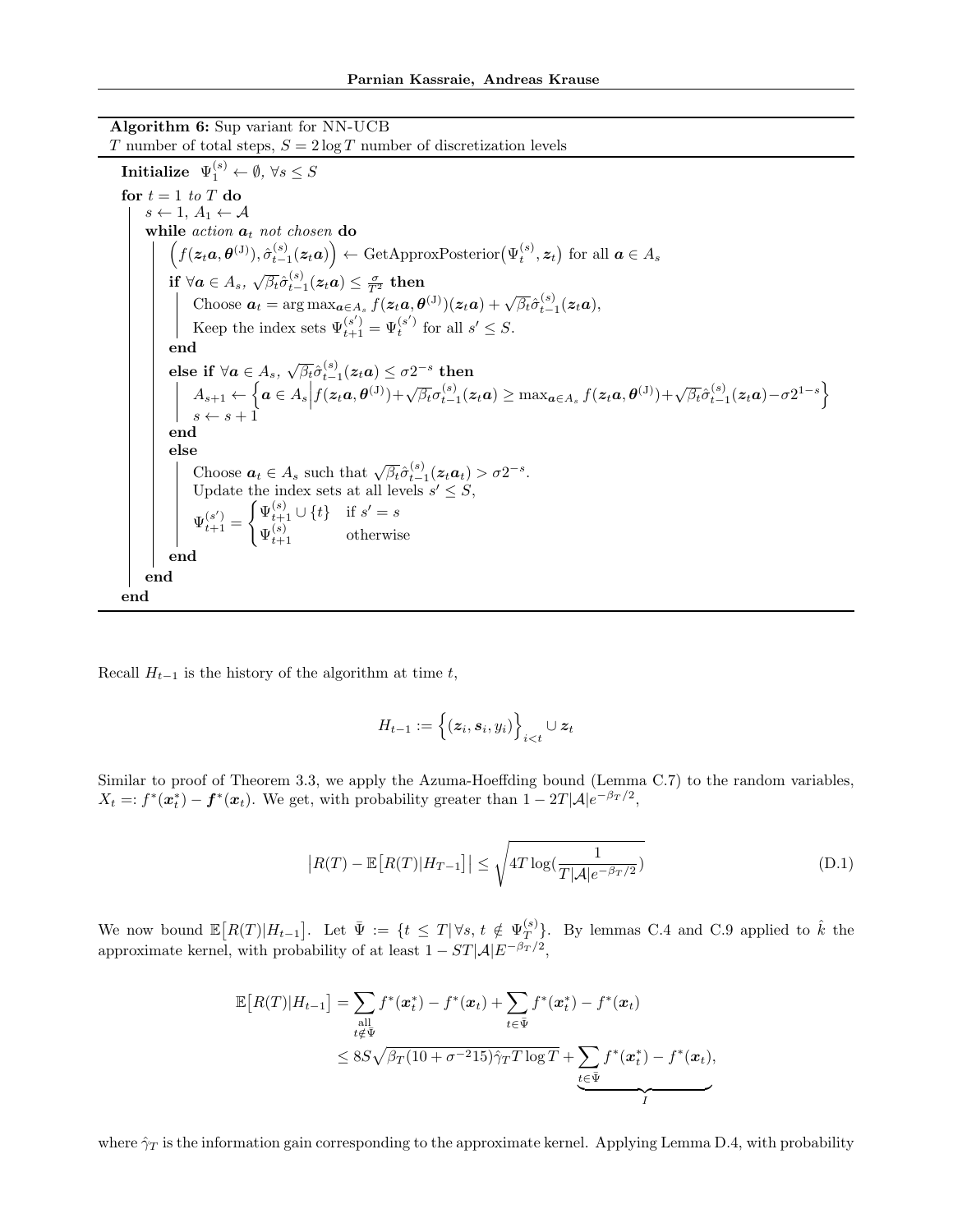of greater than  $1 - 2T|\mathcal{A}|e^{-\beta_T/2}$ ,

$$
I \leq \sum_{t \in \bar{\Psi}} (\hat{\sigma}^{(s)}(\boldsymbol{x}_{t}) + \hat{\sigma}^{(s)}(\boldsymbol{x}_{t})) \left( 2B\sqrt{\beta_{T}} + \sigma\sqrt{\frac{2}{m}}B + \sqrt{\frac{TB}{m\eta\sigma^{2}}} (3 + \sqrt{2}(1 - m\eta\sigma^{2})^{J/2}) \right) + \sqrt{\beta_{T}}\hat{\sigma}^{(s)}(\boldsymbol{x}_{t}) + 2\bar{C}(\frac{TB}{m\sigma^{2}})^{2/3}L^{3}\sqrt{m\log m} \n\leq \sum_{t \in \bar{\Psi}} 4B\frac{\sigma}{T^{2}} + \frac{2\sigma^{2}B}{T^{2}}\sqrt{\frac{2}{m\beta_{T}}} + 2\sqrt{\frac{B}{m\eta\beta_{T}T^{2}}} (3 + \sqrt{2}(1 - m\eta\sigma^{2})^{J/2}) + 2\bar{C}(\frac{TB}{m\sigma^{2}})^{2/3}L^{3}\sqrt{m\log m} \n\leq 4B\frac{\sigma}{T} + 2\sigma^{2}B\sqrt{\frac{2}{m\beta_{T}T^{2}}} + 2\sqrt{\frac{B}{m\eta\beta_{T}}} (3 + \sqrt{2}(1 - m\eta\sigma^{2})^{J/2}) + 2\bar{C}T(\frac{TB}{m\sigma^{2}})^{2/3}L^{3}\sqrt{m\log m}
$$

The next to last inequality holds by the construction of  $\bar{\Psi}$ , and the last one by  $|\bar{\Psi}| \leq T$ . Set  $\delta \leq T |\mathcal{A}| e^{-\beta_T/2}$ ,  $S = \log T$  and choose m large enough according to the conditions of Theorem 4.2. Putting together the two terms,

$$
R(T) \le 4B\frac{\sigma}{T} + 2\sqrt{\frac{B(TL + \sigma^2)}{C_1\beta_T}} \left(3 + \sqrt{2}(1 - \frac{\sigma^2 C_1}{TL + \sigma^2})^{J/2}\right) + 8\sqrt{\beta_T(10 + \sigma^{-2}15)\hat{\gamma}_T T(\log T)^3} + \sqrt{4T\log(\frac{1}{T|\mathcal{A}|e^{-\beta_T/2}})}
$$

Choosing  $\beta_t = \beta_T = 2 \log(2T|\mathcal{A}|/\tilde{\delta})$ , with probability greater than  $1 - (\log T + 1)\tilde{\delta}$ ,

$$
R(T) \le 2(1+B)\frac{\sigma}{T} + 8\sqrt{2\log(2T|\mathcal{A}|/\tilde{\delta})}\sqrt{\hat{\gamma}_TT(\log T)^3(10+\sigma^{-2}15)} + 2\sqrt{\frac{B(TL+\sigma^2)}{2C_1\log(2T|\mathcal{A}|/\tilde{\delta})}}(3+\sqrt{2}(1-\frac{\sigma^2C_1}{TL+\sigma^2})^{J/2}) + 2\sqrt{T\log(2/\tilde{\delta})}.
$$

We conclude the proof by using Lemma D.5, to bound  $\hat{\gamma}_T$  with  $\gamma_T$ , and substitute  $\tilde{\delta}$  with  $\tilde{\delta}/(1 + \log T)$ .  $\Box$ 

Before giving the proof of the Lemmas, we present Condition D.6. Lemmas D.2 through D.5, often rely on the width  $m$  being large enough, or the learning rate being small enough. For easier readability, we put those inequalities together and present it at m satisfying a certain polynomial rate and  $\eta$  being of order  $1/m$ .

**Condition D.6.** The following conditions on m and  $\eta$ , ensure convergence in the lemmas used in this section. For every  $t \leq T$ ,

$$
2\sqrt{t/(m\sigma^2)} \ge C_1 \Big[\frac{mL}{\log(TL^2|\mathcal{A}|/\sigma^2)}\Big]^{-3/2},
$$
  
\n
$$
2\sqrt{t/(m\sigma^2)} \le C_2 \min \left\{L^{-6}(\log m)^{-3/2}, \left(m(\eta\sigma^2)^2L^{-6}t^{-1}(\log m)^{-1}\right)^{3/8}\right\},
$$
  
\n
$$
\eta \le C_3(m\sigma^2 + t mL)^{-1},
$$
  
\n
$$
m^{1/6} \ge C_4 \sqrt{\log m}L^{7/2}(t/\sigma^2)^{7/6}(1+\sqrt{t/\sigma^2}).
$$

Setting  $m$  and  $\eta$  as follows satisfies the inequalities above.

 $m \geq \text{Poly}\left(T, L, |\mathcal{A}|, \sigma^{-2}, \log(1/\delta)\right),$  $\eta = C(mTL + m\sigma^2)^{-1}$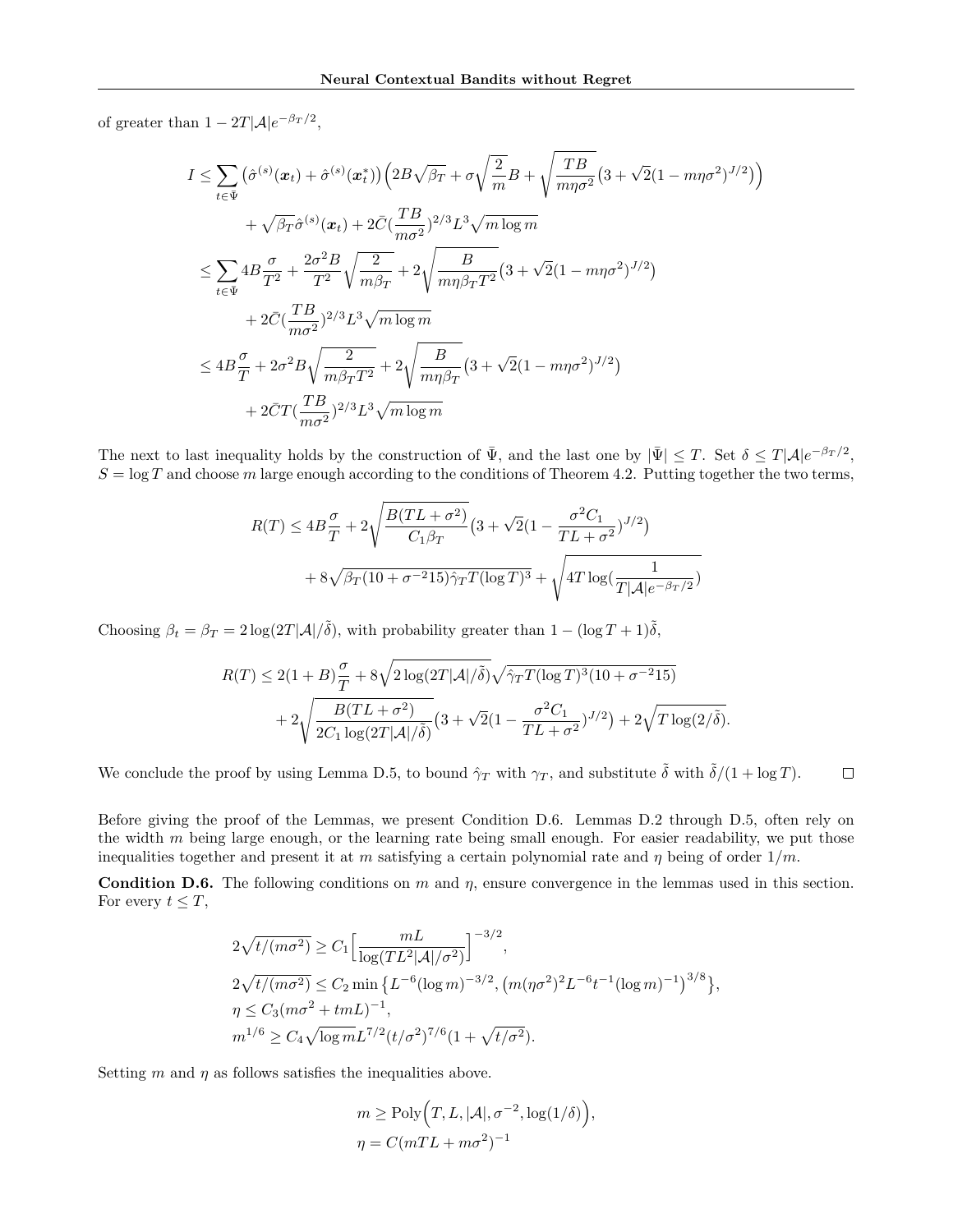#### D.1.1 Proof of lemma D.3

We first give an overview of the proof. Recall that  $\theta^{(J)}$  is the result of running gradient descent for J steps on

$$
\mathcal{L}(\boldsymbol{\theta}) = \sum_{i \leq t} (f(\boldsymbol{x}_i; \boldsymbol{\theta})^2 - y_i)^2 + m\sigma^2 ||\boldsymbol{\theta} - \boldsymbol{\theta}^0||_2^2.
$$

The network  $f(\mathbf{x}; \theta)$  is a complex nonlinear function, and it is not feasible to produce the expression for the updates  $\theta^j$  at a step j of the gradient descent algorithm. Working with the first order Taylor expansion of the network around initialization,  $\langle g(x; \theta^0), \theta - \theta^0 \rangle$ , we instead consider running the gradient descent on

$$
\tilde{\mathcal{L}}(\boldsymbol{\theta}) = \sum_{i \leq t} \left( \langle \boldsymbol{g}^T(\boldsymbol{x}_i; \boldsymbol{\theta}^0), \boldsymbol{\theta} - \boldsymbol{\theta}^0 \rangle - y_i \right)_2^2 + m\sigma^2 \|\boldsymbol{\theta} - \boldsymbol{\theta}^0\|_2^2.
$$

Let  $\tilde{\theta}^j$  denote the GD update at step j. It can be proven that gradient descent follows a similar path in both scenarios, i.e. the sequences  $(\theta^j)_{j>1}$  and  $(\tilde{\theta}^j)_{j>1}$  remain close for all j with high probability. Now gradient descent on  $\tilde{\mathcal{L}}$  converges to the global optima,  $\tilde{\theta}^*$ , for which we have  $\langle \boldsymbol{g}^T(\boldsymbol{x}_i;\boldsymbol{\theta}^0), \tilde{\theta}^* - \boldsymbol{\theta}^0 \rangle = \hat{\mu}(\boldsymbol{x})$ , concluding the proof.

Proof. Let  $f(\theta) = [f(x_\tau;\theta)]_{\tau \in \Psi_t^{(s)}}$ , and  $y = [y_\tau]_{\tau \in \Psi_t^{(s)}}$ . Consider the loss function used for training the network

$$
\mathcal{L}_1(\boldsymbol{\theta}) = ||\boldsymbol{f}(\boldsymbol{\theta}) - \boldsymbol{y}||_2^2 + m\sigma^2 ||\boldsymbol{\theta}||_2^2
$$
 (D.2)

And let the sequence of  $(\theta^j)$  denote the gradient descent updates. The following lemma shows that at step j of the GD,  $f(\mathbf{x}; \theta^j)$  can be approximated with its first order Taylor approximation at initialization,  $\langle \mathbf{g}(\mathbf{x}; \theta^0), \theta^j - \theta^0 \rangle$ .

**Lemma D.7.** There exists constants  $(C_i)_{i\leq 4}$ , such that for any  $\delta > 0$ , if  $\eta$  and  $m$  satisfy Condition D.6, then,

$$
\left|f(\boldsymbol{x}^{i};\boldsymbol{\theta}^{J})-f(\boldsymbol{x}^{i};\boldsymbol{\theta}^{0})-\langle\boldsymbol{g}(\boldsymbol{x}^{i};\boldsymbol{\theta}^{0}),\boldsymbol{\theta}^{J}-\boldsymbol{\theta}^{0}\rangle\right|\leq C(\frac{TB}{m\sigma^{2}})^{2/3}L^{3}\sqrt{m\log m}
$$

for some constant C with probability greater than  $1 - \delta$ , for any  $i \leq T|\mathcal{A}|$ .

Lemma above holds, as m and  $\eta$  are chosen such that condition D.6 is met. We now show that  $\langle g(x^i;\theta^0), \theta^J-\theta^0 \rangle$ approximates  $\hat{\mu}^{(s)}$  well. Let

$$
G = [gT(x\tau; \theta0)]T\tau \in \Psi_t^{(s)},\n
$$
\hat{Z} = \sigma^2 I + \sum_{\tau \in \Psi_t^{(s)}} g(x_{\tau}; \theta^0) gT(x_{\tau}; \theta^0)/m = \sigma^2 I + GTG/m.
$$
$$

Let  $\tilde{\theta}^j$  to be the GD updates of  $\mathcal{L}_2$ , the loss function corresponding to the auxiliary UCB algorithm

$$
\mathcal{L}_2(\boldsymbol{\theta}) = \left\| \boldsymbol{G}^T(\boldsymbol{\theta} - \boldsymbol{\theta}^0) - \boldsymbol{y} \right\|_2^2 + m\sigma^2 \left\| \boldsymbol{\theta} - \boldsymbol{\theta}^0 \right\|_2^2.
$$
 (D.3)

Lemma D.8 states the nice convergence properties of this optimization problem.

**Lemma D.8** (Zhou et al. (2020) Lemma C.4). If  $\eta$ , m satisfy conditions D.6, then

$$
\left\|\tilde{\theta}^{j} - \theta^{0} - \hat{\mathbf{Z}}^{-1} \mathbf{G}^{T} \mathbf{y}/m\right\|_{2} \leq (1 - \eta m \sigma^{2})^{j/2} \sqrt{2TB/(m\sigma^{2})}
$$

$$
\left\|\tilde{\theta}^{j} - \theta^{0}\right\|_{2} \leq \sqrt{\frac{TB}{m\sigma^{2}}}
$$

with a probability of at least  $1 - \delta$ , for any  $j \leq J$ .

Furthermore, we can show that in space of  $\theta$ , the path of gradient descent on  $\mathcal{L}_2$  follows GD's path on  $\mathcal{L}_1$ . In other words, as the width m grows the sequences  $(\theta^j)_{j\leq J}$  and  $(\tilde{\theta}^j)_{j\leq J}$  converge uniformly.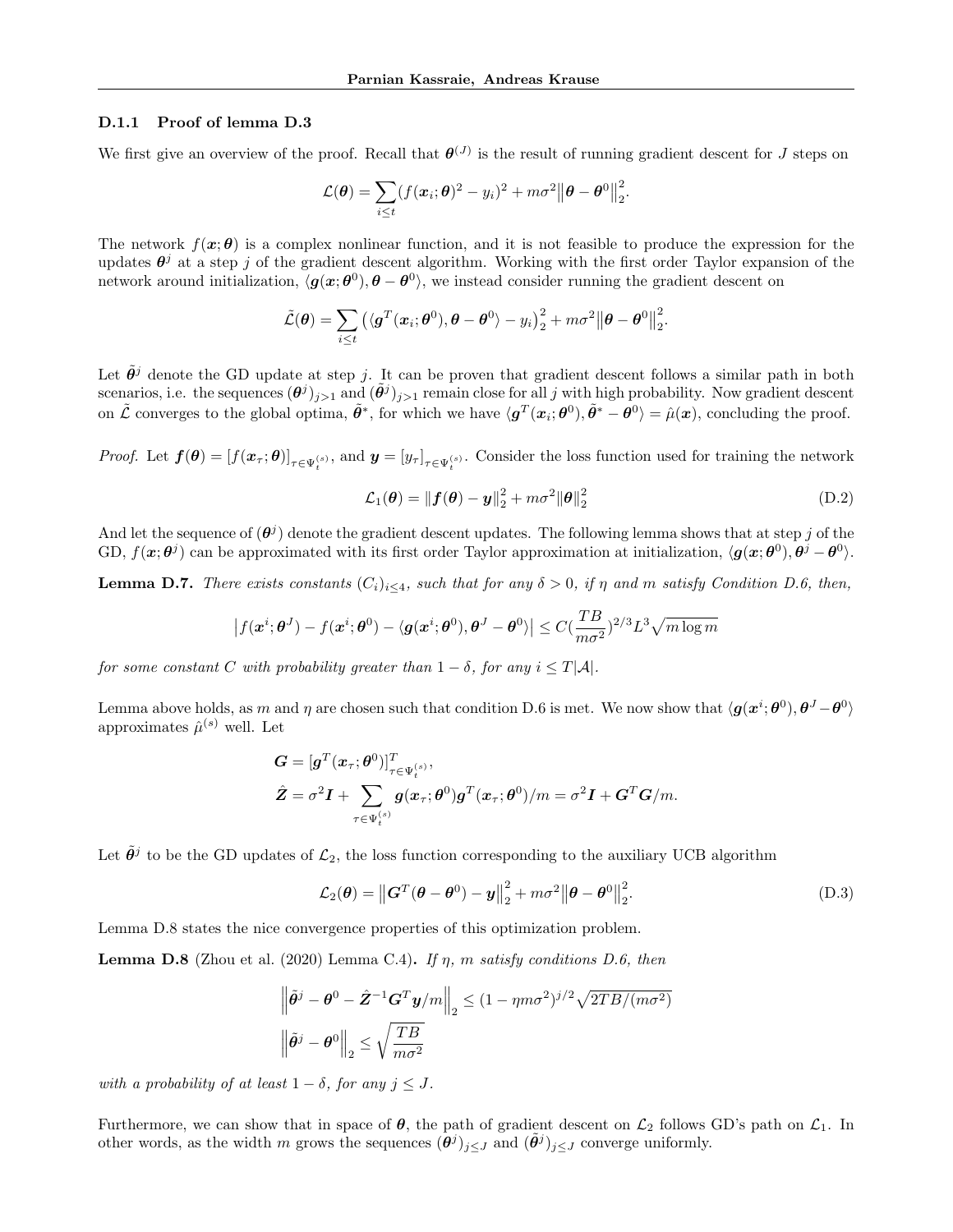**Lemma D.9.** There exists constants  $(C_i)_{i\leq 4}$ , such that for any  $\delta > 0$ , if  $\eta$  and  $m$  satisfy Condition D.6, then,

$$
\left\|\boldsymbol{\theta}^{J}-\tilde{\boldsymbol{\theta}}^{J}\right\|_{2} \leq 3\sqrt{\frac{TB}{m\sigma^2}}
$$

with probability greater than  $1 - \delta$ .

We now have all necessary ingredients to finish the proof. For simplicity, here we denote  $g(x; \theta^0)$  by g. Applying Cauchy-Schwartz inequality we have,

$$
\langle g, \theta^{J} - \theta^{0} \rangle = \langle g, \theta^{J} - \tilde{\theta}^{J} \rangle + \langle g, \tilde{\theta}^{J} - \theta^{0} \rangle
$$
  
\n
$$
\leq ||g||_{\tilde{Z}^{-1}} ||\theta^{J} - \tilde{\theta}^{J}||_{\tilde{Z}} + \langle g, \tilde{\theta}^{J} - \theta^{0} \rangle
$$
  
\n
$$
\leq \frac{1}{\sqrt{m\eta}} ||g||_{\tilde{Z}^{-1}} ||\theta^{J} - \tilde{\theta}^{J}||_{2} + \langle g, \tilde{\theta}^{J} - \theta^{0} \rangle
$$
  
\n
$$
\leq 3 ||\frac{g}{\sqrt{m}}||_{\tilde{Z}^{-1}} \sqrt{\frac{TB}{m\eta\sigma^{2}}} + \langle g, \tilde{\theta}^{J} - \theta^{0} \rangle
$$
 (D.4)

Recall that  $\hat{\mathbf{Z}} = \sigma^2 \mathbf{I} + \mathbf{G}^T \mathbf{G}$ . By Lemma D.10,  $\|\mathbf{G}\|_F \le C \sqrt{\sigma^2 + \sigma^2}$  $TLm$  and we have,

$$
\hat{\mathbf{Z}} \preccurlyeq (\sigma^2 + CTLm)\mathbf{I} \preccurlyeq \frac{1}{m\eta}\mathbf{I},\tag{D.5}
$$

since  $\eta$  is set such that  $\eta \leq C(m\sigma^2 + T L m)^{-1}$ . Therefore, for any  $\mathbf{x} \in \mathbb{R}^p$ ,  $\|\mathbf{x}\|_{2} \leq \frac{1}{\sqrt{m\eta}} \|\mathbf{x}\|_{2}$ , and follows the second inequality. For the third inequality we have used Lemma D.9. Define  $\mathbf{b} = \sum_{i \leq T} y_i \mathbf{g}(\mathbf{x}_i; \boldsymbol{\theta}^0)/\sqrt{m}$ . Decomposing the second term of the right hand side in equation D.4 we get,

$$
\langle g, \tilde{\theta}^{J} - \theta^{0} \rangle = \langle g, \frac{\hat{Z}b}{\sqrt{m}} \rangle + \langle g, \tilde{\theta}^{J} - \theta^{0} - \frac{\hat{Z}b}{\sqrt{m}} \rangle
$$
  

$$
\leq \frac{g^{T} \hat{Z}b}{\sqrt{m}} + \frac{1}{\sqrt{\eta}} \left\| \frac{g}{\sqrt{m}} \right\|_{\hat{Z}^{-1}} \left\| \tilde{\theta}^{J} - \theta^{0} - \frac{\hat{Z}b}{\sqrt{m}} \right\|_{2}
$$
  

$$
\leq \frac{g^{T} \hat{Z}b}{\sqrt{m}} + \left\| \frac{g}{\sqrt{m}} \right\|_{\hat{Z}^{-1}} \sqrt{\frac{2TB}{m\eta\sigma^{2}}} (1 - \eta m\sigma^{2})^{J/2}
$$
 (D.6)

The second inequality follows from the convergence of GD to  $\mathcal{L}_2$ , given in Lemma D.8. By the definition of posterior mean and variance we have,

$$
\hat{\mu}^{(s)}(\boldsymbol{x}) = \frac{\boldsymbol{g}(\boldsymbol{x};\boldsymbol{\theta}^0)^T\hat{\boldsymbol{Z}}\boldsymbol{b}}{\sqrt{m}}\\ \hat{\sigma}^{(s)}(\boldsymbol{x}) = \left\|\frac{\boldsymbol{g}(\boldsymbol{x};\boldsymbol{\theta}^0)}{\sqrt{m}}\right\|_{\hat{\boldsymbol{Z}}^{-1}}.
$$

The upper bound on  $f(x;\theta^J) - \hat{\mu}^{(s)}(x)$  follows from plugging in Equation D.6 into Equation D.4, and applying Lemma D.7. Similarly, for the lower bound we have,

$$
-f(\boldsymbol{x}^{i};\boldsymbol{\theta}^{J}) \leq \langle \boldsymbol{g}, \boldsymbol{\theta}^{0} - \boldsymbol{\theta}^{J} \rangle + C(\frac{TB}{m\sigma^2})^{2/3} L^3 \sqrt{m \log m}
$$
(D.7)

$$
\langle \mathbf{g}, \boldsymbol{\theta}^0 - \tilde{\boldsymbol{\theta}}^J \rangle \le -\hat{\mu}^{(s)}(\mathbf{x}) + \hat{\sigma}^{(s)}(\mathbf{x}) \sqrt{\frac{2TB}{m\eta \sigma^2}} (1 - \eta m \sigma^2)^{J/2}
$$
(D.8)

$$
\langle \mathbf{g}, \tilde{\boldsymbol{\theta}}^J - \boldsymbol{\theta}^J \rangle \le 3\hat{\sigma}^{(s)}(\mathbf{x}) \sqrt{\frac{TB}{m\eta \sigma^2}} \tag{D.9}
$$

Where inequality D.7 holds by Lemma D.7, and the next two inequalities are driven similarly to equations D.4 and D.6. The lower bound results by putting together equations D.7-D.9, and this concludes the proof. $\Box$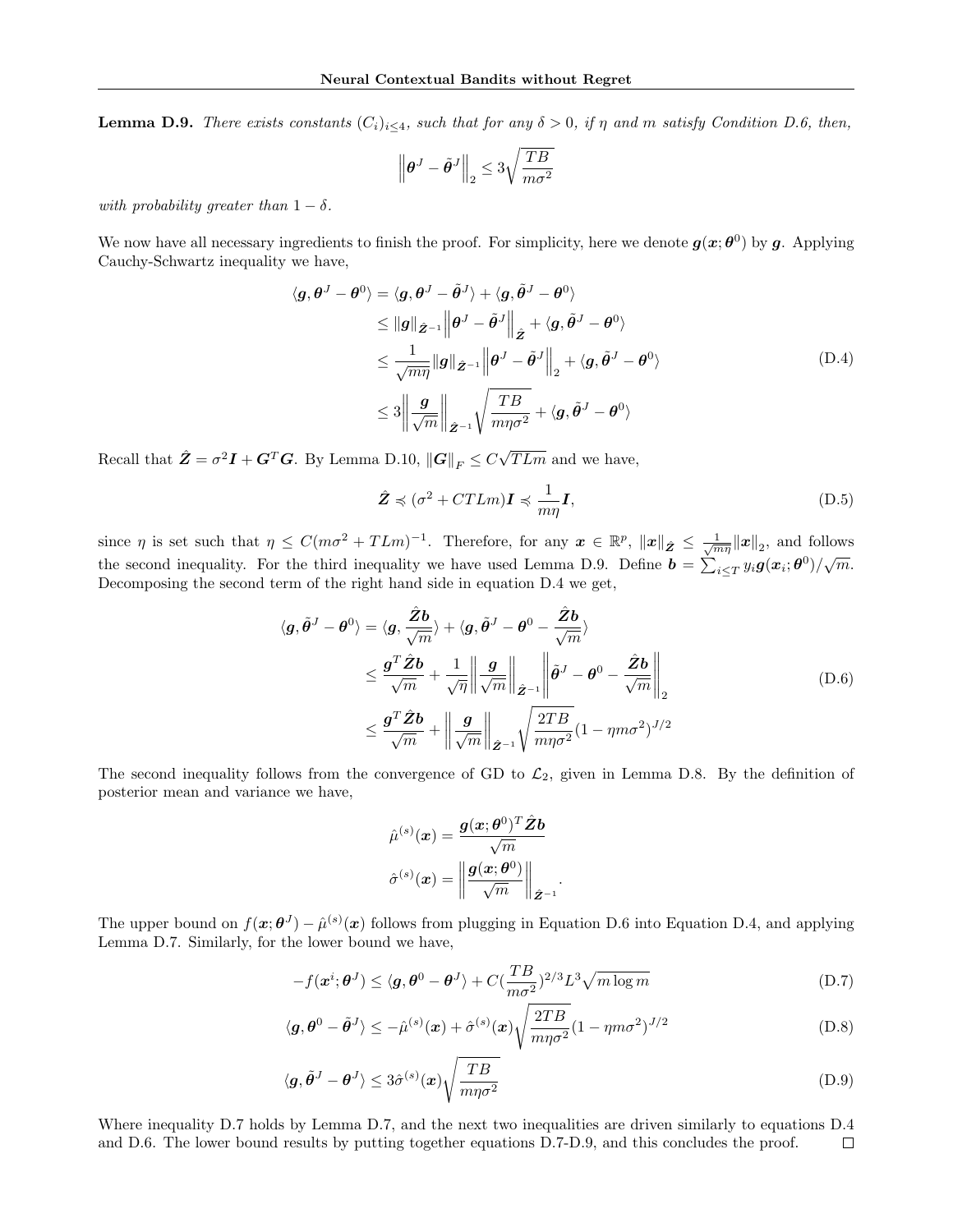#### D.1.2 Proof of Lemma D.4

*Proof.* Consider Lemma C.3, and substitute the approximate feature map  $\hat{\phi}(x) = g(x; \theta^0)$  for the NTK feature map  $\phi(x)$ . For simplicity we denote  $g(x;\theta^0)$  by g. m is chosen such that lemma D.2 holds. Then, by lemma C.3 applied to  $\hat{\phi}$ , with probability greater than  $1 - \delta - 2|\mathcal{A}|e^{-\beta_T/2}$ ,

$$
|\hat{\mu}_t^{(s)}(\boldsymbol{x}) - f^*(\boldsymbol{x})| = |\boldsymbol{g}^T(\boldsymbol{x}) (\boldsymbol{G}^T \boldsymbol{G} + \sigma^2 \boldsymbol{I})^{-1} \boldsymbol{G}^T \boldsymbol{y} - \boldsymbol{g}^T \boldsymbol{\theta}^*|
$$
  

$$
\leq 2B \sqrt{\beta_t} \hat{\sigma}_t^{(s)}(\boldsymbol{x}) - \sigma^2 \boldsymbol{g}^T(\boldsymbol{x}) (\boldsymbol{G}^T \boldsymbol{G} + \sigma^2 \boldsymbol{I})^{-1} \boldsymbol{\theta}^*
$$

for any  $x = z_t a$ ,  $s \in \mathcal{A}$ . By Lemma D.2,  $\sqrt{m} {\|\theta^*\|}_2 \le \sqrt{m}$ 2B, and plugging in Lemma D.3 concludes the proof.

#### D.1.3 Proof of Lemma D.5

*Proof.* We use some of the inequalities given in the proof of Lemma 5.4 Zhou et al. (2020). Consider an arbitrary sequence  $(x_t)_{t\leq T}$ . For the approximate feature map  $g(x;\theta^0)/\sqrt{m}$ , recall the definition of information gain after observing  $T$  samples,

$$
I_g = \frac{1}{2}\log \det \left( \boldsymbol{I} + \sigma^{-2}\boldsymbol{G}_T\boldsymbol{G}_T^T/m \right)
$$

where  $G_T = [g(x_t; \theta^0)]_{t \leq T}^T \in \mathbb{R}^{T \times p}$ . Let  $[K_{NN}]_{i,j \leq T} = k_{NN}(x_i, x_j)$  with k the NTK function of the fullyconnected L-layer network.

$$
I_g = \frac{1}{2} \log \det \left( \mathbf{I} + \sigma^{-2} \mathbf{K}_{\text{NN}} + \sigma^{-2} (\mathbf{G}_T \mathbf{G}_T^T / m - \mathbf{K}_{\text{NN}}) \right)
$$
  
\n
$$
\stackrel{(a)}{\leq} \frac{1}{2} \log \det \left( \mathbf{I} + \sigma^{-2} \mathbf{K}_{\text{NN}} \right) + \langle (\mathbf{I} + \sigma^{-2} \mathbf{K}_{\text{NN}})^{-1}, \sigma^{-2} (\mathbf{G}_T \mathbf{G}_T^T / m - \mathbf{K}_{\text{NN}}) \rangle
$$
  
\n
$$
\leq I_k + \sigma^{-2} || (\mathbf{I} + \sigma^{-2} \mathbf{K}_{\text{NN}})^{-1} ||_F || \mathbf{G}_T \mathbf{G}_T^T / m - \mathbf{K}_{\text{NN}} ||_F
$$
  
\n
$$
\stackrel{(b)}{\leq} I_k + \sigma^{-2} \sqrt{T} || \mathbf{G}_T \mathbf{G}_T^T / m - \mathbf{K}_{\text{NN}} ||_F
$$
  
\n
$$
\stackrel{(c)}{\leq} I_k + \sigma^{-2} T \sqrt{T} \epsilon
$$
  
\n
$$
\stackrel{(d)}{\leq} \gamma_T + \sigma^{-2}.
$$
 (4)

Inequality (a) holds by concavity of log det(·). Inequality (b) holds since  $I \preccurlyeq I + \sigma^{-2}K_{NN}$ . Inequality (c) holds due to Lemma D.1. Finally, inequality (d) arises from the choice of  $m$ . Equation D.10 holds for any arbitrary context set, thus it also holds for the sequence which maximizes the information gain.  $\Box$ 

#### D.1.4 Proof of Other Lemmas in Section D.1

**Proof of Lemma D.7.** Let  $m, \eta$  satisfy the first two conditions in the lemma. By Cao and Gu (2019) Lemma 4.1, if  $\|\boldsymbol{\theta}^J - \boldsymbol{\theta}^0\|_2 \leq \tau$ , then

$$
\left|f(\boldsymbol{x}^{i};\boldsymbol{\theta}^{J})-f(\boldsymbol{x}^{i};\boldsymbol{\theta}^{j})-\langle\boldsymbol{g}(\boldsymbol{x}^{i};\boldsymbol{\theta}^{0}),\boldsymbol{\theta}^{J}-\boldsymbol{\theta}^{0}\rangle\right|\leq C\tau^{4/3}L^{3}\sqrt{m\log m}.
$$

Under the given conditions however, Lemma B.2 from Zhou et al. (2020) holds and we have,

$$
\left\|\boldsymbol{\theta}^{J}-\boldsymbol{\theta}^{0}\right\|_{2} \leq 2\sqrt{\frac{TB}{m\sigma^2}}.
$$

**Proof of lemma D.8.** This proof repeats proof of lemma C.4 in Zhou et al. (2020) and is given here for completeness.  $\mathcal{L}_2$  is  $m\sigma^2$ -strongly convex, and  $C(TML + m\sigma^2)$ -smooth, since

$$
\nabla^2 \mathcal{L}_2 = G^T G + m\sigma^2 \mathbf{I} \le (\|G\|_2^2 + m\sigma^2) \mathbf{I} \le C(tmL + m\sigma^2) \mathbf{I},
$$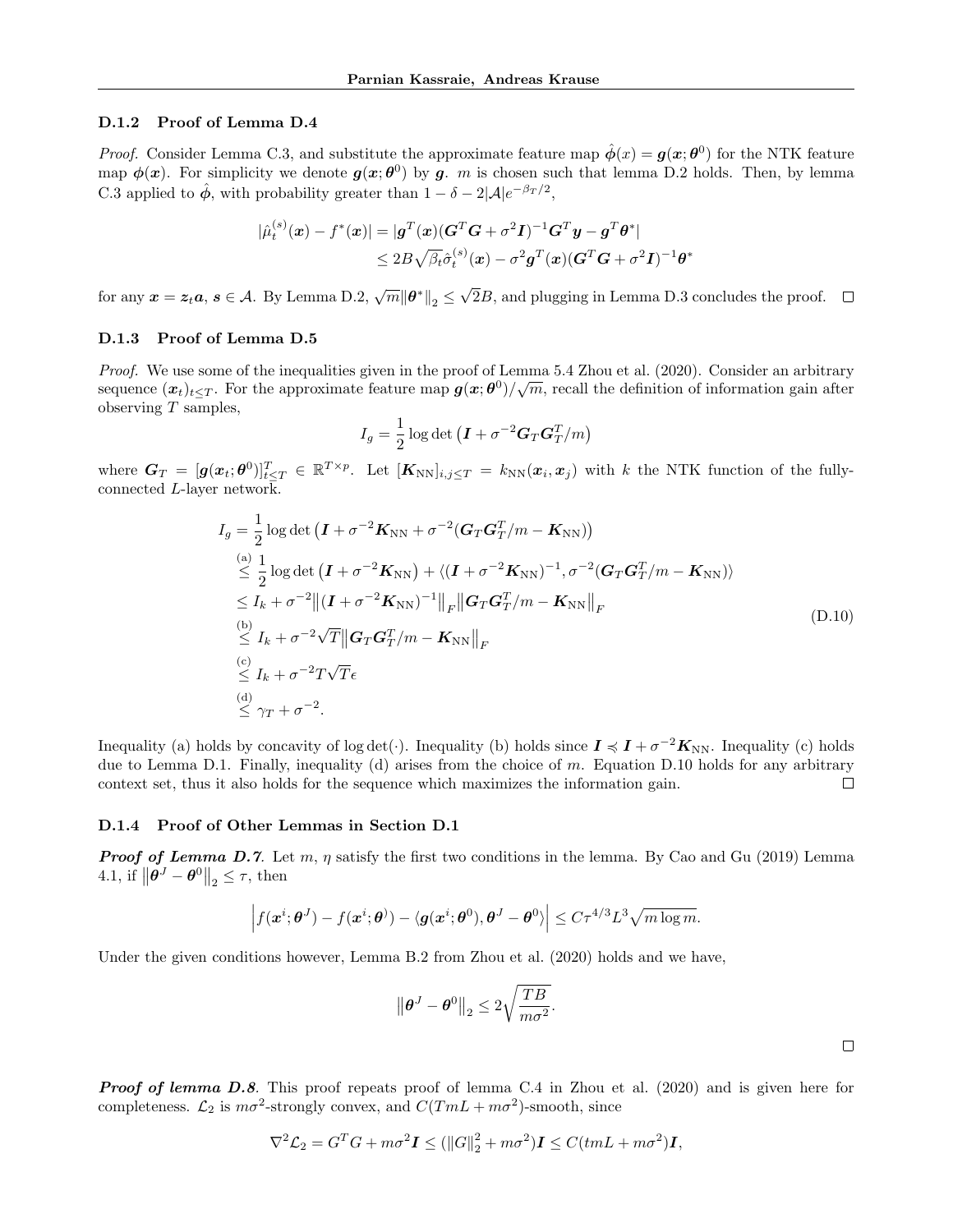where the inequality follows from lemma D.10. It is widely known that gradient descent on smooth strongly convex functions converges to optima given that the learning rate is smaller than the smoothness coefficient inversed. Moreover, the minima of  $\mathcal{L}_2$  is unique and has the closed form

$$
\tilde{\bm{\theta}}^* = \bm{\theta}^0 + \hat{\bm{Z}}^{-1}\bm{G}^T\bm{y}/m
$$

Having set  $\eta \leq C (tmL + m\sigma^2)^{-1}$ , we get that  $\tilde{\theta}^j$  converges to  $\tilde{\theta}^*$  with exponential rate,

$$
\left\|\tilde{\theta}^{j} - \theta^{0} - \hat{Z}^{-1}G^{T}\mathbf{y}/m\right\|_{2}^{2} \leq (1 - \eta m\sigma^{2})^{j} \frac{2}{m\sigma^{2}} (\mathcal{L}_{2}(\theta^{0}) - \mathcal{L}_{2}(\tilde{\theta}^{*}))
$$

$$
\leq \frac{2(1 - \eta m\sigma^{2})^{j}}{m\sigma^{2}} \|y\|_{2}^{2}
$$

$$
\leq \frac{2TB(1 - \eta m\sigma^{2})^{j}}{m\sigma^{2}}.
$$

The second inequality holds due to  $\mathcal{L}_2 \geq 0$ . From the RKHS assumption, the true reward is bounded by B and hence the last inequality follows from  $|\Psi_t^{(s)}| \leq T$ . Strong Convexity of  $\mathcal{L}_2$ , guarantees a monotonic decrease of the loss and we have,

$$
m\sigma^2 \left\| \tilde{\boldsymbol{\theta}}^J - \tilde{\boldsymbol{\theta}}^0 \right\|_2^2 \le m\sigma^2 \left\| \tilde{\boldsymbol{\theta}}^J - \tilde{\boldsymbol{\theta}}^0 \right\|_2^2 + \left\| \boldsymbol{G}^T (\tilde{\boldsymbol{\theta}}^J - \tilde{\boldsymbol{\theta}}^0) - \boldsymbol{y} \right\|_2^2
$$
  

$$
\le m\sigma^2 \left\| \tilde{\boldsymbol{\theta}}^0 - \tilde{\boldsymbol{\theta}}^0 \right\|_2^2 + \left\| \boldsymbol{G}^T (\tilde{\boldsymbol{\theta}}^0 - \tilde{\boldsymbol{\theta}}^0) - \boldsymbol{y} \right\|_2^2
$$
  

$$
\le \left\| \boldsymbol{y} \right\|_2^2
$$
  

$$
\le TB
$$

**Proof of lemma D.9.** Choose m,  $\eta$  such that they satisfy condition D.6. By lemma B.2 Zhou et al. (2020),  $\left\|\boldsymbol{\theta}^{J}-\boldsymbol{\theta}^{0}\right\|_{2} \leq 2\sqrt{TB/(m\sigma^{2})}.$ 

$$
\left\|\boldsymbol{\theta}^{J}-\tilde{\boldsymbol{\theta}}^{J}\right\|_{2} \leq \left\|\boldsymbol{\theta}^{J}-\boldsymbol{\theta}^{0}\right\|_{2}+\left\|\tilde{\boldsymbol{\theta}}^{J}-\tilde{\boldsymbol{\theta}}^{0}\right\|_{2}
$$

$$
\leq 3\sqrt{\frac{TB}{m\sigma^{2}}}.
$$

Where the second inequality holds by Lemma D.8.

**Lemma D.10.** Consider the fixed set  $\{x_i\}_{i\leq t}$  of inputs. Let  $G = [g^T(x_i;\theta^0)]_{i\leq t}^T$ , where  $g$  shows the gradients of a L-layer feedforward network of width m at initialization. There exists constants  $(C_i)_{i\leq 4}$  such that if for any  $\delta > 0$ , m satisfies condition D.6, then, with probability greater than  $1 - \delta$ .

$$
\left\|\bm{G}\right\|_F \leq C \sqrt{tmL}
$$

for some constant C.

**Proof of Lemma D.10.** From Lemma B.3 Cao and Gu (2019), we have  $||g(x_i;\theta^0)||_2 \leq \bar{C}\sqrt{2\pi}$  $mL$  with high probability. By the definition of Frobenius norm, it follows,

$$
\left\|\bm{G}\right\|_F \leq \sqrt{t} \max_{i \leq t} C \left\|\bm{g}(\bm{x}_i;\bm{\theta}^0)\right\|_2 \leq C \sqrt{tmL}
$$

 $\Box$ 

$$
\Box
$$

 $\Box$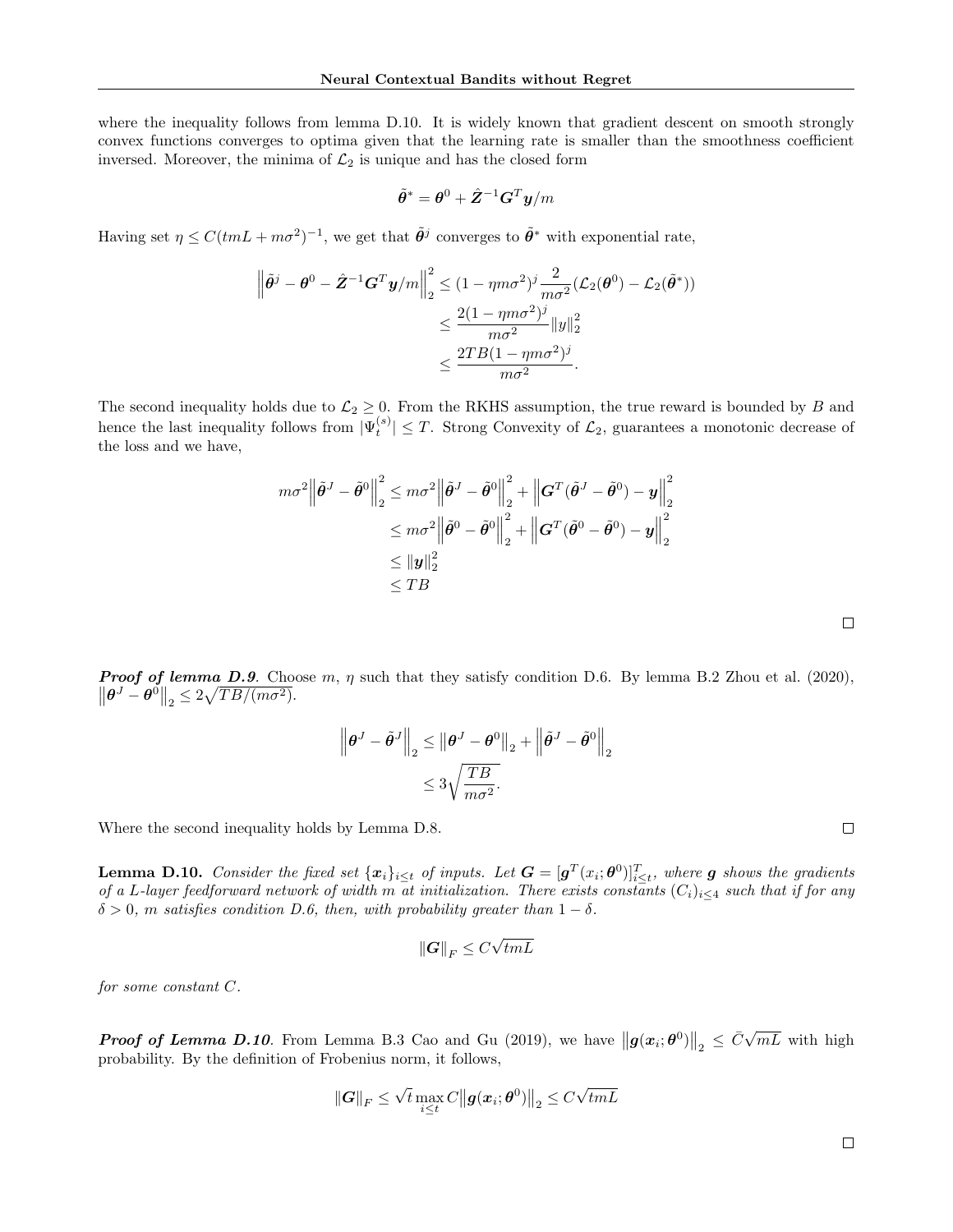#### D.2 Proof of Theorem 5.4

This proof will closely follow the proof of Theorem 4.2, with small adjustments to the condition on  $m$ . We begin by giving intuition on why this is the case. In this section,  $m$  refers to the number of channels of the convolutional network. Recall that,

$$
\bar{f}(\boldsymbol{x}; \boldsymbol{\theta}) := f_{\text{CNN}}(\boldsymbol{x}; \boldsymbol{\theta}) = \frac{1}{d} \sum_{l=1}^d f_{\text{NN}}(c_l \cdot \boldsymbol{x}; \boldsymbol{\theta}).
$$

For simplicity in notation, from now on we will refer to  $f_{NN}(x;\theta)$  just as  $f(x;\theta)$  and use a "bar" notation to refer to the convolutional counterpart of a variable, to emphasize that the 2-layer convolutional network is the average of the 2-layer fully-connected networks taken over all circular shifts of the input.

$$
\bar{k}(\boldsymbol{x}, \boldsymbol{x}') = k_{\text{CNN}}(\boldsymbol{x}, \boldsymbol{x}') := \frac{1}{d} \sum_{l=1}^{d} k_{\text{NN}}(c_l \cdot \boldsymbol{x}, \boldsymbol{x}'),
$$

Then it is straight-forward to show that

$$
\bar{g}(\boldsymbol{x};\boldsymbol{\theta}^0):=\nabla_{\boldsymbol{\theta}}f_{\mathrm{CNN}}(\boldsymbol{x};\boldsymbol{\theta}^0)=\frac{1}{d}\sum_{l=1}^d g(c_l\cdot\boldsymbol{x};\boldsymbol{\theta}^0)
$$

where the vector  $\theta^0$  is referring to the same set of parameter in both case. Starting with an identical initialization, and running gradient descent on the  $\ell_2$  regularized LSE loss will cause  $\bar{\theta}^{(J)} := \theta_{\text{CNN}}^{(J)}$  and  $\theta^{(J)}$  not to be equal anymore, but we can still show that  $\bar{\theta}^{(J)}$  and  $\theta^0$  are close as it was in the fully-connected case. Similarly, we can show that  $\bar{q}$  faces a small change during training with gradient descent. We will now present the lemmas needed for proving Theorem 5.4. These are equivalent to the lemmas in Section D.1 repeated for the convolutional network. Some statements, however, are weaker with respect to the condition on  $m$ , since convergence of the gram matrix to the CNTK (Lemma D.11) is only proven in the  $m \to \infty$  limit.

**Lemma D.11** (Convolutional variant of Lemma D.1). Let  $\bar{G} = [\bar{g}^T(x_t; \theta^0)]_{t \leq T}^T$  and  $\bar{K} = [\bar{k}(x_i, x_j)]_{i,j \leq T}$ . For any  $\epsilon > 0$ , there exists M such that for every  $m \geq M$ ,

$$
\left\|\bar{\bm{G}}^T\bar{\bm{G}}/m-\bar{\bm{K}}\right\|_F\leq T\epsilon
$$

**Lemma D.12** (Convolutional variant of Lemma D.2). Let  $f^*$  be a member of  $\mathcal{H}_{k_{\text{CNN}}}$  with bounded RKHS norm  $||f||_{k_{\text{CNN}}} \leq B$ . Then there exists M such that for every  $m \geq M$ , there is a  $\theta^* \in \mathbb{R}^p$  that satisfies

$$
f^*(\boldsymbol{x}^i) = \langle \bar{\boldsymbol{g}}(\boldsymbol{x}^i; \boldsymbol{\theta}^0), \boldsymbol{\theta}^* \rangle, \quad \sqrt{m} {\| \boldsymbol{\theta}^* \|}_2 \leq \sqrt{2}B
$$

for all  $i \leq T|\mathcal{A}|$ .

**Lemma D.13** (Convolutional variant of Lemma D.3). Fix  $s \leq S$ . Consider a given context set,  $\{x_\tau\}_{\tau \in \Psi_t^{(s)}}$ . Assume construction of  $\Psi_t^{(s)}$  is such that the corresponding rewards,  $y_\tau$  are statistically independent. Then there exists  $C_1$ , such that for any  $\delta > 0$ , if the learning rate is picked  $\eta = C_1 (LmT + m\sigma^2)^{-1}$ , and

$$
m \ge \text{Poly}\Big(T, L, |\mathcal{A}|, \sigma^{-2}, \log(1/\delta)\Big).
$$

Then with probability of at least  $1 - \delta$ , for all  $i \leq T|\mathcal{A}|$ ,

$$
|\bar{f}(\bm{x}^{i}; \bar{\bm{\theta}}^{(J)}) - \hat{\bar{\mu}}^{(s)}(\bm{x}^{i})| \leq \hat{\bar{\sigma}}^{(s)}(\bm{x}^{i})\sqrt{\frac{TB}{m\eta\sigma^{2}}}\big(3 + (1-m\eta\sigma^{2})^{J/2}\big) + \bar{C}(\frac{TB}{m\sigma^{2}})^{2/3}L^{3}\sqrt{m\log m}
$$

for some constant  $\bar C$ , where  $\hat{\bar\mu}^{(s)}$  and  $\hat{\bar\sigma}^{(s)}$  are the posterior mean and variance of the reward with  $\text{GP}(0,\hat{K}_{\text{CNN}})$ prior, after observing  $\left(\boldsymbol{x}_{\tau}, y_{\tau}\right)_{\tau \in \Psi_{t}^{\left(s\right)}}$ .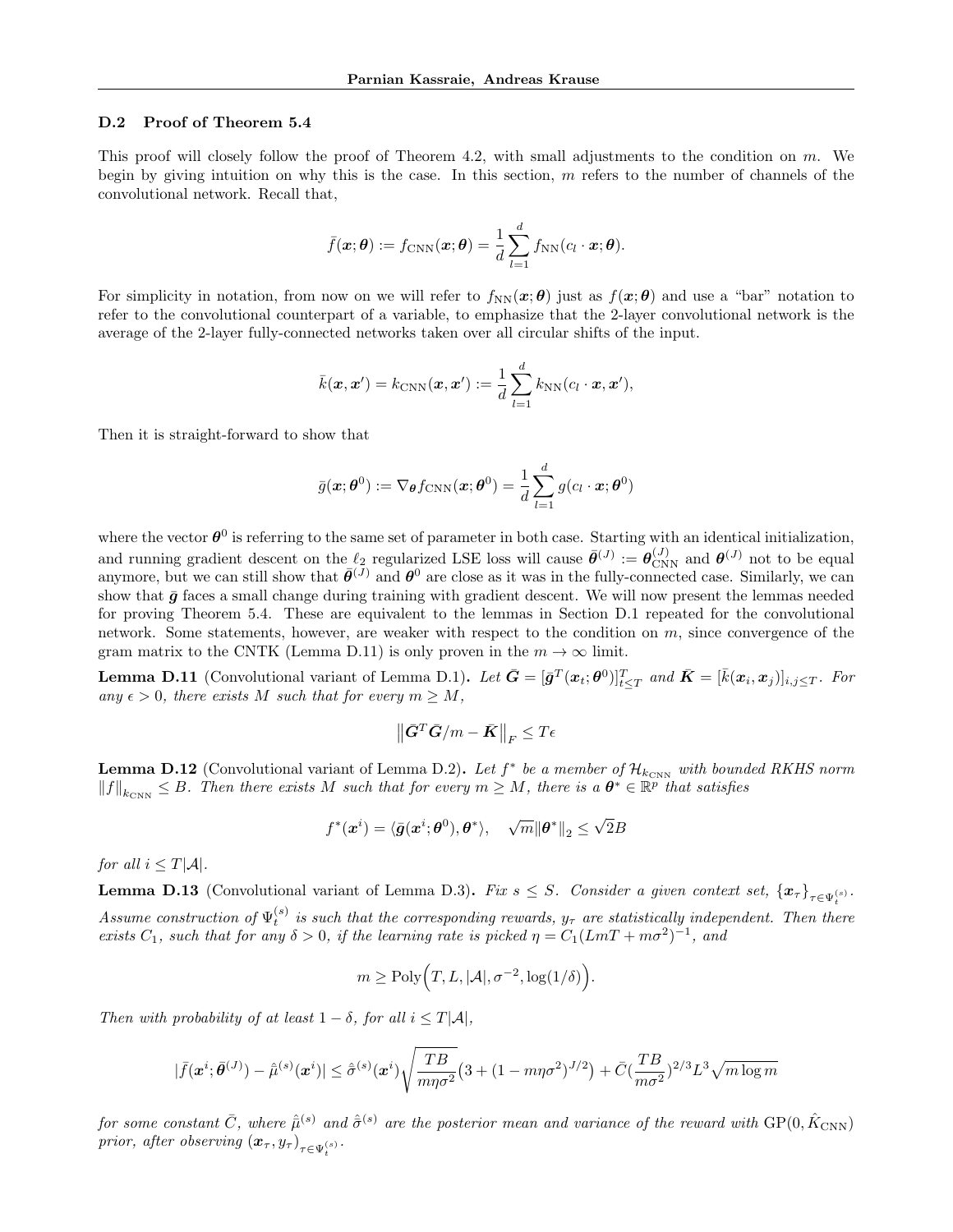**Lemma D.14** (Convolutional variant of D.4). Fix  $s \leq S$ . Consider a given context set,  $\{x_\tau\}_{\tau \in \Psi_t^{(s)}}$ . Assume construction of  $\Psi_t^{(s)}$  is such that the corresponding rewards,  $y_\tau$  are statistically independent. Let  $\delta > 0$  and  $\eta = C_1 (LmT + m\sigma^2)^{-1}$ . Then, there exists M such that for all  $m \geq M$ , for any action  $a \in \mathcal{A}$ , and for some constant  $\overline{C}$  with probability of at least  $1 - 2|\mathcal{A}|e^{-\beta_T/2} - \delta$ ,

$$
|\bar{f}(\boldsymbol{x};\bar{\boldsymbol{\theta}}^{(J)}) - f^*(\boldsymbol{x})| \leq \hat{\sigma}^{(s)}(\boldsymbol{x}) \Big( 2B\sqrt{\beta_T} + \sigma \sqrt{\frac{2}{m}} B + \sqrt{\frac{TB}{m\eta \sigma^2}} \big( 3 + (1 - m\eta \sigma^2)^{J/2} \big) \Big) + \bar{C} (\frac{TB}{m\sigma^2})^{2/3} L^3 \sqrt{m \log m}
$$

where  $x = z_t a$ .

**Lemma D.15** (Convolutional variant of Lemma D.5). There exists M such that for all  $m \geq M$ ,

 $\hat{\gamma}_T \leq \bar{\gamma}_T + \sigma^{-2}$ 

Proof of Theorem 5.4. Repeating the proof of Theorem 4.2, and plugging in Lemmas D.11 through D.15 instead of Lemmas D.1-D.5 concludes the result. П

#### D.2.1 Proof of Lemmas in Section D.2

*Proof of Lemma D.11.* From Arora et al. (2019), for any  $x, x'$  on the hyper-sphere, with probability one,

$$
\lim_{m\to\infty}\langle\bar{\bm{g}}(\bm{x};\bm{\theta}),\bar{\bm{g}}(\bm{x}';\bm{\theta})\rangle=k_{\text{CNN}}(\bm{x},\bm{x}').
$$

In other words, for every  $\epsilon > 0$ , there exists M such that for all  $m \geq M$ , with probability one,

$$
|\langle \bar{\bm{g}}(\bm{x};\bm{\theta}),\bar{\bm{g}}(\bm{x}';\bm{\theta})\rangle-k_{\text{CNN}}(\bm{x},\bm{x}')| \leq \epsilon
$$

Recall that  $\bar{G} = [\bar{g}^T(x_t; \theta^0)]_{t \leq T}^T$ . Let  $M_l$  denote the number of channels that satisfies the equation above for the *l*-th pair of  $(x_i, x_j)$ , where  $i, \overline{j} \leq T$ . Setting

$$
M = \max_{l \leq \binom{2}{T}} M_l
$$

will ensure that each two elements of  $\bar{G}^T \bar{G}/m$  and  $\bar{K}$  are closer than  $\epsilon$ . The proof is concluded via the definition of Frobenius norm.  $\Box$ 

Proof of Lemma D.12. This proof closely tracks the proof of Lemma 5.1 in Zhou et al. (2020). Consider Lemma D.11 and let  $\epsilon = \lambda_0/(2TK)$ , where  $\lambda_0 > 0$  is the smallest eigenvalue of  $\overline{K}$ . Then with probability one, we have  $\left\|\bar{G}^T\bar{G}-\bar{K}\right\|_F\leq \lambda_0/2$ . Therefore,

$$
\bar{G}^T \bar{G} \succcurlyeq \bar{K} - \left\| \bar{G}^T \bar{G} - \bar{K} \right\|_F I \succcurlyeq \bar{K} - \lambda_0 I/2 \succcurlyeq \bar{K}/2 \succ 0 \tag{D.11}
$$

where the first inequality is due to the triangle inequality. This implies that  $\bar{G}$  is also positive definite. Suppose  $\bar{G} = P A \hat{Q}^T$ , with  $A \succ 0$ . Setting  $\tilde{\theta}^* = P A^{-1} Q^T f^*$  satisfies the equation in the lemma, where  $f^* = [f^*(\boldsymbol{x}^i)]_{i \le T|\mathcal{A}|}$ . Moreover, due to Equation D.11,

$$
m\|\boldsymbol{\theta}^*\|_2^2 = (\boldsymbol{f}^*)^T\boldsymbol{Q}\boldsymbol{A}^{-2}\boldsymbol{Q}\boldsymbol{f}^* = (\boldsymbol{f}^*)^T(\bar{\boldsymbol{G}}^T\bar{\boldsymbol{G}})^{-1}\boldsymbol{f}^* \leq 2\boldsymbol{f}^*\bar{\boldsymbol{K}}^{-1}\boldsymbol{f}^* = 2\|f^*\|_{k_{\text{CNN}}}^2.
$$

By the assumption on reward,  $||f^*||_{k_{\text{CNN}}} \leq B$ , completing the proof.

Proof of Lemma D.13. It suffices to show that Lemmas D.7, D.8, and D.9 hold for the convolutional variant, and the proof follows by repeating the steps taken in proof of Lemma D.3. We start by showing that lemma D.8 applies to a CNN. Consider the convolutional variant of the auxiliary loss,

$$
\bar{\mathcal{L}}_2(\boldsymbol{\theta}) = \left\| \bar{\mathbf{G}}^T (\bar{\boldsymbol{\theta}} - \boldsymbol{\theta}^0) - \boldsymbol{y} \right\|_2^2 + m\sigma^2 \left\| \bar{\boldsymbol{\theta}} - \boldsymbol{\theta}^0 \right\|_2^2.
$$
 (D.12)

 $\Box$